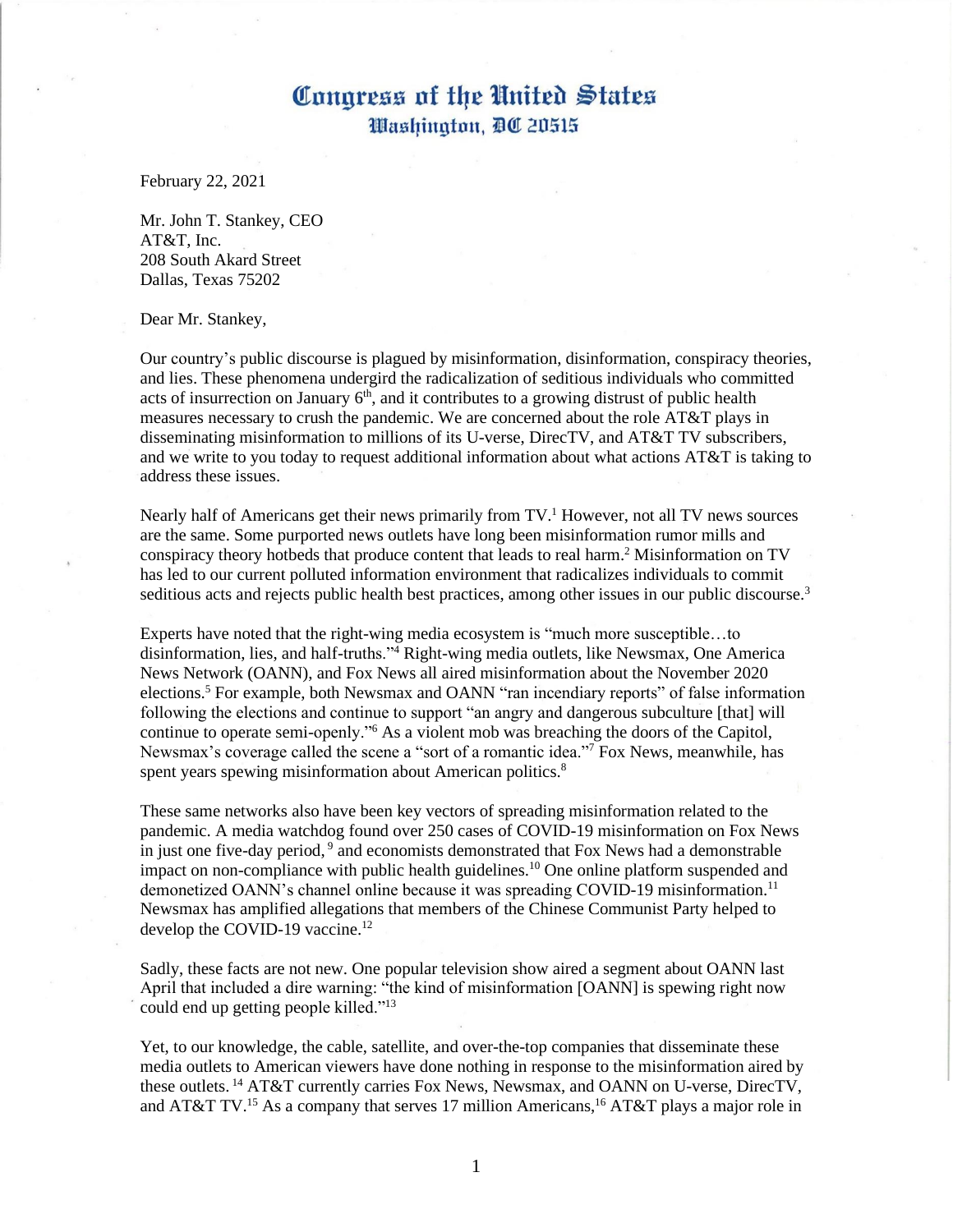the spread of dangerous misinformation that enabled the insurrection of January  $6<sup>th</sup>$  and hinders our public health response to the current pandemic.

It is for these reasons we ask that you provide us with responses to the following questions about AT&T's policies toward content carried on U-verse, DirecTV, and AT&T TV by March 8, 2021:

- 1. What moral or ethical principles (including those related to journalistic integrity, violence, medical information, and public health) do you apply in deciding which channels to carry or when to take adverse actions against a channel?
- 2. Do you require, through contracts or otherwise, that the channels you carry abide by any content guidelines? If so, please provide a copy of the guidelines.
- 3. How many of your subscribers tuned in to Fox News, Newsmax, and OANN on U-verse, DirecTV, and AT&T TV for each of the four weeks preceding the November 3, 2020 elections and the January 6, 2021 attacks on the Capitol? Please specify the number of subscribers that tuned in to each channel.
- 4. What steps did you take prior to, on, and following the November 3, 2020 elections and the January 6, 2021 attacks to monitor, respond to, and reduce the spread of disinformation, including encouragement or incitement of violence by channels your company disseminates to millions of Americans? Please describe each step that you took and when it was taken.
- 5. Have you taken any adverse actions against a channel, including Fox News, Newsmax, and OANN, for using your platform to disseminate disinformation related directly or indirectly to the November 3, 2020 elections, the January 6, 2021 Capitol insurrection, or COVID-19 misinformation? If yes, please describe each action, when it was taken, and the parties involved.
- 6. Have you ever taken any actions against a channel for using your platform to disseminate any disinformation? If yes, please describe each action and when it was taken.
- 7. Are you planning to continue carrying Fox News, Newsmax, and OANN on U-verse, DirecTV, and AT&T TV both now and beyond any contract renewal date? If so, why?

 $MN \sim$ Anna G. Eshoo And Show<br>Anna G. Eshoo<br>Member of Congress

 $L_{\rm max}$  and the Jerry McNerney Member of Congress

<sup>&</sup>lt;sup>1</sup> Amy Mitchell et al., "Americans Who Mainly Get Their News on Social Media Are Less Engaged, Less Knowledgeable" (Pew Research Center, July 30, 2020), https://www.journalism.org/2020/07/30/americanswho-mainly-get-their-news-on-social-media-are-less-engaged-less-knowledgeable/.

<sup>&</sup>lt;sup>2</sup> Bill Keveney and Maria Puente, "How Conservative Media Stoked Baseless Election-Fraud Claims That Motivated DC Rioters," *USA Today*, January 11, 2021,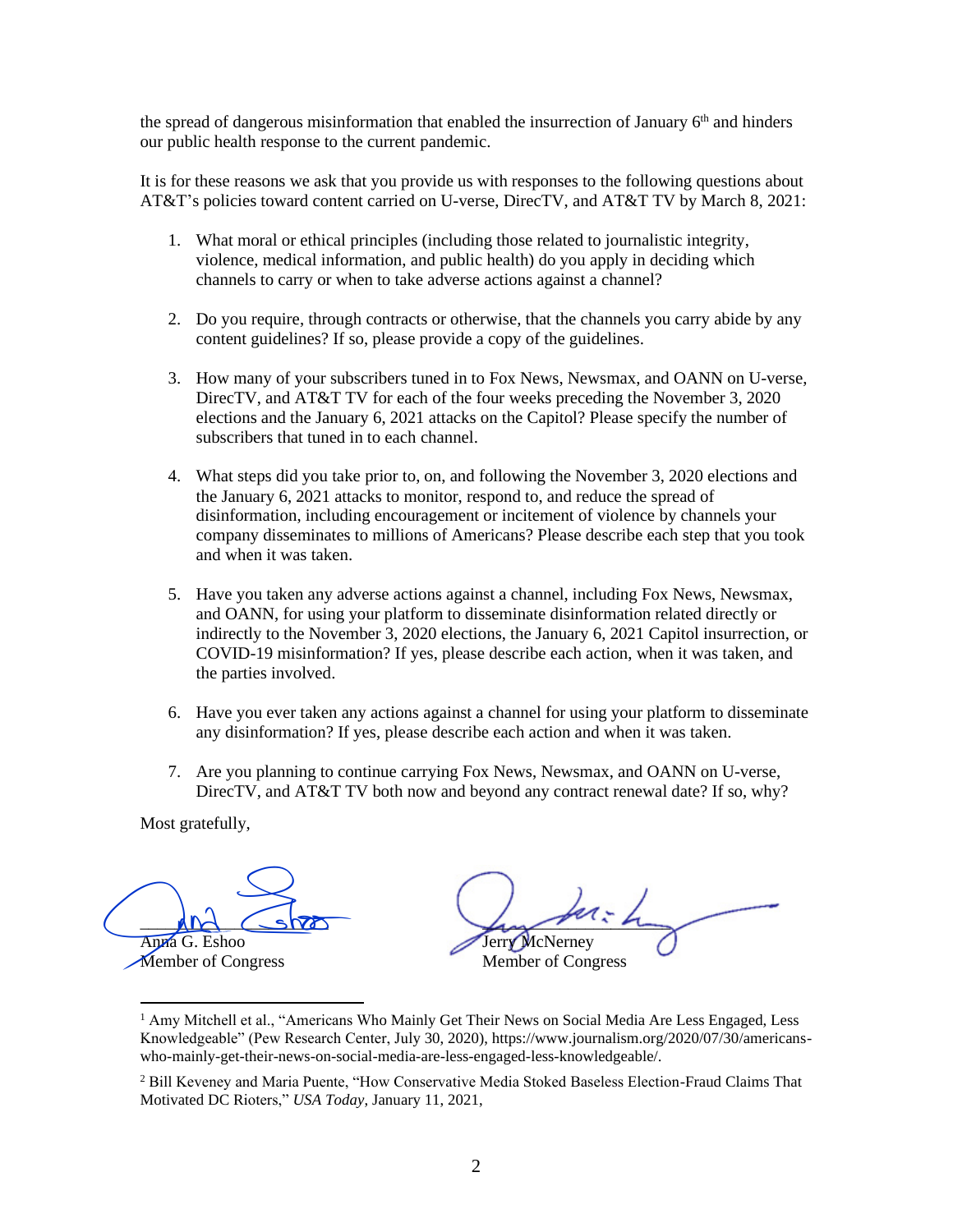$3$  Karen Attiah, "The Media Had a Role to Play in the Rise of Trump. It's Time to Hold Ourselves Accountable.," *Washington Post*, January 20, 2021,

https://www.washingtonpost.com/opinions/2021/01/20/media-had-role-play-rise-trump-its-time-holdourselves-accountable/; Christopher Ingraham, "New Research Explores How Conservative Media Misinformation May Have Intensified the Severity of the Pandemic," *Washington Post*, June 25, 2020, https://www.washingtonpost.com/business/2020/06/25/fox-news-hannity-coronavirus-misinformation/.

<sup>4</sup> Yochai Benkler, Robert Faris, and Hal Roberts, *Network Propaganda: Manipulation, Disinformation, and Radicalization in American Politics* (New York, NY: Oxford University Press, 2018), 13.

<sup>5</sup> Renee DiResta and Alex Stamos, "The Insurrection Hiding in Plain Sight," January 14, 2021, https://www.foreignaffairs.com/articles/united-states/2021-01-14/insurrection-hiding-plain-sight; Peter Kafka, "Fox News Wants Its Viewers Angry Enough to Watch but Not Angry Enough to Riot," *Vox Recode*, January 7, 2021, https://www.vox.com/recode/22219026/fox-news-riot-capitol-maga-carlsonhannity.

<sup>6</sup> DiResta and Stamos, "The Insurrection Hiding in Plain Sight."

7 Justin Peters, "How Newsmax Covered the Insurrection It Provoked," *Slate*, January 7, 2021, https://slate.com/news-and-politics/2021/01/newsmax-capitol-siege-trump.html.

<sup>8</sup> Peter Kafka, "Fox News Wants Its Viewers Angry Enough to Watch but Not Angry Enough to Riot."

<sup>9</sup> Rob Savillo, "Fox News Pushed Coronavirus Misinformation 253 Times in Just Five Days" (Media Matters for America, July 16, 2020), https://www.mediamatters.org/coronavirus-covid-19/fox-newspushed-coronavirus-misinformation-253-times-just-five-days.

<sup>10</sup> Andrey Simonov et al., "The Persuasive Effect of Fox News: Non-Compliance with Social Distancing During the Covid-19 Pandemic" (National Bureau of Economic Research, May 25, 2020), https://doi.org/10.3386/w27237.

<sup>11</sup> Ashley Gold, "YouTube Temporarily Suspends, Demonetizes OANN," *Axios*, November 24, 2020, https://www.axios.com/youtube-temporarily-suspends-demonetizes-oann-420e8ea9-66c1-4eab-9754- 6e3b708483c9.html.

<sup>12</sup> Elizabeth Dwoskin and Josh Dawsey, "The Trump Administration Wants to Take Credit for a Covid Vaccine. Trump Supporters Are Undermining It.," *Washington Post*, December 24, 2020, https://www.washingtonpost.com/technology/2020/12/24/trump-vaccine-misinformation/.

<sup>13</sup> "OAN," *Last Week Tonight with John Oliver* (HBO, April 5, 2020), https://www.hbo.com/last-weektonight-with-john-oliver/2020/127-episode-186.

<sup>14</sup> Oliver Darcy, "Analysis: TV Providers Should Not Escape Scrutiny for Distributing Disinformation," *CNN*, January 8, 2021, https://www.cnn.com/2021/01/08/media/tv-providers-disinfo-reliablesources/index.html.

15 "U-verse Channel Lineup," (AT&T, March 2020),

https://www.att.com/idpassets/pdfs/channel\_lineups/Uverse\_Channel\_Lineup.pdf; "DirectvPackages & Channel Lineup," (AT&T, accessed February 21, 2021),

https://www.att.com/idpassets/pdfs/channel\_lineups/Uverse\_Channel\_Lineup.pdf; "AT&T TV Channel Lineup," (AT&T, accessed February 21, 2021) https://www.att.com/channels/att-tv/?edsp=true.

<sup>16</sup> "Financial and Operational Trends (4Q 2020)," (AT&T, accessed February 21, 2021), 8, https://investors.att.com/~/media/Files/A/ATT-IR/financial-reports/quarterly-earnings/2020/q4- 2020/4Q20\_Trending\_Schedule.pdf.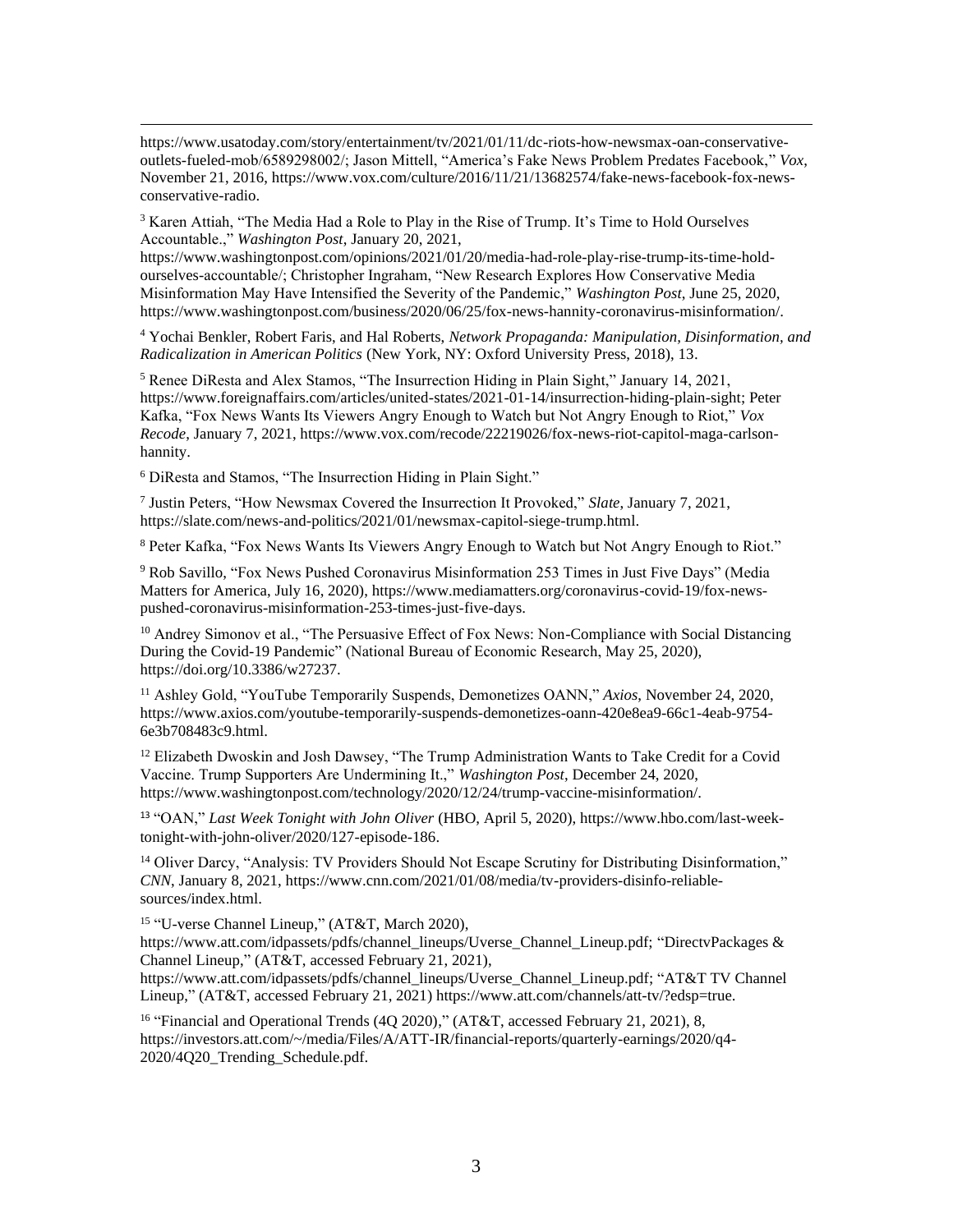February 22, 2021

Mr. Hans Vestberg, CEO and Chairman Verizon Communications One Verizon Way Basking Ridge, New Jersey 07920

#### Dear Mr. Vestberg,

Our country's public discourse is plagued by misinformation, disinformation, conspiracy theories, and lies. These phenomena undergird the radicalization of seditious individuals who committed acts of insurrection on January  $6<sup>th</sup>$ , and it contributes to a growing distrust of public health measures necessary to crush the pandemic. We are concerned about the role Verizon plays in disseminating misinformation to millions of its Fios TV subscribers, and we write to you today to request additional information about what actions Verizon is taking to address these issues.

Nearly half of Americans get their news primarily from  $TV<sup>1</sup>$  However, not all TV news sources are the same. Some purported news outlets have long been misinformation rumor mills and conspiracy theory hotbeds that produce content that leads to real harm. <sup>2</sup> Misinformation on TV has led to our current polluted information environment that radicalizes individuals to commit seditious acts and rejects public health best practices, among other issues in our public discourse.<sup>3</sup>

Experts have noted that the right-wing media ecosystem is "much more susceptible…to disinformation, lies, and half-truths."<sup>4</sup> Right-wing media outlets, like Newsmax, One America News Network (OANN), and Fox News all aired misinformation about the November 2020 elections.<sup>5</sup> For example, both Newsmax and OANN "ran incendiary reports" of false information following the elections and continue to support "an angry and dangerous subculture [that] will continue to operate semi-openly."<sup>6</sup> As a violent mob was breaching the doors of the Capitol, Newsmax's coverage called the scene a "sort of a romantic idea."<sup>7</sup> Fox News, meanwhile, has spent years spewing misinformation about American politics.<sup>8</sup>

These same networks also have been key vectors of spreading misinformation related to the pandemic. A media watchdog found over 250 cases of COVID-19 misinformation on Fox News in just one five-day period, 9 and economists demonstrated that Fox News had a demonstrable impact on non-compliance with public health guidelines.<sup>10</sup> One online platform suspended and demonetized OANN's channel online because it was spreading COVID-19 misinformation.<sup>11</sup> Newsmax has amplified allegations that members of the Chinese Communist Party helped to develop the COVID-19 vaccine.<sup>12</sup>

Sadly, these facts are not new. One popular television show aired a segment about OANN last April that included a dire warning: "the kind of misinformation [OANN] is spewing right now could end up getting people killed."<sup>13</sup>

Yet, to our knowledge, the cable, satellite, and over-the-top companies that disseminate these media outlets to American viewers have done nothing in response to the misinformation aired by these outlets.<sup>14</sup> Verizon currently carries Fox News, Newsmax, and OANN on Fios TV.<sup>15</sup> As a company that serves nearly four million Americans,<sup>16</sup> Verizon plays a major role in the spread of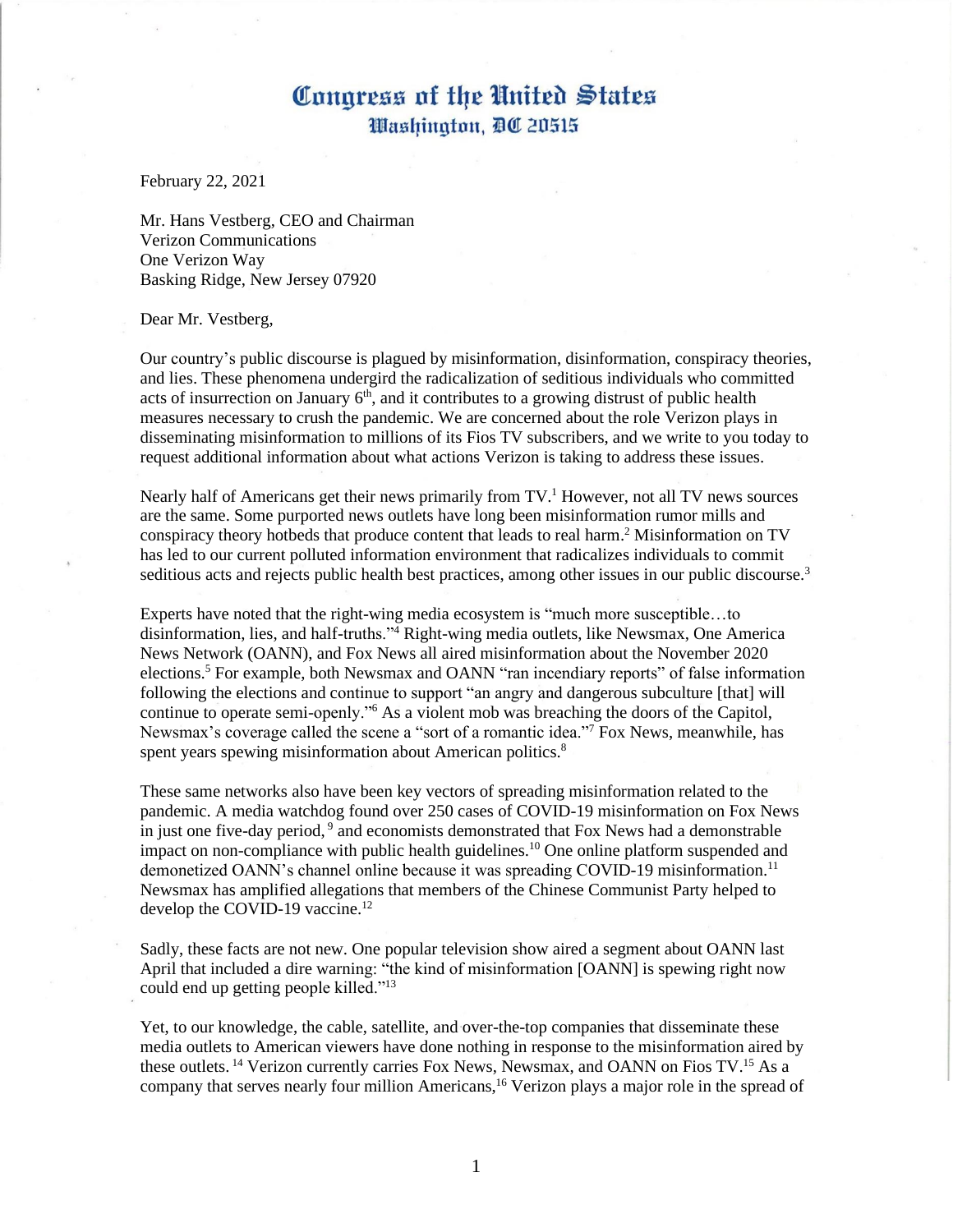dangerous misinformation that enabled the insurrection of January  $6<sup>th</sup>$  and hinders our public health response to the current pandemic.

It is for these reasons we ask that you provide us with responses to the following questions about Verizon's policies toward content carried on Fios TV by March 8, 2021:

- 1. What moral or ethical principles (including those related to journalistic integrity, violence, medical information, and public health) do you apply in deciding which channels to carry or when to take adverse actions against a channel?
- 2. Do you require, through contracts or otherwise, that the channels you carry abide by any content guidelines? If so, please provide a copy of the guidelines.
- 3. How many of your subscribers tuned in to Fox News, Newsmax, and OANN on Fios TV for each of the four weeks preceding the November 3, 2020 elections and the January 6, 2021 attacks on the Capitol? Please specify the number of subscribers that tuned in to each channel.
- 4. What steps did you take prior to, on, and following the November 3, 2020 elections and the January 6, 2021 attacks to monitor, respond to, and reduce the spread of disinformation, including encouragement or incitement of violence by channels your company disseminates to millions of Americans? Please describe each step that you took and when it was taken.
- 5. Have you taken any adverse actions against a channel, including Fox News, Newsmax, and OANN, for using your platform to disseminate disinformation related directly or indirectly to the November 3, 2020 elections, the January 6, 2021 Capitol insurrection, or COVID-19 misinformation? If yes, please describe each action, when it was taken, and the parties involved.
- 6. Have you ever taken any actions against a channel for using your platform to disseminate any disinformation? If yes, please describe each action and when it was taken.
- 7. Are you planning to continue carrying Fox News, Newsmax, and OANN on Fios TV both now and beyond any contract renewal date? If so, why?

 $MN \sim$ Anna G. Eshoo And Show<br>Anna G. Eshoo<br>Member of Congress

 $L_{\rm max}$  and the Jerry McNerney Member of Congress

<sup>&</sup>lt;sup>1</sup> Amy Mitchell et al., "Americans Who Mainly Get Their News on Social Media Are Less Engaged, Less Knowledgeable" (Pew Research Center, July 30, 2020), https://www.journalism.org/2020/07/30/americanswho-mainly-get-their-news-on-social-media-are-less-engaged-less-knowledgeable/.

<sup>&</sup>lt;sup>2</sup> Bill Keveney and Maria Puente, "How Conservative Media Stoked Baseless Election-Fraud Claims That Motivated DC Rioters," *USA Today*, January 11, 2021,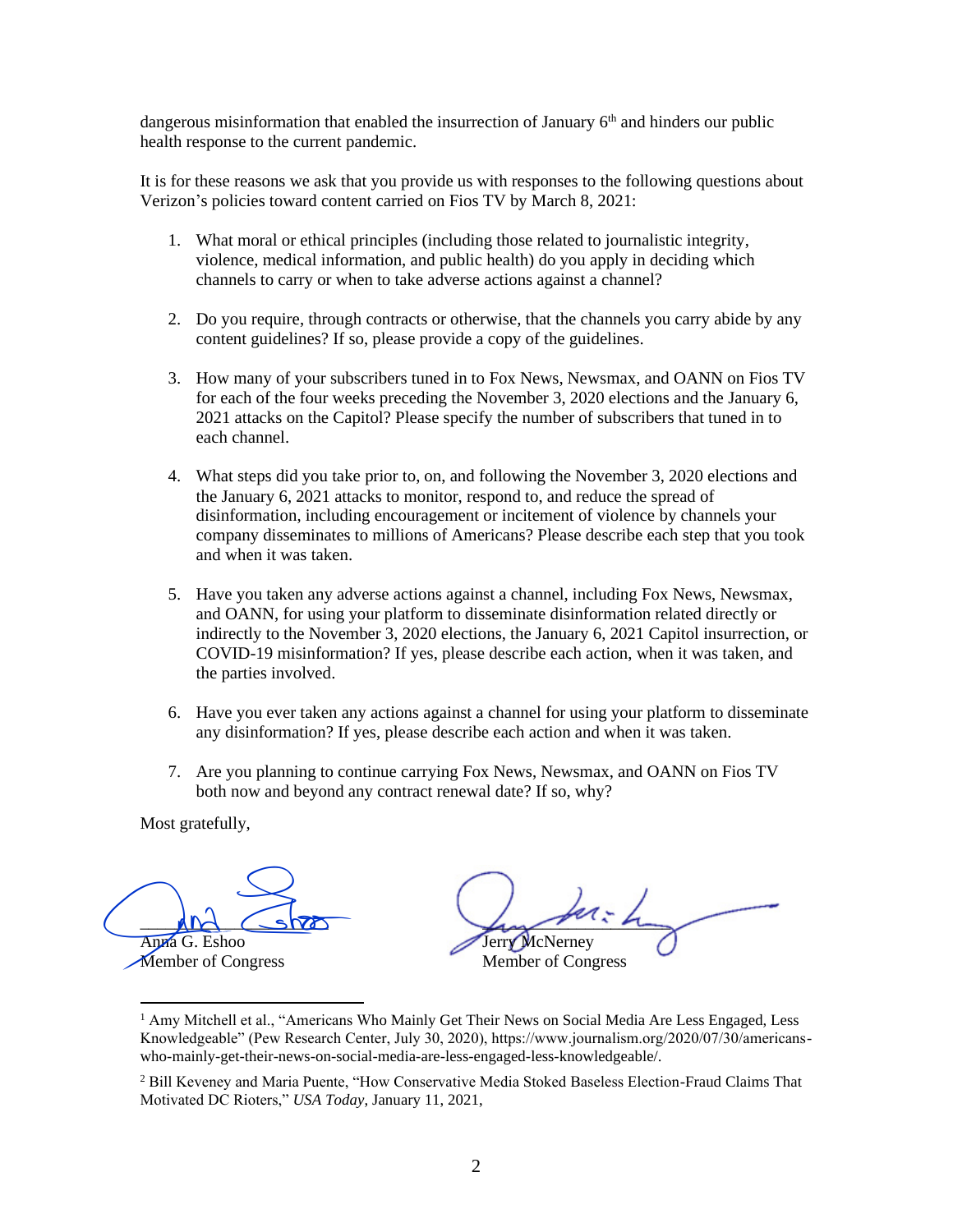$3$  Karen Attiah, "The Media Had a Role to Play in the Rise of Trump. It's Time to Hold Ourselves Accountable.," *Washington Post*, January 20, 2021,

https://www.washingtonpost.com/opinions/2021/01/20/media-had-role-play-rise-trump-its-time-holdourselves-accountable/; Christopher Ingraham, "New Research Explores How Conservative Media Misinformation May Have Intensified the Severity of the Pandemic," *Washington Post*, June 25, 2020, https://www.washingtonpost.com/business/2020/06/25/fox-news-hannity-coronavirus-misinformation/.

<sup>4</sup> Yochai Benkler, Robert Faris, and Hal Roberts, *Network Propaganda: Manipulation, Disinformation, and Radicalization in American Politics* (New York, NY: Oxford University Press, 2018), 13.

<sup>5</sup> Renee DiResta and Alex Stamos, "The Insurrection Hiding in Plain Sight," January 14, 2021, https://www.foreignaffairs.com/articles/united-states/2021-01-14/insurrection-hiding-plain-sight; Peter Kafka, "Fox News Wants Its Viewers Angry Enough to Watch but Not Angry Enough to Riot," *Vox Recode*, January 7, 2021, https://www.vox.com/recode/22219026/fox-news-riot-capitol-maga-carlsonhannity.

<sup>6</sup> DiResta and Stamos, "The Insurrection Hiding in Plain Sight."

7 Justin Peters, "How Newsmax Covered the Insurrection It Provoked," *Slate*, January 7, 2021, https://slate.com/news-and-politics/2021/01/newsmax-capitol-siege-trump.html.

<sup>8</sup> Peter Kafka, "Fox News Wants Its Viewers Angry Enough to Watch but Not Angry Enough to Riot."

<sup>9</sup> Rob Savillo, "Fox News Pushed Coronavirus Misinformation 253 Times in Just Five Days" (Media Matters for America, July 16, 2020), https://www.mediamatters.org/coronavirus-covid-19/fox-newspushed-coronavirus-misinformation-253-times-just-five-days.

<sup>10</sup> Andrey Simonov et al., "The Persuasive Effect of Fox News: Non-Compliance with Social Distancing During the Covid-19 Pandemic" (National Bureau of Economic Research, May 25, 2020), https://doi.org/10.3386/w27237.

<sup>11</sup> Ashley Gold, "YouTube Temporarily Suspends, Demonetizes OANN," *Axios*, November 24, 2020, https://www.axios.com/youtube-temporarily-suspends-demonetizes-oann-420e8ea9-66c1-4eab-9754- 6e3b708483c9.html.

<sup>12</sup> Elizabeth Dwoskin and Josh Dawsey, "The Trump Administration Wants to Take Credit for a Covid Vaccine. Trump Supporters Are Undermining It.," *Washington Post*, December 24, 2020, https://www.washingtonpost.com/technology/2020/12/24/trump-vaccine-misinformation/.

<sup>13</sup> "OAN," *Last Week Tonight with John Oliver* (HBO, April 5, 2020), https://www.hbo.com/last-weektonight-with-john-oliver/2020/127-episode-186.

<sup>14</sup> Oliver Darcy, "Analysis: TV Providers Should Not Escape Scrutiny for Distributing Disinformation," *CNN*, January 8, 2021, https://www.cnn.com/2021/01/08/media/tv-providers-disinfo-reliablesources/index.html.

<sup>15</sup> "Verizon Fios Channel Guide," (Verizon, accessed February 21, 2021), https://www.verizon.com/info/channel-lineup/.

<sup>16</sup> Verizon Communications Inc, "Form 10-Q (for the Period Ending September 30, 2020)" (Securities and Exchange Commission, October 27, 2020), 44, https://www.verizon.com/about/investors/sec-filings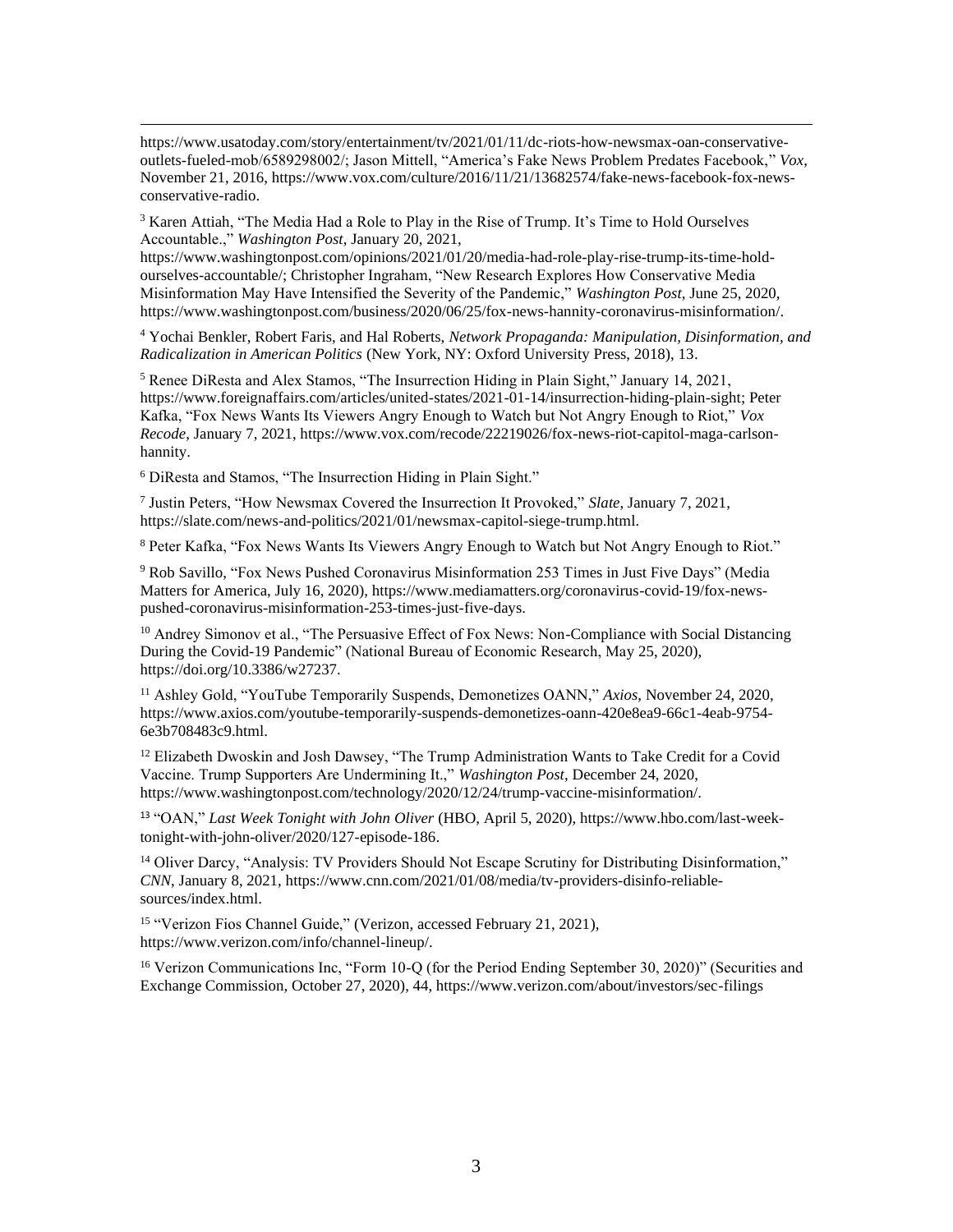February 22, 2021

Mr. Anthony Wood, CEO, Chairman, and Founder Roku, Inc. 1155 Coleman Avenue San Jose, California 95110

Dear Mr. Wood,

Our country's public discourse is plagued by misinformation, disinformation, conspiracy theories, and lies. These phenomena undergird the radicalization of seditious individuals who committed acts of insurrection on January  $6<sup>th</sup>$ , and it contributes to a growing distrust of public health measures necessary to crush the pandemic. We are concerned about the role Roku plays in disseminating misinformation to millions of its subscribers, and we write to you today to request additional information about what actions Roku is taking to address these issues.

Nearly half of Americans get their news primarily from  $TV<sup>1</sup>$  However, not all TV news sources are the same. Some purported news outlets have long been misinformation rumor mills and conspiracy theory hotbeds that produce content that leads to real harm. <sup>2</sup> Misinformation on TV has led to our current polluted information environment that radicalizes individuals to commit seditious acts and rejects public health best practices, among other issues in our public discourse.<sup>3</sup>

Experts have noted that the right-wing media ecosystem is "much more susceptible…to disinformation, lies, and half-truths."<sup>4</sup> Right-wing media outlets, like Newsmax, One America News Network (OANN), and Fox News all aired misinformation about the November 2020 elections.<sup>5</sup> For example, both Newsmax and OANN "ran incendiary reports" of false information following the elections and continue to support "an angry and dangerous subculture [that] will continue to operate semi-openly."<sup>6</sup> As a violent mob was breaching the doors of the Capitol, Newsmax's coverage called the scene a "sort of a romantic idea."<sup>7</sup> Fox News, meanwhile, has spent years spewing misinformation about American politics.<sup>8</sup>

These same networks also have been key vectors of spreading misinformation related to the pandemic. A media watchdog found over 250 cases of COVID-19 misinformation on Fox News in just one five-day period, 9 and economists demonstrated that Fox News had a demonstrable impact on non-compliance with public health guidelines.<sup>10</sup> One online platform suspended and demonetized OANN's channel online because it was spreading COVID-19 misinformation.<sup>11</sup> Newsmax has amplified allegations that members of the Chinese Communist Party helped to develop the COVID-19 vaccine.<sup>12</sup>

Sadly, these facts are not new. One popular television show aired a segment about OANN last April that included a dire warning: "the kind of misinformation [OANN] is spewing right now could end up getting people killed."<sup>13</sup>

Yet, to our knowledge, the cable, satellite, and over-the-top companies that disseminate these media outlets to American viewers have done nothing in response to the misinformation aired by these outlets.<sup>14</sup> Roku currently carries Fox News, Newsmax, and OANN.<sup>15</sup> As a company that serves over 50 million Americans,  $16$  Roku plays a major role in the spread of dangerous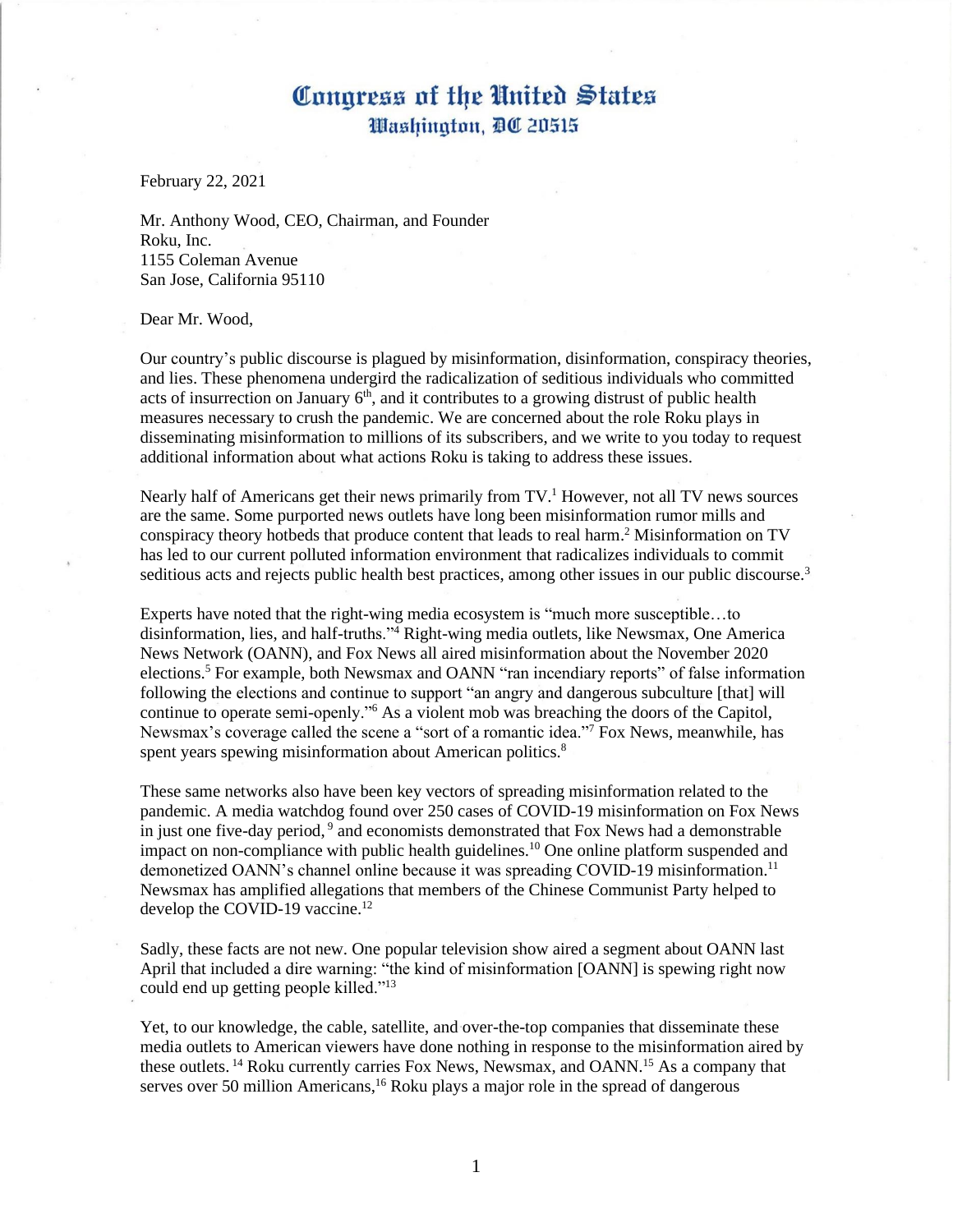misinformation that enabled the insurrection of January  $6<sup>th</sup>$  and hinders our public health response to the current pandemic.

It is for these reasons we ask that you provide us with responses to the following questions about Roku's policies toward content carried on Roku by March 8, 2021:

- 1. What moral or ethical principles (including those related to journalistic integrity, violence, medical information, and public health) do you apply in deciding which channels to carry or when to take adverse actions against a channel?
- 2. Do you require, through contracts or otherwise, that the channels you carry abide by any content guidelines? If so, please provide a copy of the guidelines.
- 3. How many of your subscribers tuned in to Fox News, Newsmax, and OANN on Roku for each of the four weeks preceding the November 3, 2020 elections and the January 6, 2021 attacks on the Capitol? Please specify the number of subscribers that tuned in to each channel.
- 4. What steps did you take prior to, on, and following the November 3, 2020 elections and the January 6, 2021 attacks to monitor, respond to, and reduce the spread of disinformation, including encouragement or incitement of violence by channels your company disseminates to millions of Americans? Please describe each step that you took and when it was taken.
- 5. Have you taken any adverse actions against a channel, including Fox News, Newsmax, and OANN, for using your platform to disseminate disinformation related directly or indirectly to the November 3, 2020 elections, the January 6, 2021 Capitol insurrection, or COVID-19 misinformation? If yes, please describe each action, when it was taken, and the parties involved.
- 6. Have you ever taken any actions against a channel for using your platform to disseminate any disinformation? If yes, please describe each action and when it was taken.
- 7. Are you planning to continue carrying Fox News, Newsmax, and OANN on Roku both now and beyond any contract renewal date? If so, why?

 $MN \sim$ Anna G. Eshoo And Show<br>Anna G. Eshoo<br>Member of Congress

 $L_{\rm max}$  points Jerry McNerney Member of Congress

<sup>&</sup>lt;sup>1</sup> Amy Mitchell et al., "Americans Who Mainly Get Their News on Social Media Are Less Engaged, Less Knowledgeable" (Pew Research Center, July 30, 2020), https://www.journalism.org/2020/07/30/americanswho-mainly-get-their-news-on-social-media-are-less-engaged-less-knowledgeable/.

<sup>&</sup>lt;sup>2</sup> Bill Keveney and Maria Puente, "How Conservative Media Stoked Baseless Election-Fraud Claims That Motivated DC Rioters," *USA Today*, January 11, 2021,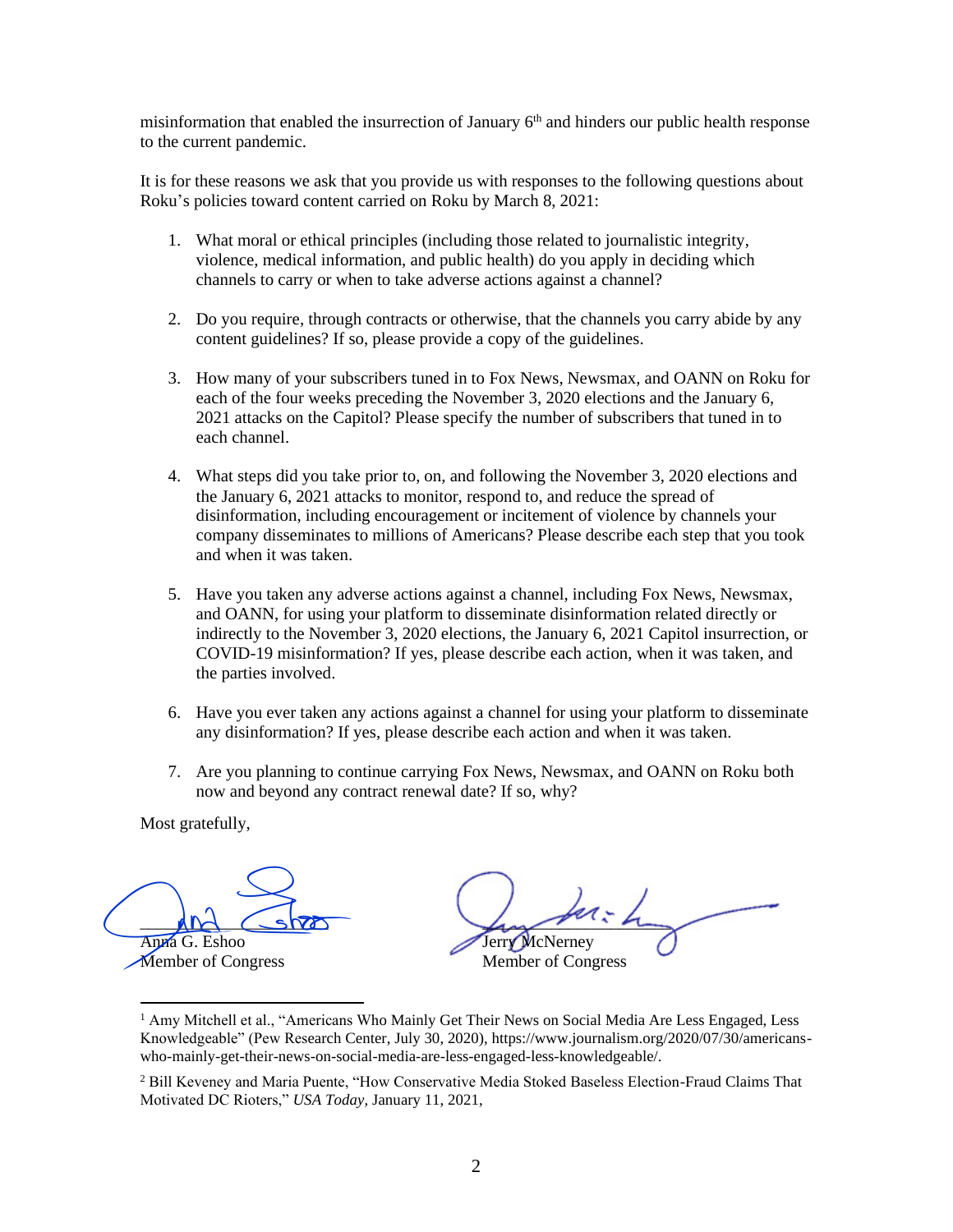$3$  Karen Attiah, "The Media Had a Role to Play in the Rise of Trump. It's Time to Hold Ourselves Accountable.," *Washington Post*, January 20, 2021,

https://www.washingtonpost.com/opinions/2021/01/20/media-had-role-play-rise-trump-its-time-holdourselves-accountable/; Christopher Ingraham, "New Research Explores How Conservative Media Misinformation May Have Intensified the Severity of the Pandemic," *Washington Post*, June 25, 2020, https://www.washingtonpost.com/business/2020/06/25/fox-news-hannity-coronavirus-misinformation/.

<sup>4</sup> Yochai Benkler, Robert Faris, and Hal Roberts, *Network Propaganda: Manipulation, Disinformation, and Radicalization in American Politics* (New York, NY: Oxford University Press, 2018), 13.

<sup>5</sup> Renee DiResta and Alex Stamos, "The Insurrection Hiding in Plain Sight," January 14, 2021, https://www.foreignaffairs.com/articles/united-states/2021-01-14/insurrection-hiding-plain-sight; Peter Kafka, "Fox News Wants Its Viewers Angry Enough to Watch but Not Angry Enough to Riot," *Vox Recode*, January 7, 2021, https://www.vox.com/recode/22219026/fox-news-riot-capitol-maga-carlsonhannity.

<sup>6</sup> DiResta and Stamos, "The Insurrection Hiding in Plain Sight."

7 Justin Peters, "How Newsmax Covered the Insurrection It Provoked," *Slate*, January 7, 2021, https://slate.com/news-and-politics/2021/01/newsmax-capitol-siege-trump.html.

<sup>8</sup> Peter Kafka, "Fox News Wants Its Viewers Angry Enough to Watch but Not Angry Enough to Riot."

<sup>9</sup> Rob Savillo, "Fox News Pushed Coronavirus Misinformation 253 Times in Just Five Days" (Media Matters for America, July 16, 2020), https://www.mediamatters.org/coronavirus-covid-19/fox-newspushed-coronavirus-misinformation-253-times-just-five-days.

<sup>10</sup> Andrey Simonov et al., "The Persuasive Effect of Fox News: Non-Compliance with Social Distancing During the Covid-19 Pandemic" (National Bureau of Economic Research, May 25, 2020), https://doi.org/10.3386/w27237.

<sup>11</sup> Ashley Gold, "YouTube Temporarily Suspends, Demonetizes OANN," *Axios*, November 24, 2020, https://www.axios.com/youtube-temporarily-suspends-demonetizes-oann-420e8ea9-66c1-4eab-9754- 6e3b708483c9.html.

<sup>12</sup> Elizabeth Dwoskin and Josh Dawsey, "The Trump Administration Wants to Take Credit for a Covid Vaccine. Trump Supporters Are Undermining It.," *Washington Post*, December 24, 2020, https://www.washingtonpost.com/technology/2020/12/24/trump-vaccine-misinformation/.

<sup>13</sup> "OAN," *Last Week Tonight with John Oliver* (HBO, April 5, 2020), https://www.hbo.com/last-weektonight-with-john-oliver/2020/127-episode-186.

<sup>14</sup> Oliver Darcy, "Analysis: TV Providers Should Not Escape Scrutiny for Distributing Disinformation," *CNN*, January 8, 2021, https://www.cnn.com/2021/01/08/media/tv-providers-disinfo-reliablesources/index.html.

<sup>15</sup> "Roku Channel Store News & Weather," (Roku, accessed February 21, 2021), https://channelstore.roku.com/browse/news-and-weather.

<sup>16</sup> Anthony Wood and Steve Louden, "Roku Q4 and Full Year 2020 Shareholder Letter," (Roku, February 18, 2021), 1, https://ir.roku.com/static-files/0e84462d-74ac-459d-9aff-be335c09a4f3.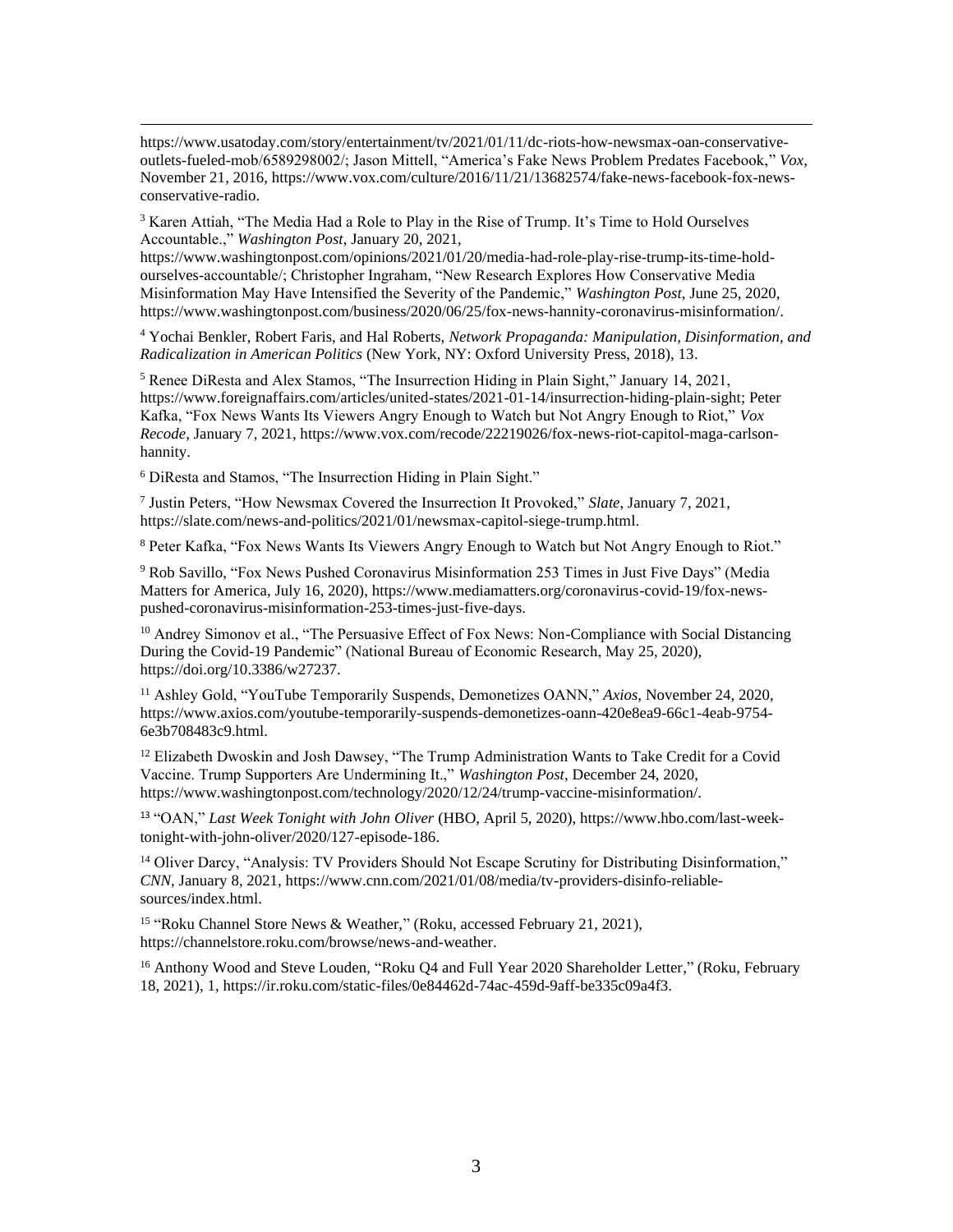February 22, 2021

Mr. Jeff Bezos, CEO Amazon.com, Inc. 410 Terry Avenue North Seattle, Washington 98109

Dear Mr. Bezos,

Our country's public discourse is plagued by misinformation, disinformation, conspiracy theories, and lies. These phenomena undergird the radicalization of seditious individuals who committed acts of insurrection on January  $6<sup>th</sup>$ , and it contributes to a growing distrust of public health measures necessary to crush the pandemic. We are concerned about the role Amazon plays in disseminating misinformation to millions of its Amazon Fire TV subscribers, and we write to you today to request additional information about what actions Amazon is taking to address these issues.

Nearly half of Americans get their news primarily from  $TV<sup>1</sup>$  However, not all TV news sources are the same. Some purported news outlets have long been misinformation rumor mills and conspiracy theory hotbeds that produce content that leads to real harm. <sup>2</sup> Misinformation on TV has led to our current polluted information environment that radicalizes individuals to commit seditious acts and rejects public health best practices, among other issues in our public discourse.<sup>3</sup>

Experts have noted that the right-wing media ecosystem is "much more susceptible…to disinformation, lies, and half-truths."<sup>4</sup> Right-wing media outlets, like Newsmax, One America News Network (OANN), and Fox News all aired misinformation about the November 2020 elections.<sup>5</sup> For example, both Newsmax and OANN "ran incendiary reports" of false information following the elections and continue to support "an angry and dangerous subculture [that] will continue to operate semi-openly."<sup>6</sup> As a violent mob was breaching the doors of the Capitol, Newsmax's coverage called the scene a "sort of a romantic idea."<sup>7</sup> Fox News, meanwhile, has spent years spewing misinformation about American politics.<sup>8</sup>

These same networks also have been key vectors of spreading misinformation related to the pandemic. A media watchdog found over 250 cases of COVID-19 misinformation on Fox News in just one five-day period, 9 and economists demonstrated that Fox News had a demonstrable impact on non-compliance with public health guidelines.<sup>10</sup> One online platform suspended and demonetized OANN's channel online because it was spreading COVID-19 misinformation.<sup>11</sup> Newsmax has amplified allegations that members of the Chinese Communist Party helped to develop the COVID-19 vaccine.<sup>12</sup>

Sadly, these facts are not new. One popular television show aired a segment about OANN last April that included a dire warning: "the kind of misinformation [OANN] is spewing right now could end up getting people killed."<sup>13</sup>

Yet, to our knowledge, the cable, satellite, and over-the-top companies that disseminate these media outlets to American viewers have done nothing in response to the misinformation aired by these outlets. <sup>14</sup> Amazon currently carries Fox News, Newsmax, and OANN on Amazon Fire TV.<sup>15</sup> As a company that serves over 50 million Americans,<sup>16</sup> Amazon plays a major role in the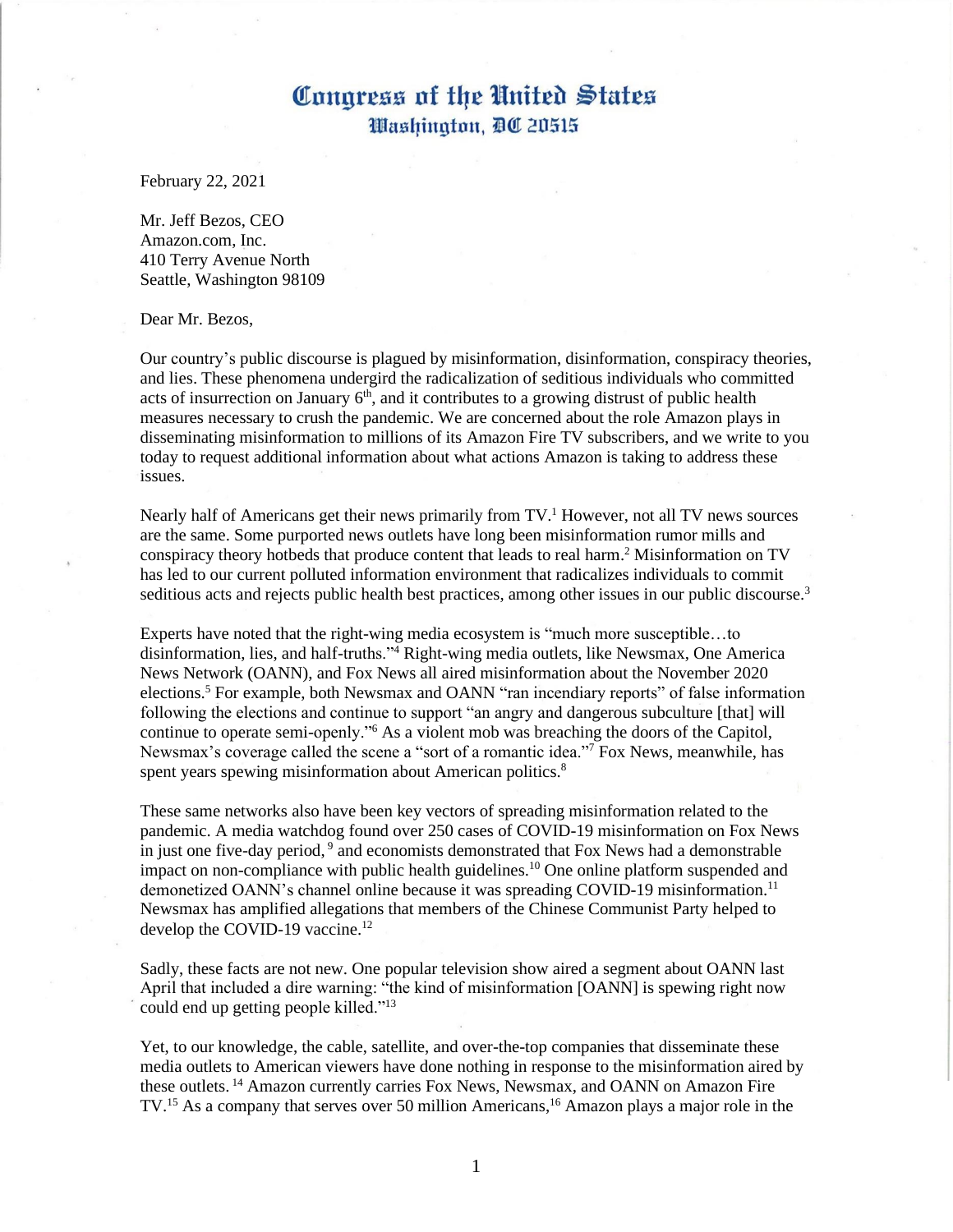spread of dangerous misinformation that enabled the insurrection of January 6<sup>th</sup> and hinders our public health response to the current pandemic.

It is for these reasons we ask that you provide us with responses to the following questions about Amazon's policies toward content carried on Amazon Fire TV by March 8, 2021:

- 1. What moral or ethical principles (including those related to journalistic integrity, violence, medical information, and public health) do you apply in deciding which channels to carry or when to take adverse actions against a channel?
- 2. Do you require, through contracts or otherwise, that the channels you carry abide by any content guidelines? If so, please provide a copy of the guidelines.
- 3. How many of your subscribers tuned in to Fox News, Newsmax, and OANN on Amazon Fire TV for each of the four weeks preceding the November 3, 2020 elections and the January 6, 2021 attacks on the Capitol? Please specify the number of subscribers that tuned in to each channel.
- 4. What steps did you take prior to, on, and following the November 3, 2020 elections and the January 6, 2021 attacks to monitor, respond to, and reduce the spread of disinformation, including encouragement or incitement of violence by channels your company disseminates to millions of Americans? Please describe each step that you took and when it was taken.
- 5. Have you taken any adverse actions against a channel, including Fox News, Newsmax, and OANN, for using your platform to disseminate disinformation related directly or indirectly to the November 3, 2020 elections, the January 6, 2021 Capitol insurrection, or COVID-19 misinformation? If yes, please describe each action, when it was taken, and the parties involved.
- 6. Have you ever taken any actions against a channel for using your platform to disseminate any disinformation? If yes, please describe each action and when it was taken.
- 7. Are you planning to continue carrying Fox News, Newsmax, and OANN on Amazon Fire TV both now and beyond any contract renewal date? If so, why?

 $MN \sim$ Anna G. Eshoo And Show<br>Anna G. Eshoo<br>Member of Congress

 $L_{\rm max}$  and the Jerry McNerney Member of Congress

<sup>&</sup>lt;sup>1</sup> Amy Mitchell et al., "Americans Who Mainly Get Their News on Social Media Are Less Engaged, Less Knowledgeable" (Pew Research Center, July 30, 2020), https://www.journalism.org/2020/07/30/americanswho-mainly-get-their-news-on-social-media-are-less-engaged-less-knowledgeable/.

<sup>&</sup>lt;sup>2</sup> Bill Keveney and Maria Puente, "How Conservative Media Stoked Baseless Election-Fraud Claims That Motivated DC Rioters," *USA Today*, January 11, 2021,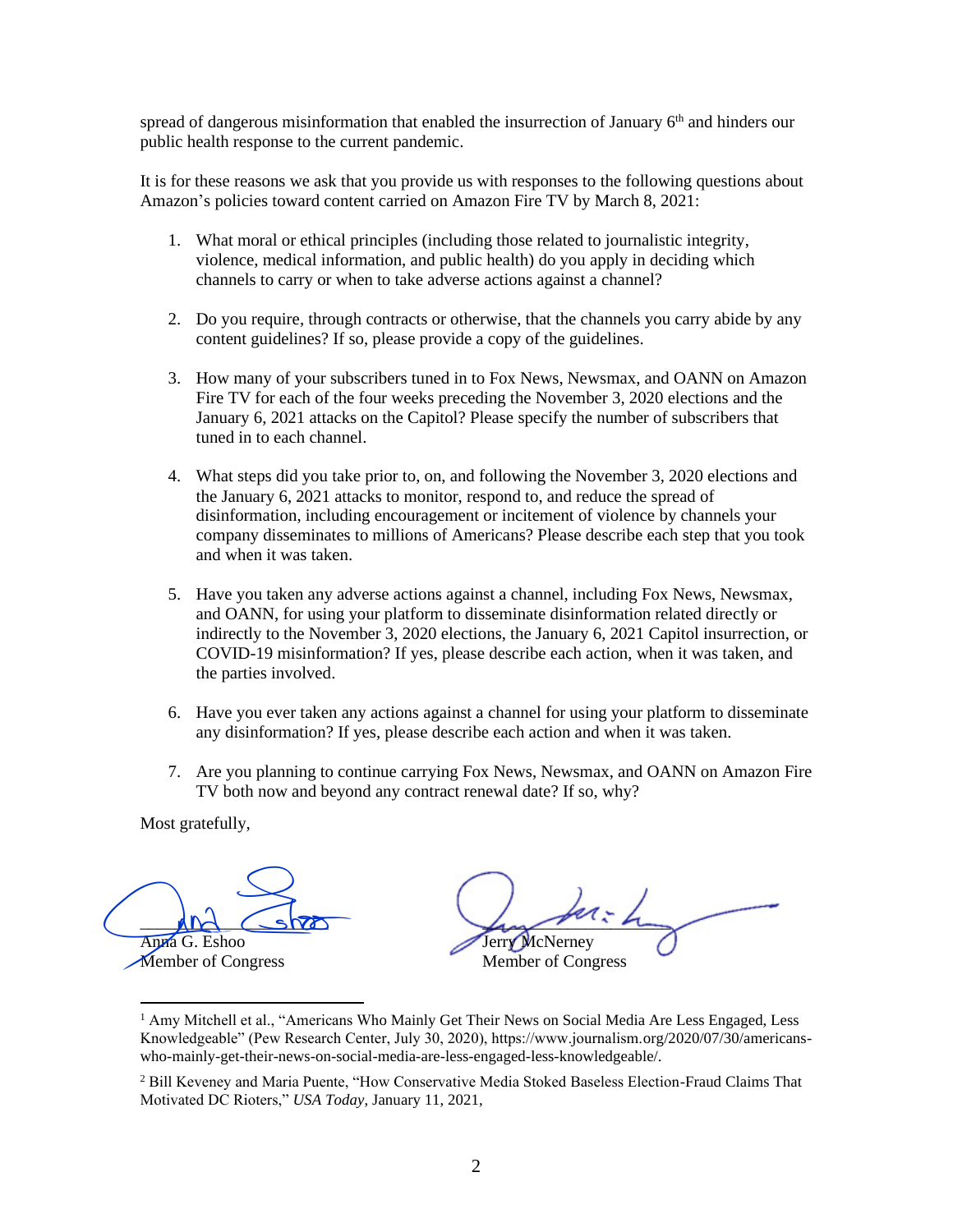$3$  Karen Attiah, "The Media Had a Role to Play in the Rise of Trump. It's Time to Hold Ourselves Accountable.," *Washington Post*, January 20, 2021,

https://www.washingtonpost.com/opinions/2021/01/20/media-had-role-play-rise-trump-its-time-holdourselves-accountable/; Christopher Ingraham, "New Research Explores How Conservative Media Misinformation May Have Intensified the Severity of the Pandemic," *Washington Post*, June 25, 2020, https://www.washingtonpost.com/business/2020/06/25/fox-news-hannity-coronavirus-misinformation/.

<sup>4</sup> Yochai Benkler, Robert Faris, and Hal Roberts, *Network Propaganda: Manipulation, Disinformation, and Radicalization in American Politics* (New York, NY: Oxford University Press, 2018), 13.

<sup>5</sup> Renee DiResta and Alex Stamos, "The Insurrection Hiding in Plain Sight," January 14, 2021, https://www.foreignaffairs.com/articles/united-states/2021-01-14/insurrection-hiding-plain-sight; Peter Kafka, "Fox News Wants Its Viewers Angry Enough to Watch but Not Angry Enough to Riot," *Vox Recode*, January 7, 2021, https://www.vox.com/recode/22219026/fox-news-riot-capitol-maga-carlsonhannity.

<sup>6</sup> DiResta and Stamos, "The Insurrection Hiding in Plain Sight."

7 Justin Peters, "How Newsmax Covered the Insurrection It Provoked," *Slate*, January 7, 2021, https://slate.com/news-and-politics/2021/01/newsmax-capitol-siege-trump.html.

<sup>8</sup> Peter Kafka, "Fox News Wants Its Viewers Angry Enough to Watch but Not Angry Enough to Riot."

<sup>9</sup> Rob Savillo, "Fox News Pushed Coronavirus Misinformation 253 Times in Just Five Days" (Media Matters for America, July 16, 2020), https://www.mediamatters.org/coronavirus-covid-19/fox-newspushed-coronavirus-misinformation-253-times-just-five-days.

<sup>10</sup> Andrey Simonov et al., "The Persuasive Effect of Fox News: Non-Compliance with Social Distancing During the Covid-19 Pandemic" (National Bureau of Economic Research, May 25, 2020), https://doi.org/10.3386/w27237.

<sup>11</sup> Ashley Gold, "YouTube Temporarily Suspends, Demonetizes OANN," *Axios*, November 24, 2020, https://www.axios.com/youtube-temporarily-suspends-demonetizes-oann-420e8ea9-66c1-4eab-9754- 6e3b708483c9.html.

<sup>12</sup> Elizabeth Dwoskin and Josh Dawsey, "The Trump Administration Wants to Take Credit for a Covid Vaccine. Trump Supporters Are Undermining It.," *Washington Post*, December 24, 2020, https://www.washingtonpost.com/technology/2020/12/24/trump-vaccine-misinformation/.

<sup>13</sup> "OAN," *Last Week Tonight with John Oliver* (HBO, April 5, 2020), https://www.hbo.com/last-weektonight-with-john-oliver/2020/127-episode-186.

<sup>14</sup> Oliver Darcy, "Analysis: TV Providers Should Not Escape Scrutiny for Distributing Disinformation," *CNN*, January 8, 2021, https://www.cnn.com/2021/01/08/media/tv-providers-disinfo-reliablesources/index.html.

<sup>15</sup> "Fire TV Apps (All Models)," (Amazon, accessed February 21, 2021), https://www.amazon.com/Fire-TV-Apps-All-Models/b/?ie=UTF8&node=10208590011/.

<sup>16</sup> "Amazon.com Announces Financial Results and CEO Transition," (Amazon, February 2, 2021), 5, https://s2.q4cdn.com/299287126/files/doc\_financials/2020/q4/Amazon-Q4-2020-Earnings-Release.pdf.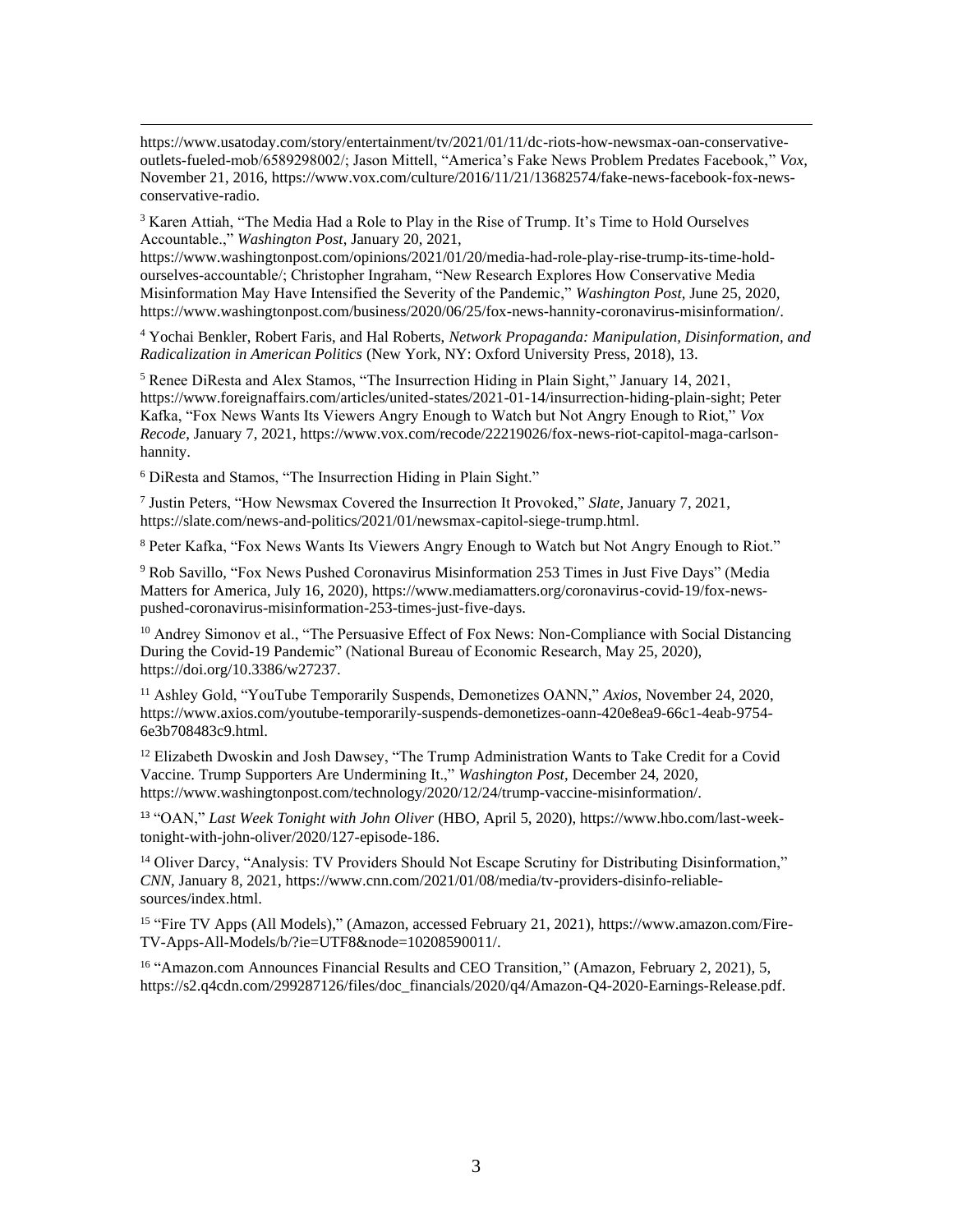February 22, 2021

Mr. Tim Cook, CEO Apple Inc. One Apple Park Way Cupertino, California 95014

Dear Mr. Cook,

Our country's public discourse is plagued by misinformation, disinformation, conspiracy theories, and lies. These phenomena undergird the radicalization of seditious individuals who committed acts of insurrection on January  $6<sup>th</sup>$ , and it contributes to a growing distrust of public health measures necessary to crush the pandemic. We are concerned about the role Apple plays in disseminating misinformation to millions of its Apple TV subscribers and users who stream video using apps from the App Store, and we write to you today to request additional information about what actions Apple is taking to address these issues.

Nearly half of Americans get their news primarily from  $TV<sup>1</sup>$  However, not all TV news sources are the same. Some purported news outlets have long been misinformation rumor mills and conspiracy theory hotbeds that produce content that leads to real harm. <sup>2</sup> Misinformation on TV has led to our current polluted information environment that radicalizes individuals to commit seditious acts and rejects public health best practices, among other issues in our public discourse.<sup>3</sup>

Experts have noted that the right-wing media ecosystem is "much more susceptible…to disinformation, lies, and half-truths."<sup>4</sup> Right-wing media outlets, like Newsmax, One America News Network (OANN), and Fox News all aired misinformation about the November 2020 elections.<sup>5</sup> For example, both Newsmax and OANN "ran incendiary reports" of false information following the elections and continue to support "an angry and dangerous subculture [that] will continue to operate semi-openly."<sup>6</sup> As a violent mob was breaching the doors of the Capitol, Newsmax's coverage called the scene a "sort of a romantic idea."<sup>7</sup> Fox News, meanwhile, has spent years spewing misinformation about American politics.<sup>8</sup>

These same networks also have been key vectors of spreading misinformation related to the pandemic. A media watchdog found over 250 cases of COVID-19 misinformation on Fox News in just one five-day period, 9 and economists demonstrated that Fox News had a demonstrable impact on non-compliance with public health guidelines.<sup>10</sup> One online platform suspended and demonetized OANN's channel online because it was spreading COVID-19 misinformation.<sup>11</sup> Newsmax has amplified allegations that members of the Chinese Communist Party helped to develop the COVID-19 vaccine.<sup>12</sup>

Sadly, these facts are not new. One popular television show aired a segment about OANN last April that included a dire warning: "the kind of misinformation [OANN] is spewing right now could end up getting people killed."<sup>13</sup>

Yet, to our knowledge, the cable, satellite, and over-the-top companies that disseminate these media outlets to American viewers have done nothing in response to the misinformation aired by these outlets. <sup>14</sup> Apple currently carries Fox News, Newsmax, and OANN on Apple TV and hosts those companies apps in its App Store.<sup>15</sup> As a company that serves millions Americans,<sup>16</sup> Apple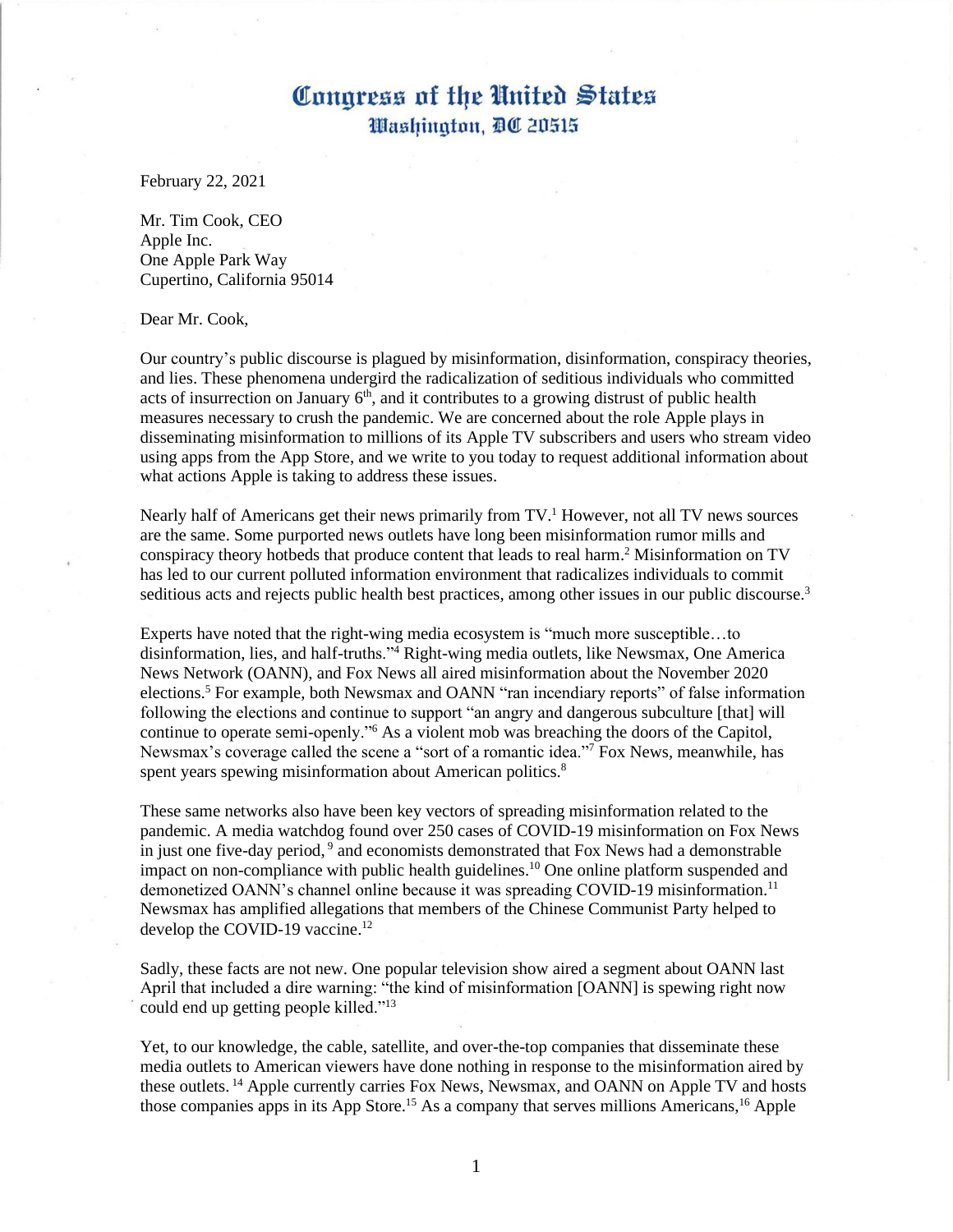plays a major role in the spread of dangerous misinformation that enabled the insurrection of January  $6<sup>th</sup>$  and hinders our public health response to the current pandemic.

It is for these reasons we ask that you provide us with responses to the following questions about Apple's policies toward content carried on Apple TV and its App Store by March 8, 2021:

- 1. What moral or ethical principles (including those related to journalistic integrity, violence, medical information, and public health) do you apply in deciding which video services to carry on Apple TV or when to take adverse actions against a video service?
- 2. Do you require, through contracts or otherwise, that the video services you carry abide by any content guidelines? If so, please provide a copy of the guidelines.
- 3. How many of your subscribers viewed Fox News, Newsmax, and OANN on Apple TV for each of the four weeks preceding the November 3, 2020 elections and the January 6, 2021 attacks on the Capitol? Please specify the number of subscribers that tuned in to each channel.
- 4. What steps did you take prior to, on, and following the November 3, 2020 elections and the January 6, 2021 attacks to monitor, respond to, and reduce the spread of disinformation, including encouragement or incitement of violence by video services your company disseminates to millions of Americans? Please describe each step that you took and when it was taken.
- 5. Have you taken any adverse actions against a video service, including Fox News, Newsmax, and OANN, for using your platform to disseminate disinformation related directly or indirectly to the November 3, 2020 elections, the January 6, 2021 Capitol insurrection, or COVID-19 misinformation? If yes, please describe each action, when it was taken, and the parties involved.
- 6. Have you ever taken any actions against a video service for using your platform to disseminate any disinformation? If yes, please describe each action and when it was taken.
- 7. Are you planning to continue carrying Fox News, Newsmax, and OANN on Apple TV both now and beyond any contract renewal date? Are you planning to continue carrying Fox News, Newsmax, and OANN apps in the App Store? If so, why?

 $MN \sim$ Anna G. Eshoo

Member of Congress

 $L_{\rm max}$  and the Jerry McNerney Member of Congress Anna G. Eshoo<br>
Member of Congress<br>
Member of Congress<br>
Anny Mitchell et al., "Americans Who Mainly Get Their News on Social Media Are Less Engaged, Less<br>
Knowledgeable" (Pew Research Center, July 30, 2020), https://www.jou

<sup>&</sup>lt;sup>1</sup> Amy Mitchell et al., "Americans Who Mainly Get Their News on Social Media Are Less Engaged, Less Knowledgeable" (Pew Research Center, July 30, 2020), https://www.journalism.org/2020/07/30/americanswho-mainly-get-their-news-on-social-media-are-less-engaged-less-knowledgeable/.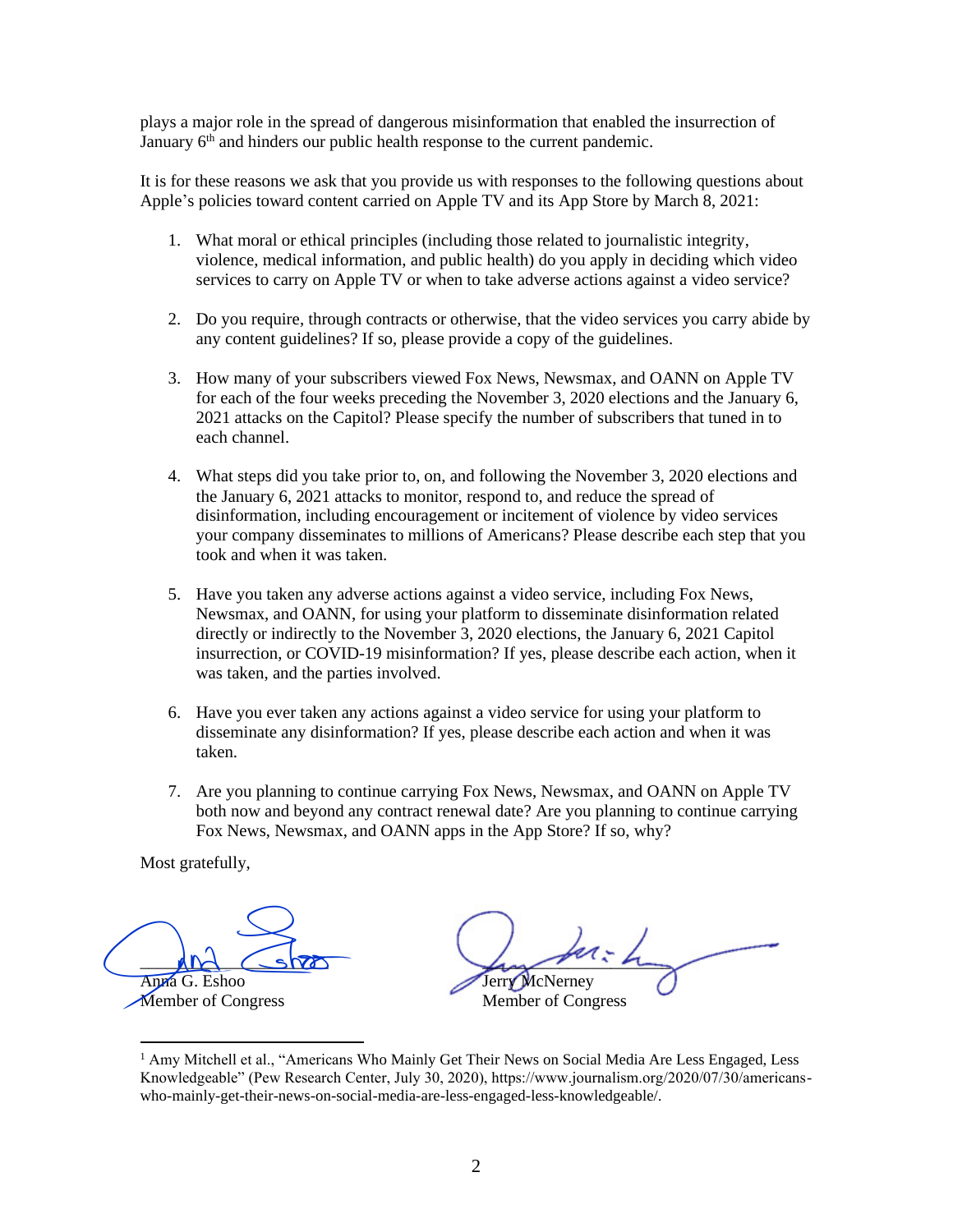<sup>2</sup> Bill Keveney and Maria Puente, "How Conservative Media Stoked Baseless Election-Fraud Claims That Motivated DC Rioters," *USA Today*, January 11, 2021,

https://www.usatoday.com/story/entertainment/tv/2021/01/11/dc-riots-how-newsmax-oan-conservativeoutlets-fueled-mob/6589298002/; Jason Mittell, "America's Fake News Problem Predates Facebook," *Vox*, November 21, 2016, https://www.vox.com/culture/2016/11/21/13682574/fake-news-facebook-fox-newsconservative-radio.

<sup>3</sup> Karen Attiah, "The Media Had a Role to Play in the Rise of Trump. It's Time to Hold Ourselves Accountable.," *Washington Post*, January 20, 2021,

https://www.washingtonpost.com/opinions/2021/01/20/media-had-role-play-rise-trump-its-time-holdourselves-accountable/; Christopher Ingraham, "New Research Explores How Conservative Media Misinformation May Have Intensified the Severity of the Pandemic," *Washington Post*, June 25, 2020, https://www.washingtonpost.com/business/2020/06/25/fox-news-hannity-coronavirus-misinformation/.

<sup>4</sup> Yochai Benkler, Robert Faris, and Hal Roberts, *Network Propaganda: Manipulation, Disinformation, and Radicalization in American Politics* (New York, NY: Oxford University Press, 2018), 13.

<sup>5</sup> Renee DiResta and Alex Stamos, "The Insurrection Hiding in Plain Sight," January 14, 2021, https://www.foreignaffairs.com/articles/united-states/2021-01-14/insurrection-hiding-plain-sight; Peter Kafka, "Fox News Wants Its Viewers Angry Enough to Watch but Not Angry Enough to Riot," *Vox Recode*, January 7, 2021, https://www.vox.com/recode/22219026/fox-news-riot-capitol-maga-carlsonhannity.

<sup>6</sup> DiResta and Stamos, "The Insurrection Hiding in Plain Sight."

7 Justin Peters, "How Newsmax Covered the Insurrection It Provoked," *Slate*, January 7, 2021, https://slate.com/news-and-politics/2021/01/newsmax-capitol-siege-trump.html.

<sup>8</sup> Peter Kafka, "Fox News Wants Its Viewers Angry Enough to Watch but Not Angry Enough to Riot."

<sup>9</sup> Rob Savillo, "Fox News Pushed Coronavirus Misinformation 253 Times in Just Five Days" (Media Matters for America, July 16, 2020), https://www.mediamatters.org/coronavirus-covid-19/fox-newspushed-coronavirus-misinformation-253-times-just-five-days.

<sup>10</sup> Andrey Simonov et al., "The Persuasive Effect of Fox News: Non-Compliance with Social Distancing During the Covid-19 Pandemic" (National Bureau of Economic Research, May 25, 2020), https://doi.org/10.3386/w27237.

<sup>11</sup> Ashley Gold, "YouTube Temporarily Suspends, Demonetizes OANN," *Axios*, November 24, 2020, https://www.axios.com/youtube-temporarily-suspends-demonetizes-oann-420e8ea9-66c1-4eab-9754- 6e3b708483c9.html.

 $12$  Elizabeth Dwoskin and Josh Dawsey, "The Trump Administration Wants to Take Credit for a Covid Vaccine. Trump Supporters Are Undermining It.," *Washington Post*, December 24, 2020, https://www.washingtonpost.com/technology/2020/12/24/trump-vaccine-misinformation/.

<sup>13</sup> "OAN," *Last Week Tonight with John Oliver* (HBO, April 5, 2020), https://www.hbo.com/last-weektonight-with-john-oliver/2020/127-episode-186.

<sup>14</sup> Oliver Darcy, "Analysis: TV Providers Should Not Escape Scrutiny for Distributing Disinformation," *CNN*, January 8, 2021, https://www.cnn.com/2021/01/08/media/tv-providers-disinfo-reliablesources/index.html.

<sup>15</sup> "Fox News," (Apple, accessed February 21, 2021), https://apps.apple.com/us/app/fox-news-livebreaking-news/id367623543; "Newsmax," (Apple, accessed February 21, 2021), https://apps.apple.com/us/app/newsmax/id1097041572; "One America News Network" (Apple, accessed February 21, 2021), https://apps.apple.com/us/app/one-america-news-network/id1074374051.

<sup>16</sup> David Bloom, "Apple TV Plus Finally Hits Its Stride," *Next TV*, November 9, 2020, https://www.nexttv.com/news/apple-tv-plus-finally-hitting-its-stride.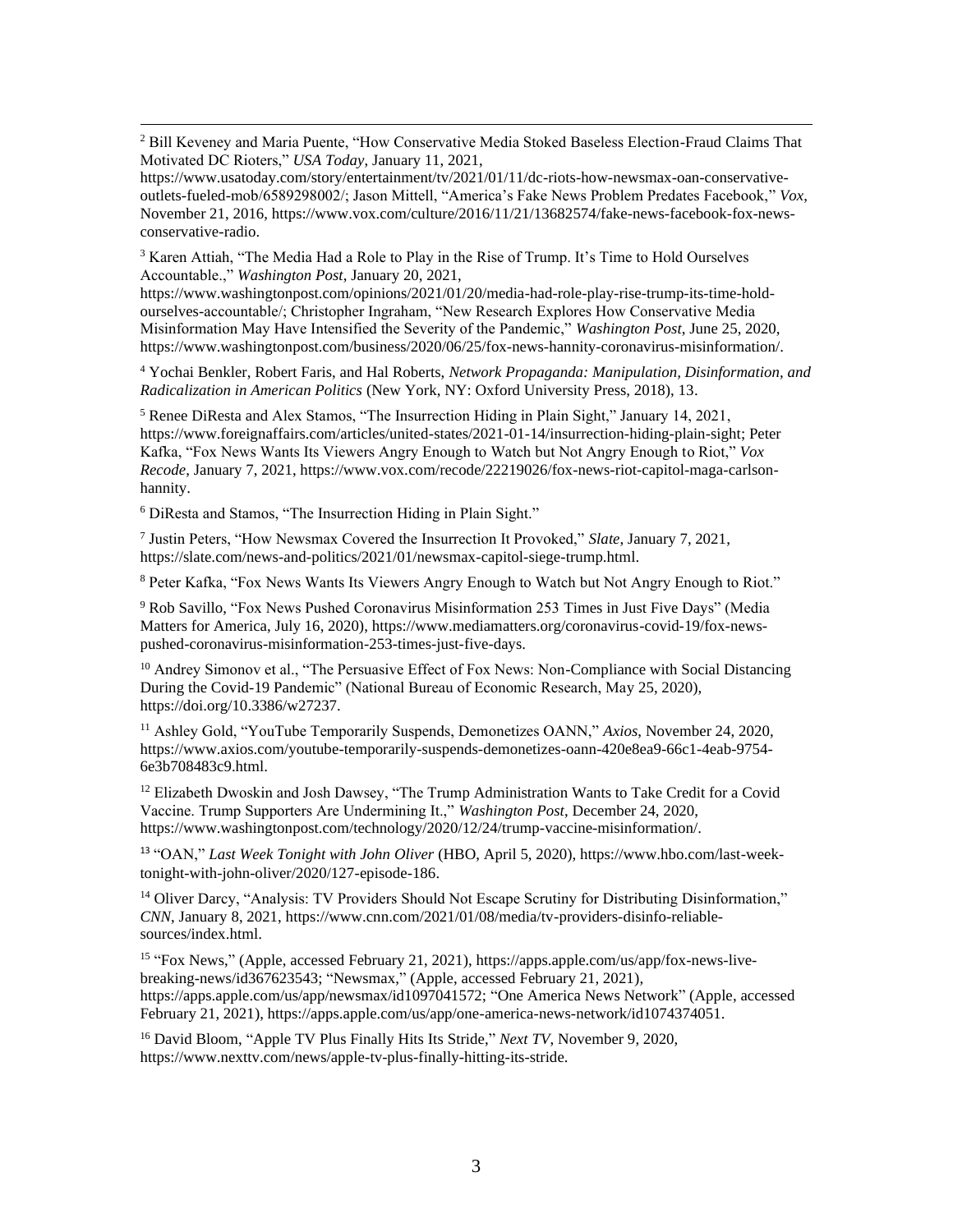February 22, 2021

Mr. Brian L. Roberts, CEO and Chairman Comcast Corporation 1701 JFK Boulevard Philadelphia, Pennsylvania 19103

Dear Mr. Roberts,

Our country's public discourse is plagued by misinformation, disinformation, conspiracy theories, and lies. These phenomena undergird the radicalization of seditious individuals who committed acts of insurrection on January  $6<sup>th</sup>$ , and it contributes to a growing distrust of public health measures necessary to crush the pandemic. We are concerned about the role Comcast plays in disseminating misinformation to millions of its Xfinity subscribers, and we write to you today to request additional information about what actions Comcast is taking to address these issues.

Nearly half of Americans get their news primarily from  $TV<sup>1</sup>$  However, not all TV news sources are the same. Some purported news outlets have long been misinformation rumor mills and conspiracy theory hotbeds that produce content that leads to real harm. <sup>2</sup> Misinformation on TV has led to our current polluted information environment that radicalizes individuals to commit seditious acts and rejects public health best practices, among other issues in our public discourse.<sup>3</sup>

Experts have noted that the right-wing media ecosystem is "much more susceptible…to disinformation, lies, and half-truths."<sup>4</sup> Right-wing media outlets, like Newsmax, One America News Network (OANN), and Fox News all aired misinformation about the November 2020 elections.<sup>5</sup> For example, both Newsmax and OANN "ran incendiary reports" of false information following the elections and continue to support "an angry and dangerous subculture [that] will continue to operate semi-openly."<sup>6</sup> As a violent mob was breaching the doors of the Capitol, Newsmax's coverage called the scene a "sort of a romantic idea."<sup>7</sup> Fox News, meanwhile, has spent years spewing misinformation about American politics.<sup>8</sup>

These same networks also have been key vectors of spreading misinformation related to the pandemic. A media watchdog found over 250 cases of COVID-19 misinformation on Fox News in just one five-day period, 9 and economists demonstrated that Fox News had a demonstrable impact on non-compliance with public health guidelines.<sup>10</sup> One online platform suspended and demonetized OANN's channel online because it was spreading COVID-19 misinformation.<sup>11</sup> Newsmax has amplified allegations that members of the Chinese Communist Party helped to develop the COVID-19 vaccine.<sup>12</sup>

Sadly, these facts are not new. One popular television show aired a segment about OANN last April that included a dire warning: "the kind of misinformation [OANN] is spewing right now could end up getting people killed."<sup>13</sup>

Yet, to our knowledge, the cable, satellite, and over-the-top companies that disseminate these media outlets to American viewers have done nothing in response to the misinformation aired by these outlets.<sup>14</sup> Comcast currently carries Fox News and Newsmax on Xfinity.<sup>15</sup> As a company that serves nearly 20 million Americans,<sup>16</sup> Comcast plays a major role in the spread of dangerous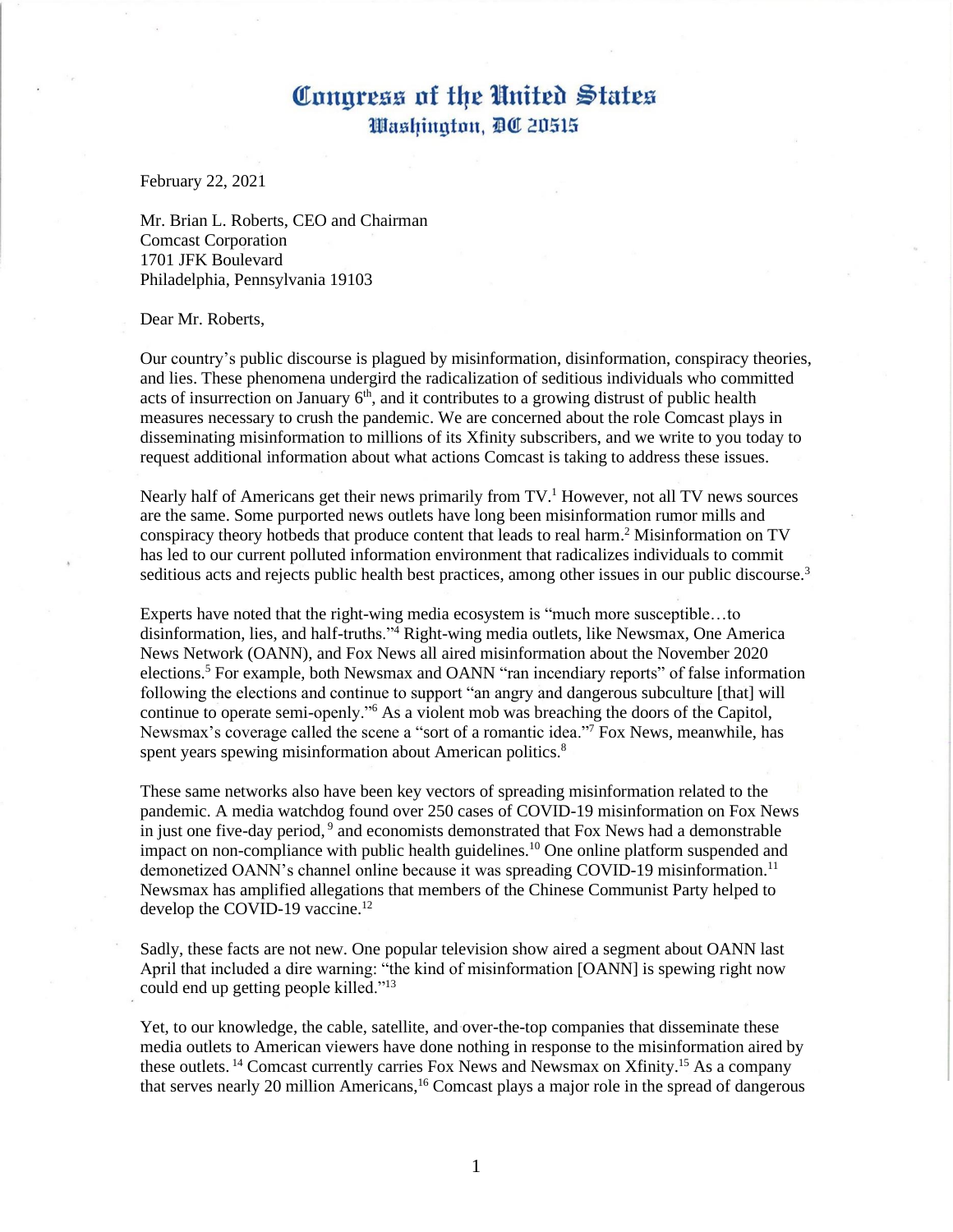misinformation that enabled the insurrection of January  $6<sup>th</sup>$  and hinders our public health response to the current pandemic.

It is for these reasons we ask that you provide us with responses to the following questions about Comcast's policies toward content carried on Xfinity by March 8, 2021:

- 1. What moral or ethical principles (including those related to journalistic integrity, violence, medical information, and public health) do you apply in deciding which channels to carry or when to take adverse actions against a channel?
- 2. Do you require, through contracts or otherwise, that the channels you carry abide by any content guidelines? If so, please provide a copy of the guidelines.
- 3. How many of your subscribers tuned in to Fox News and Newsmax on Xfinity for each of the four weeks preceding the November 3, 2020 elections and the January 6, 2021 attacks on the Capitol? Please specify the number of subscribers that tuned in to each channel.
- 4. What steps did you take prior to, on, and following the November 3, 2020 elections and the January 6, 2021 attacks to monitor, respond to, and reduce the spread of disinformation, including encouragement or incitement of violence by channels your company disseminates to millions of Americans? Please describe each step that you took and when it was taken.
- 5. Have you taken any adverse actions against a channel, including Fox News and Newsmax, for using your platform to disseminate disinformation related directly or indirectly to the November 3, 2020 elections, the January 6, 2021 Capitol insurrection, or COVID-19 misinformation? If yes, please describe each action, when it was taken, and the parties involved.
- 6. Have you ever taken any actions against a channel for using your platform to disseminate any disinformation? If yes, please describe each action and when it was taken.
- 7. Are you planning to continue carrying Fox News and Newsmax on Xfinity both now and beyond any contract renewal date? If so, why?

 $MN \sim$ Anna G. Eshoo And Show<br>Anna G. Eshoo<br>Member of Congress

 $L_{\rm max}$  and the Jerry McNerney Member of Congress

<sup>&</sup>lt;sup>1</sup> Amy Mitchell et al., "Americans Who Mainly Get Their News on Social Media Are Less Engaged, Less Knowledgeable" (Pew Research Center, July 30, 2020), https://www.journalism.org/2020/07/30/americanswho-mainly-get-their-news-on-social-media-are-less-engaged-less-knowledgeable/.

<sup>&</sup>lt;sup>2</sup> Bill Keveney and Maria Puente, "How Conservative Media Stoked Baseless Election-Fraud Claims That Motivated DC Rioters," *USA Today*, January 11, 2021,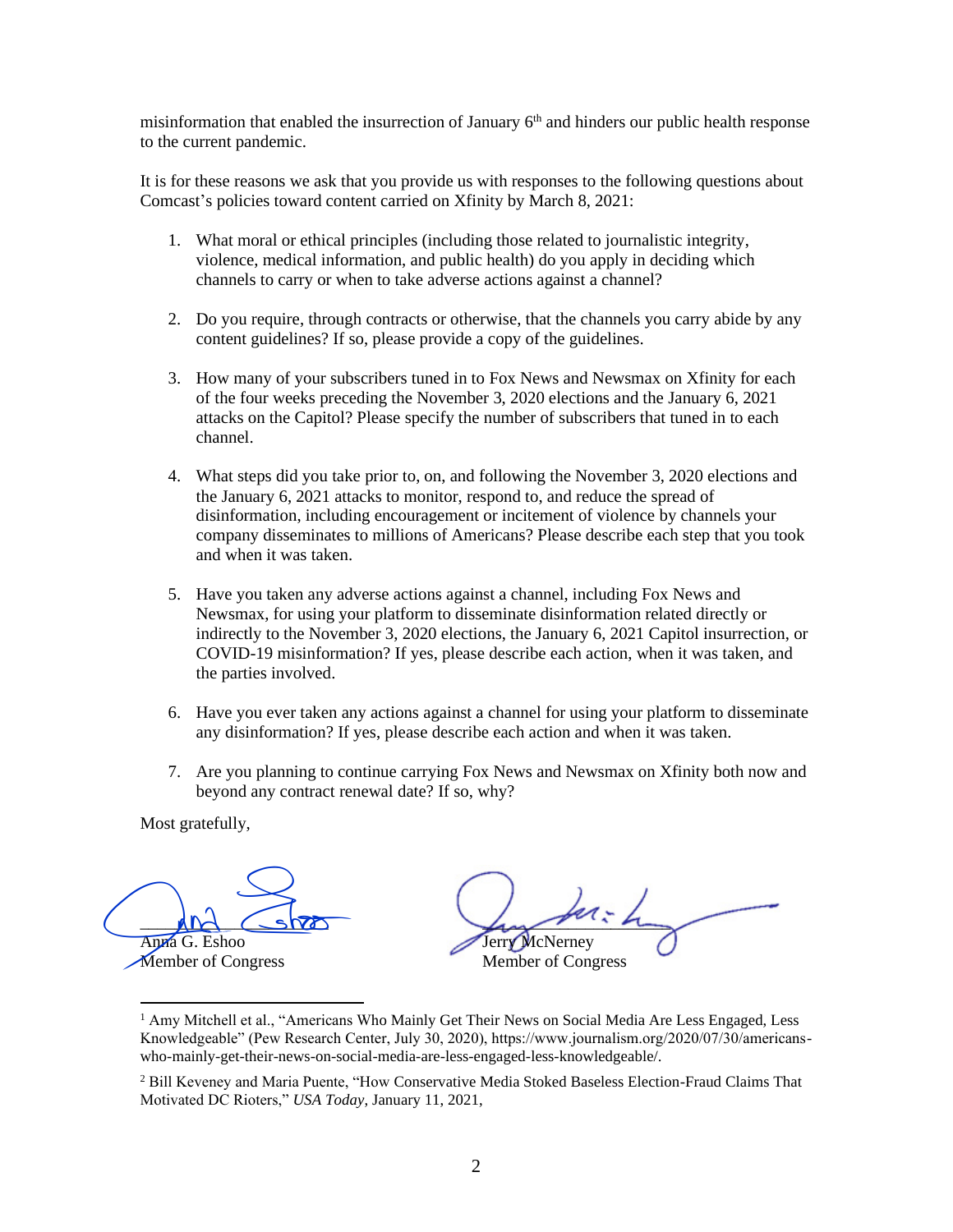$3$  Karen Attiah, "The Media Had a Role to Play in the Rise of Trump. It's Time to Hold Ourselves Accountable.," *Washington Post*, January 20, 2021,

https://www.washingtonpost.com/opinions/2021/01/20/media-had-role-play-rise-trump-its-time-holdourselves-accountable/; Christopher Ingraham, "New Research Explores How Conservative Media Misinformation May Have Intensified the Severity of the Pandemic," *Washington Post*, June 25, 2020, https://www.washingtonpost.com/business/2020/06/25/fox-news-hannity-coronavirus-misinformation/.

<sup>4</sup> Yochai Benkler, Robert Faris, and Hal Roberts, *Network Propaganda: Manipulation, Disinformation, and Radicalization in American Politics* (New York, NY: Oxford University Press, 2018), 13.

<sup>5</sup> Renee DiResta and Alex Stamos, "The Insurrection Hiding in Plain Sight," January 14, 2021, https://www.foreignaffairs.com/articles/united-states/2021-01-14/insurrection-hiding-plain-sight; Peter Kafka, "Fox News Wants Its Viewers Angry Enough to Watch but Not Angry Enough to Riot," *Vox Recode*, January 7, 2021, https://www.vox.com/recode/22219026/fox-news-riot-capitol-maga-carlsonhannity.

<sup>6</sup> DiResta and Stamos, "The Insurrection Hiding in Plain Sight."

7 Justin Peters, "How Newsmax Covered the Insurrection It Provoked," *Slate*, January 7, 2021, https://slate.com/news-and-politics/2021/01/newsmax-capitol-siege-trump.html.

<sup>8</sup> Peter Kafka, "Fox News Wants Its Viewers Angry Enough to Watch but Not Angry Enough to Riot."

<sup>9</sup> Rob Savillo, "Fox News Pushed Coronavirus Misinformation 253 Times in Just Five Days" (Media Matters for America, July 16, 2020), https://www.mediamatters.org/coronavirus-covid-19/fox-newspushed-coronavirus-misinformation-253-times-just-five-days.

<sup>10</sup> Andrey Simonov et al., "The Persuasive Effect of Fox News: Non-Compliance with Social Distancing During the Covid-19 Pandemic" (National Bureau of Economic Research, May 25, 2020), https://doi.org/10.3386/w27237.

<sup>11</sup> Ashley Gold, "YouTube Temporarily Suspends, Demonetizes OANN," *Axios*, November 24, 2020, https://www.axios.com/youtube-temporarily-suspends-demonetizes-oann-420e8ea9-66c1-4eab-9754- 6e3b708483c9.html.

<sup>12</sup> Elizabeth Dwoskin and Josh Dawsey, "The Trump Administration Wants to Take Credit for a Covid Vaccine. Trump Supporters Are Undermining It.," *Washington Post*, December 24, 2020, https://www.washingtonpost.com/technology/2020/12/24/trump-vaccine-misinformation/.

<sup>13</sup> "OAN," *Last Week Tonight with John Oliver* (HBO, April 5, 2020), https://www.hbo.com/last-weektonight-with-john-oliver/2020/127-episode-186.

<sup>14</sup> Oliver Darcy, "Analysis: TV Providers Should Not Escape Scrutiny for Distributing Disinformation," *CNN*, January 8, 2021, https://www.cnn.com/2021/01/08/media/tv-providers-disinfo-reliablesources/index.html.

<sup>15</sup> "Xfinity Channel Lineup and TV Guide by Comcsat," (Comcast, accessed February 20, 2021), https://www.xfinity.com/support/local-channel-lineup.

<sup>16</sup> "Comcast Reports 4th Quarter and Full Year 2020 Results," (Comast, January 28, 2021), 4, https://www.cmcsa.com/static-files/6bd6afa4-b4b1-4d29-8630-b41a753a1cec.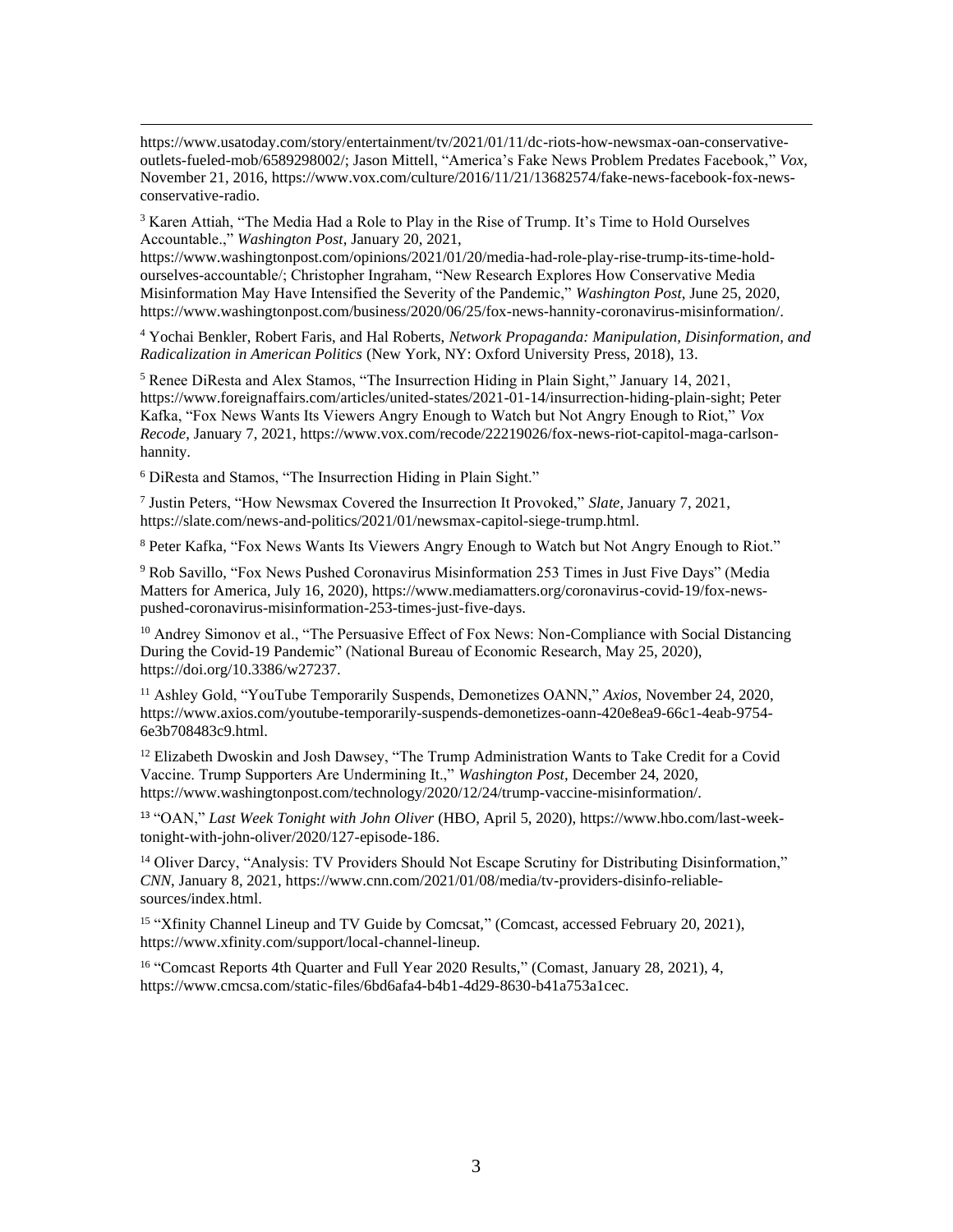February 22, 2021

Mr. Thomas M. Rutledge, CEO and Chairman Charter Communications, Inc. 400 Atlantic Street Stamford, Connecticut 06901

#### Dear Mr. Rutledge,

Our country's public discourse is plagued by misinformation, disinformation, conspiracy theories, and lies. These phenomena undergird the radicalization of seditious individuals who committed acts of insurrection on January  $6<sup>th</sup>$ , and it contributes to a growing distrust of public health measures necessary to crush the pandemic. We are concerned about the role Charter plays in disseminating misinformation to millions of its Spectrum subscribers, and we write to you today to request additional information about what actions Spectrum is taking to address these issues.

Nearly half of Americans get their news primarily from  $TV<sup>1</sup>$  However, not all TV news sources are the same. Some purported news outlets have long been misinformation rumor mills and conspiracy theory hotbeds that produce content that leads to real harm. <sup>2</sup> Misinformation on TV has led to our current polluted information environment that radicalizes individuals to commit seditious acts and rejects public health best practices, among other issues in our public discourse.<sup>3</sup>

Experts have noted that the right-wing media ecosystem is "much more susceptible…to disinformation, lies, and half-truths."<sup>4</sup> Right-wing media outlets, like Newsmax, One America News Network (OANN), and Fox News all aired misinformation about the November 2020 elections.<sup>5</sup> For example, both Newsmax and OANN "ran incendiary reports" of false information following the elections and continue to support "an angry and dangerous subculture [that] will continue to operate semi-openly."<sup>6</sup> As a violent mob was breaching the doors of the Capitol, Newsmax's coverage called the scene a "sort of a romantic idea."<sup>7</sup> Fox News, meanwhile, has spent years spewing misinformation about American politics.<sup>8</sup>

These same networks also have been key vectors of spreading misinformation related to the pandemic. A media watchdog found over 250 cases of COVID-19 misinformation on Fox News in just one five-day period, 9 and economists demonstrated that Fox News had a demonstrable impact on non-compliance with public health guidelines.<sup>10</sup> One online platform suspended and demonetized OANN's channel online because it was spreading COVID-19 misinformation.<sup>11</sup> Newsmax has amplified allegations that members of the Chinese Communist Party helped to develop the COVID-19 vaccine.<sup>12</sup>

Sadly, these facts are not new. One popular television show aired a segment about OANN last April that included a dire warning: "the kind of misinformation [OANN] is spewing right now could end up getting people killed."<sup>13</sup>

Yet, to our knowledge, the cable, satellite, and over-the-top companies that disseminate these media outlets to American viewers have done nothing in response to the misinformation aired by these outlets.<sup>14</sup> Charter currently carries Fox News and Newsmax on Spectrum.<sup>15</sup> As a company that serves 16 million Americans,<sup>16</sup> Charter plays a major role in the spread of dangerous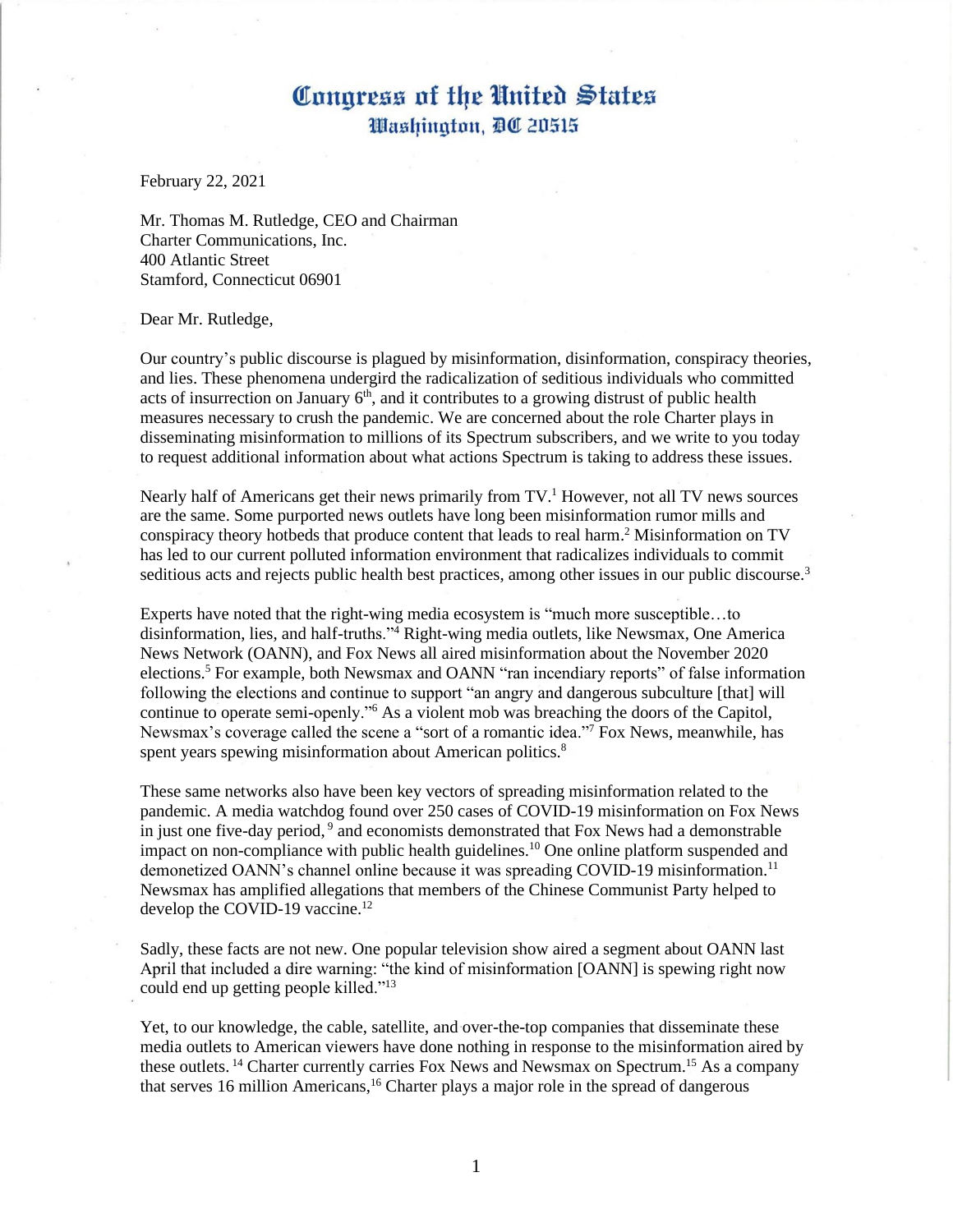misinformation that enabled the insurrection of January  $6<sup>th</sup>$  and hinders our public health response to the current pandemic.

It is for these reasons we ask that you provide us with responses to the following questions about Charter's policies toward content carried on Spectrum by March 8, 2021:

- 1. What moral or ethical principles (including those related to journalistic integrity, violence, medical information, and public health) do you apply in deciding which channels to carry or when to take adverse actions against a channel?
- 2. Do you require, through contracts or otherwise, that the channels you carry abide by any content guidelines? If so, please provide a copy of the guidelines.
- 3. How many of your subscribers tuned in to Fox News and Newsmax on Spectrum for each of the four weeks preceding the November 3, 2020 elections and the January 6, 2021 attacks on the Capitol? Please specify the number of subscribers that tuned in to each channel.
- 4. What steps did you take prior to, on, and following the November 3, 2020 elections and the January 6, 2021 attacks to monitor, respond to, and reduce the spread of disinformation, including encouragement or incitement of violence by channels your company disseminates to millions of Americans? Please describe each step that you took and when it was taken.
- 5. Have you taken any adverse actions against a channel, including Fox News and Newsmax, for using your platform to disseminate disinformation related directly or indirectly to the November 3, 2020 elections, the January 6, 2021 Capitol insurrection, or COVID-19 misinformation? If yes, please describe each action, when it was taken, and the parties involved.
- 6. Have you ever taken any actions against a channel for using your platform to disseminate any disinformation? If yes, please describe each action and when it was taken.
- 7. Are you planning to continue carrying Fox News and Newsmax on Spectrum both now and beyond any contract renewal date? If so, why?

 $MN \sim$ Anna G. Eshoo And Show<br>Anna G. Eshoo<br>Member of Congress

 $L_{\rm max}$  and the Jerry McNerney Member of Congress

<sup>&</sup>lt;sup>1</sup> Amy Mitchell et al., "Americans Who Mainly Get Their News on Social Media Are Less Engaged, Less Knowledgeable" (Pew Research Center, July 30, 2020), https://www.journalism.org/2020/07/30/americanswho-mainly-get-their-news-on-social-media-are-less-engaged-less-knowledgeable/.

<sup>&</sup>lt;sup>2</sup> Bill Keveney and Maria Puente, "How Conservative Media Stoked Baseless Election-Fraud Claims That Motivated DC Rioters," *USA Today*, January 11, 2021,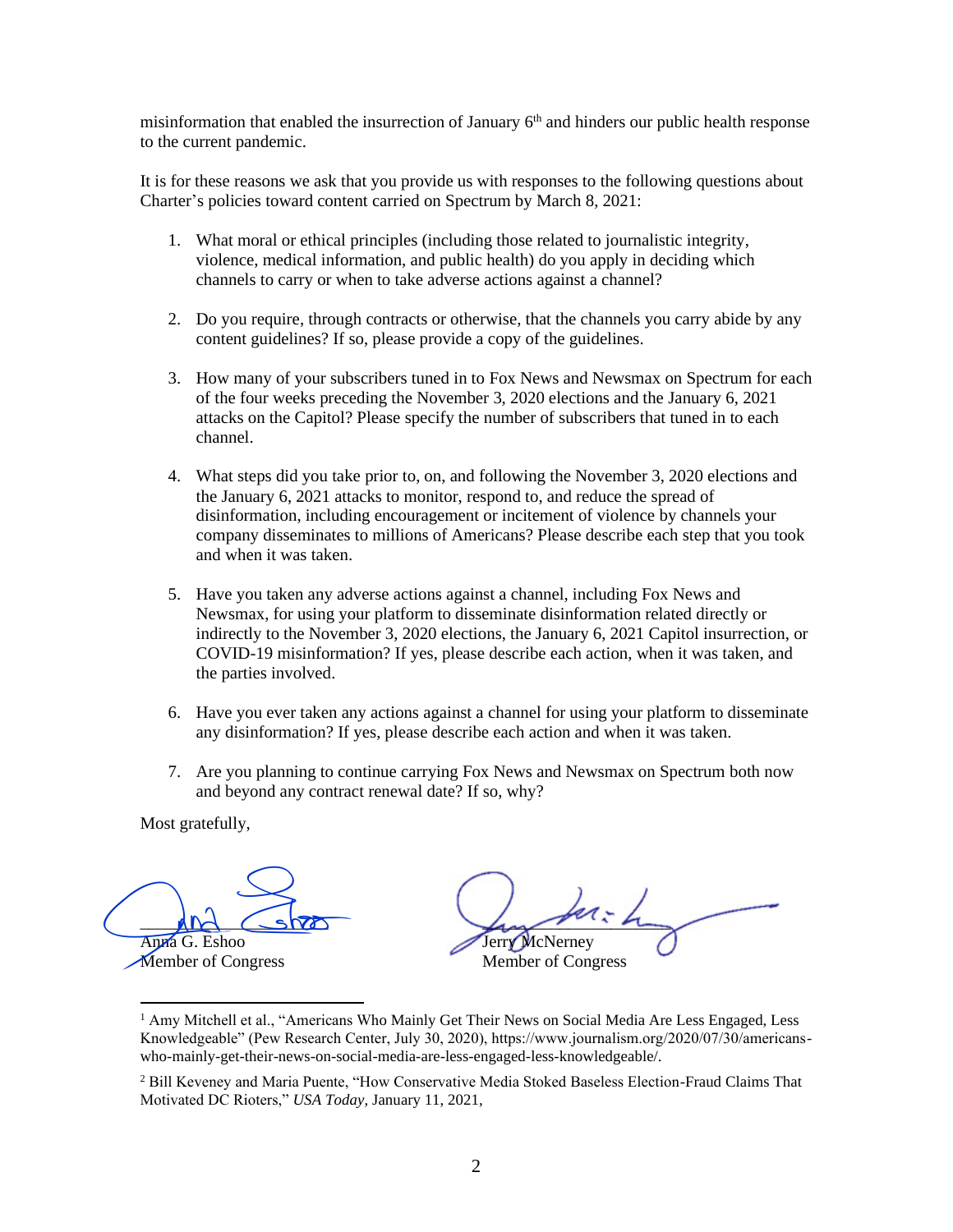$3$  Karen Attiah, "The Media Had a Role to Play in the Rise of Trump. It's Time to Hold Ourselves Accountable.," *Washington Post*, January 20, 2021,

https://www.washingtonpost.com/opinions/2021/01/20/media-had-role-play-rise-trump-its-time-holdourselves-accountable/; Christopher Ingraham, "New Research Explores How Conservative Media Misinformation May Have Intensified the Severity of the Pandemic," *Washington Post*, June 25, 2020, https://www.washingtonpost.com/business/2020/06/25/fox-news-hannity-coronavirus-misinformation/.

<sup>4</sup> Yochai Benkler, Robert Faris, and Hal Roberts, *Network Propaganda: Manipulation, Disinformation, and Radicalization in American Politics* (New York, NY: Oxford University Press, 2018), 13.

<sup>5</sup> Renee DiResta and Alex Stamos, "The Insurrection Hiding in Plain Sight," January 14, 2021, https://www.foreignaffairs.com/articles/united-states/2021-01-14/insurrection-hiding-plain-sight; Peter Kafka, "Fox News Wants Its Viewers Angry Enough to Watch but Not Angry Enough to Riot," *Vox Recode*, January 7, 2021, https://www.vox.com/recode/22219026/fox-news-riot-capitol-maga-carlsonhannity.

<sup>6</sup> DiResta and Stamos, "The Insurrection Hiding in Plain Sight."

7 Justin Peters, "How Newsmax Covered the Insurrection It Provoked," *Slate*, January 7, 2021, https://slate.com/news-and-politics/2021/01/newsmax-capitol-siege-trump.html.

<sup>8</sup> Peter Kafka, "Fox News Wants Its Viewers Angry Enough to Watch but Not Angry Enough to Riot."

<sup>9</sup> Rob Savillo, "Fox News Pushed Coronavirus Misinformation 253 Times in Just Five Days" (Media Matters for America, July 16, 2020), https://www.mediamatters.org/coronavirus-covid-19/fox-newspushed-coronavirus-misinformation-253-times-just-five-days.

<sup>10</sup> Andrey Simonov et al., "The Persuasive Effect of Fox News: Non-Compliance with Social Distancing During the Covid-19 Pandemic" (National Bureau of Economic Research, May 25, 2020), https://doi.org/10.3386/w27237.

<sup>11</sup> Ashley Gold, "YouTube Temporarily Suspends, Demonetizes OANN," *Axios*, November 24, 2020, https://www.axios.com/youtube-temporarily-suspends-demonetizes-oann-420e8ea9-66c1-4eab-9754- 6e3b708483c9.html.

<sup>12</sup> Elizabeth Dwoskin and Josh Dawsey, "The Trump Administration Wants to Take Credit for a Covid Vaccine. Trump Supporters Are Undermining It.," *Washington Post*, December 24, 2020, https://www.washingtonpost.com/technology/2020/12/24/trump-vaccine-misinformation/.

<sup>13</sup> "OAN," *Last Week Tonight with John Oliver* (HBO, April 5, 2020), https://www.hbo.com/last-weektonight-with-john-oliver/2020/127-episode-186.

<sup>14</sup> Oliver Darcy, "Analysis: TV Providers Should Not Escape Scrutiny for Distributing Disinformation," *CNN*, January 8, 2021, https://www.cnn.com/2021/01/08/media/tv-providers-disinfo-reliablesources/index.html.

<sup>15</sup> "Spectrum Channel Lineup & Channel Guide," (Spectrum, accessed Ferbruary 20, 2021), https://www.spectrum.com/cable-tv/channel-lineup?opredirect=browse-content-new-channel-lineup.

<sup>16</sup> "About Charter," (Charter Communications, accessed February 20, 2021), https://corporate.charter.com/about-charter.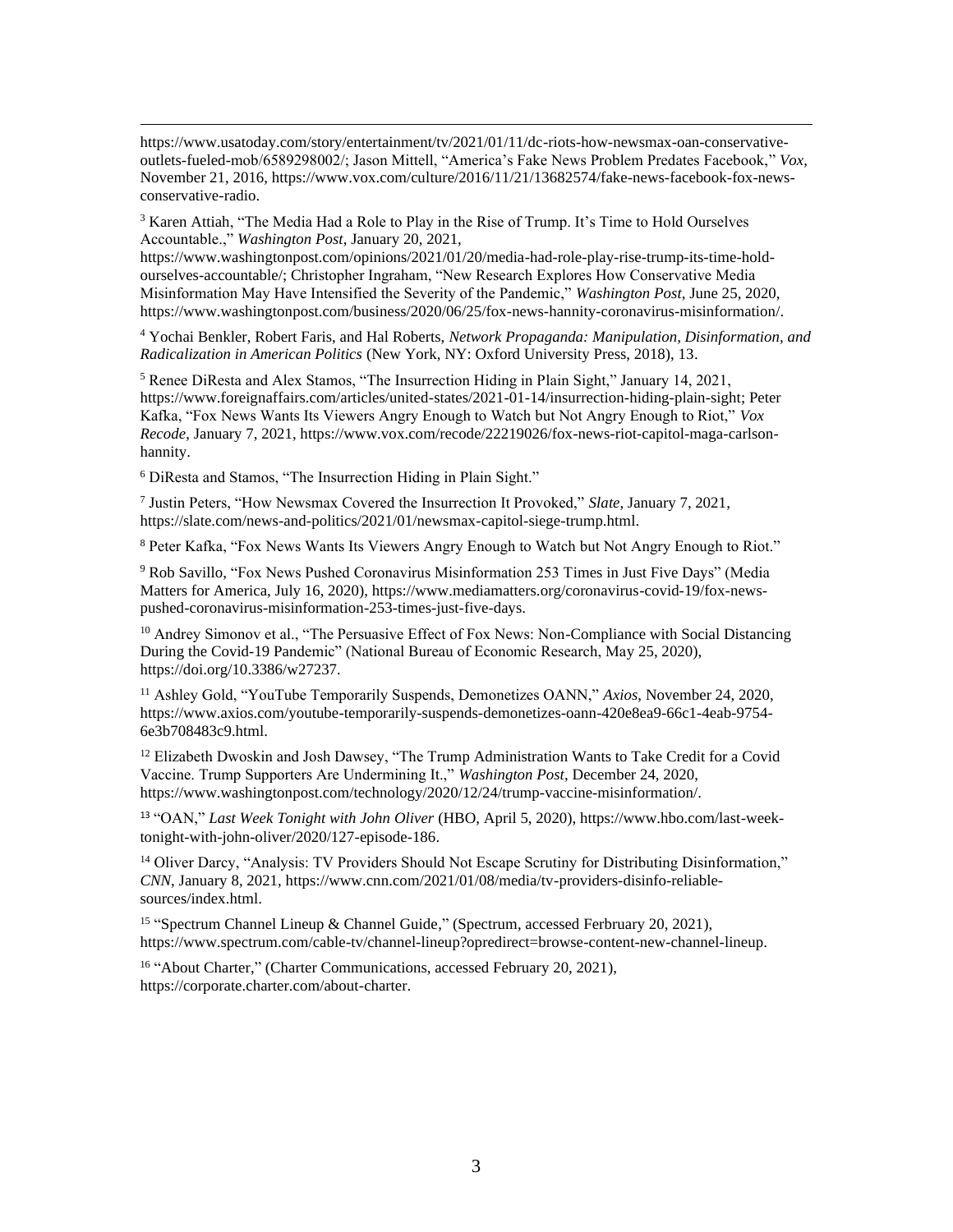February 22, 2021

Mr. W. Erik Carlson, CEO and President Dish Network 9601 South Meridian Boulevard Englewood, Colorado 80112

### Dear Mr. Carlson,

Our country's public discourse is plagued by misinformation, disinformation, conspiracy theories, and lies. These phenomena undergird the radicalization of seditious individuals who committed acts of insurrection on January  $6<sup>th</sup>$ , and it contributes to a growing distrust of public health measures necessary to crush the pandemic. We are concerned about the role Dish Network plays in disseminating misinformation to millions of its Dish and SlingTV subscribers, and we write to you today to request additional information about what actions Dish Network is taking to address these issues.

Nearly half of Americans get their news primarily from  $TV<sup>1</sup>$  However, not all TV news sources are the same. Some purported news outlets have long been misinformation rumor mills and conspiracy theory hotbeds that produce content that leads to real harm. <sup>2</sup> Misinformation on TV has led to our current polluted information environment that radicalizes individuals to commit seditious acts and rejects public health best practices, among other issues in our public discourse.<sup>3</sup>

Experts have noted that the right-wing media ecosystem is "much more susceptible…to disinformation, lies, and half-truths."<sup>4</sup> Right-wing media outlets, like Newsmax, One America News Network (OANN), and Fox News all aired misinformation about the November 2020 elections.<sup>5</sup> For example, both Newsmax and OANN "ran incendiary reports" of false information following the elections and continue to support "an angry and dangerous subculture [that] will continue to operate semi-openly."<sup>6</sup> As a violent mob was breaching the doors of the Capitol, Newsmax's coverage called the scene a "sort of a romantic idea."<sup>7</sup> Fox News, meanwhile, has spent years spewing misinformation about American politics.<sup>8</sup>

These same networks also have been key vectors of spreading misinformation related to the pandemic. A media watchdog found over 250 cases of COVID-19 misinformation on Fox News in just one five-day period, 9 and economists demonstrated that Fox News had a demonstrable impact on non-compliance with public health guidelines.<sup>10</sup> One online platform suspended and demonetized OANN's channel online because it was spreading COVID-19 misinformation.<sup>11</sup> Newsmax has amplified allegations that members of the Chinese Communist Party helped to develop the COVID-19 vaccine.<sup>12</sup>

Sadly, these facts are not new. One popular television show aired a segment about OANN last April that included a dire warning: "the kind of misinformation [OANN] is spewing right now could end up getting people killed."<sup>13</sup>

Yet, to our knowledge, the cable, satellite, and over-the-top companies that disseminate these media outlets to American viewers have done nothing in response to the misinformation aired by these outlets.<sup>14</sup> Dish Network currently carries Fox News and Newsmax on Dish and SlingTV.<sup>15</sup> As a company that serves over 11 million Americans,<sup>16</sup> Dish Network plays a major role in the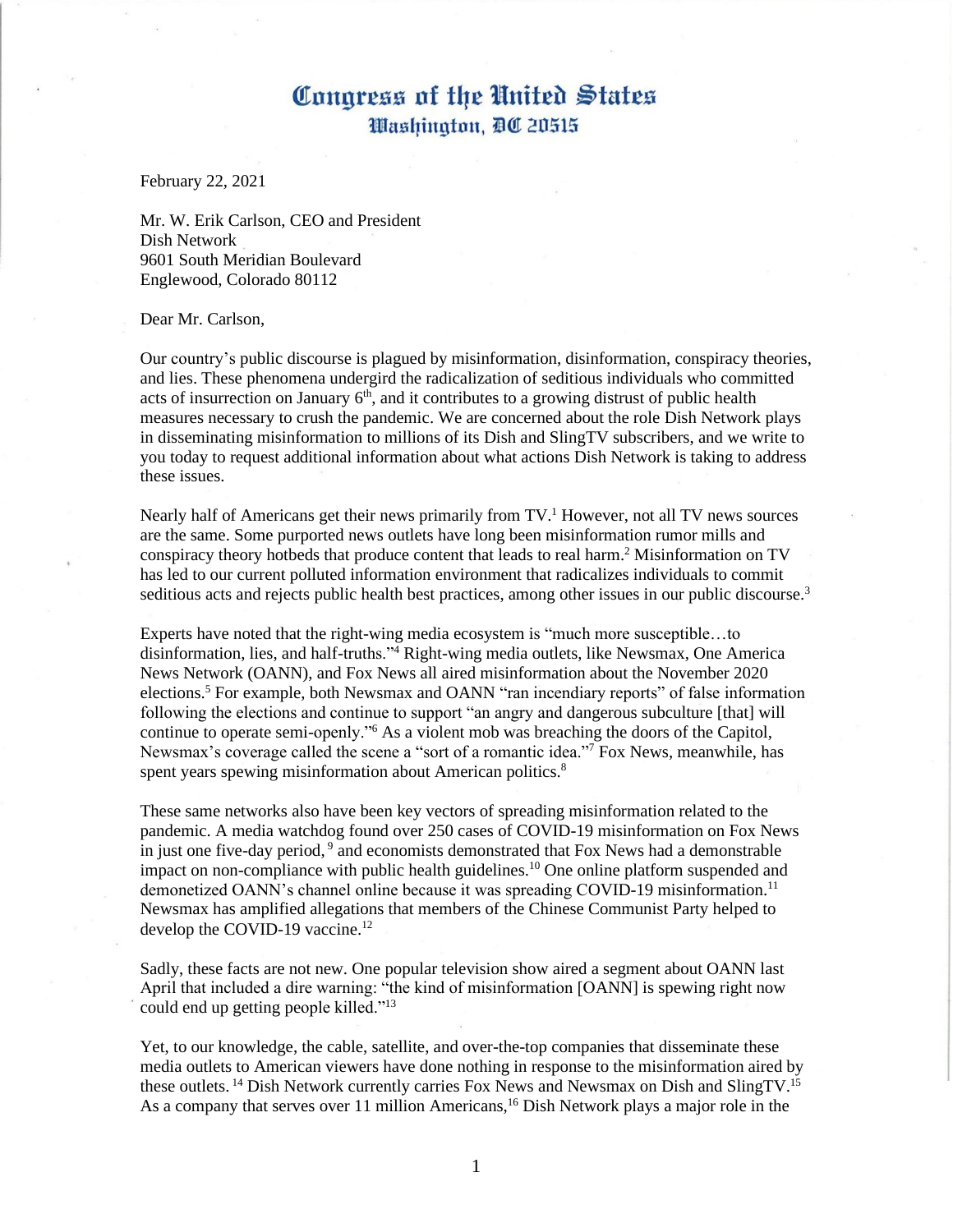spread of dangerous misinformation that enabled the insurrection of January 6<sup>th</sup> and hinders our public health response to the current pandemic.

It is for these reasons we ask that you provide us with responses to the following questions about Dish Network's policies toward content carried on Dish and SlingTV by March 8, 2021:

- 1. What moral or ethical principles (including those related to journalistic integrity, violence, medical information, and public health) do you apply in deciding which channels to carry or when to take adverse actions against a channel?
- 2. Do you require, through contracts or otherwise, that the channels you carry abide by any content guidelines? If so, please provide a copy of the guidelines.
- 3. How many of your subscribers tuned in to Fox News and Newsmax on Dish and SlingTV for each of the four weeks preceding the November 3, 2020 elections and the January 6, 2021 attacks on the Capitol? Please specify the number of subscribers that tuned in to each channel.
- 4. What steps did you take prior to, on, and following the November 3, 2020 elections and the January 6, 2021 attacks to monitor, respond to, and reduce the spread of disinformation, including encouragement or incitement of violence by channels your company disseminates to millions of Americans? Please describe each step that you took and when it was taken.
- 5. Have you taken any adverse actions against a channel, including Fox News and Newsmax, for using your platform to disseminate disinformation related directly or indirectly to the November 3, 2020 elections, the January 6, 2021 Capitol insurrection, or COVID-19 misinformation? If yes, please describe each action, when it was taken, and the parties involved.
- 6. Have you ever taken any actions against a channel for using your platform to disseminate any disinformation? If yes, please describe each action and when it was taken.
- 7. Are you planning to continue carrying Fox News and Newsmax on Dish and SlingTV both now and beyond any contract renewal date? If so, why?

 $MN \sim$ Anna G. Eshoo And Show<br>Anna G. Eshoo<br>Member of Congress

 $L_{\rm max}$  and the Jerry McNerney Member of Congress

<sup>&</sup>lt;sup>1</sup> Amy Mitchell et al., "Americans Who Mainly Get Their News on Social Media Are Less Engaged, Less Knowledgeable" (Pew Research Center, July 30, 2020), https://www.journalism.org/2020/07/30/americanswho-mainly-get-their-news-on-social-media-are-less-engaged-less-knowledgeable/.

<sup>&</sup>lt;sup>2</sup> Bill Keveney and Maria Puente, "How Conservative Media Stoked Baseless Election-Fraud Claims That Motivated DC Rioters," *USA Today*, January 11, 2021,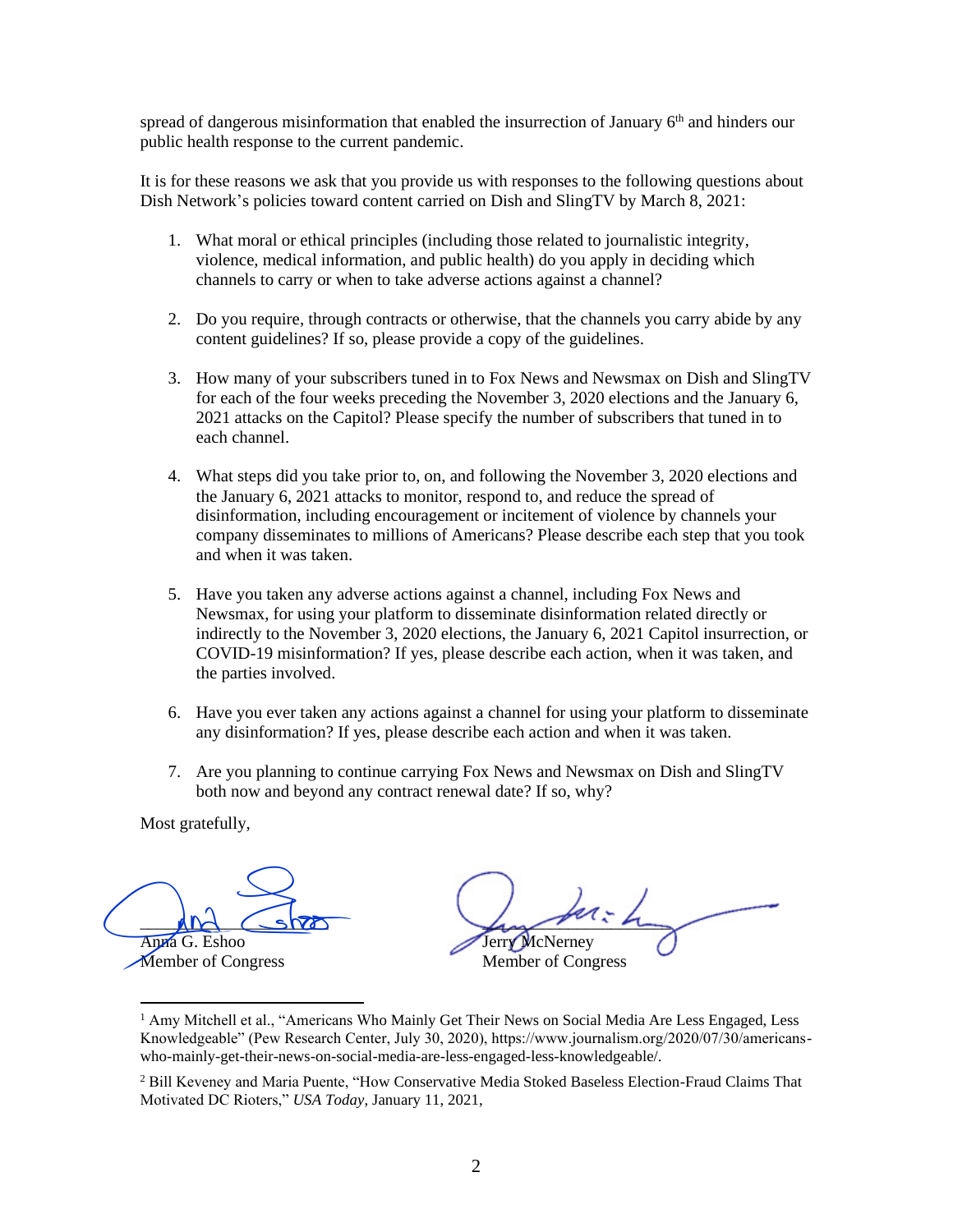$3$  Karen Attiah, "The Media Had a Role to Play in the Rise of Trump. It's Time to Hold Ourselves Accountable.," *Washington Post*, January 20, 2021,

https://www.washingtonpost.com/opinions/2021/01/20/media-had-role-play-rise-trump-its-time-holdourselves-accountable/; Christopher Ingraham, "New Research Explores How Conservative Media Misinformation May Have Intensified the Severity of the Pandemic," *Washington Post*, June 25, 2020, https://www.washingtonpost.com/business/2020/06/25/fox-news-hannity-coronavirus-misinformation/.

<sup>4</sup> Yochai Benkler, Robert Faris, and Hal Roberts, *Network Propaganda: Manipulation, Disinformation, and Radicalization in American Politics* (New York, NY: Oxford University Press, 2018), 13.

<sup>5</sup> Renee DiResta and Alex Stamos, "The Insurrection Hiding in Plain Sight," January 14, 2021, https://www.foreignaffairs.com/articles/united-states/2021-01-14/insurrection-hiding-plain-sight; Peter Kafka, "Fox News Wants Its Viewers Angry Enough to Watch but Not Angry Enough to Riot," *Vox Recode*, January 7, 2021, https://www.vox.com/recode/22219026/fox-news-riot-capitol-maga-carlsonhannity.

<sup>6</sup> DiResta and Stamos, "The Insurrection Hiding in Plain Sight."

7 Justin Peters, "How Newsmax Covered the Insurrection It Provoked," *Slate*, January 7, 2021, https://slate.com/news-and-politics/2021/01/newsmax-capitol-siege-trump.html.

<sup>8</sup> Peter Kafka, "Fox News Wants Its Viewers Angry Enough to Watch but Not Angry Enough to Riot."

<sup>9</sup> Rob Savillo, "Fox News Pushed Coronavirus Misinformation 253 Times in Just Five Days" (Media Matters for America, July 16, 2020), https://www.mediamatters.org/coronavirus-covid-19/fox-newspushed-coronavirus-misinformation-253-times-just-five-days.

<sup>10</sup> Andrey Simonov et al., "The Persuasive Effect of Fox News: Non-Compliance with Social Distancing During the Covid-19 Pandemic" (National Bureau of Economic Research, May 25, 2020), https://doi.org/10.3386/w27237.

<sup>11</sup> Ashley Gold, "YouTube Temporarily Suspends, Demonetizes OANN," *Axios*, November 24, 2020, https://www.axios.com/youtube-temporarily-suspends-demonetizes-oann-420e8ea9-66c1-4eab-9754- 6e3b708483c9.html.

<sup>12</sup> Elizabeth Dwoskin and Josh Dawsey, "The Trump Administration Wants to Take Credit for a Covid Vaccine. Trump Supporters Are Undermining It.," *Washington Post*, December 24, 2020, https://www.washingtonpost.com/technology/2020/12/24/trump-vaccine-misinformation/.

<sup>13</sup> "OAN," *Last Week Tonight with John Oliver* (HBO, April 5, 2020), https://www.hbo.com/last-weektonight-with-john-oliver/2020/127-episode-186.

<sup>14</sup> Oliver Darcy, "Analysis: TV Providers Should Not Escape Scrutiny for Distributing Disinformation," *CNN*, January 8, 2021, https://www.cnn.com/2021/01/08/media/tv-providers-disinfo-reliablesources/index.html.

<sup>15</sup> "Dish Channel Guide," (Dish, accessed February 21, 2021), https://www.dish.com/downloads/channellineup/channellineup.pdf; "Stop paying too much for TV," Dish, accessed February 21, 2021, https://www.sling.com/channels.

<sup>16</sup> "DISH Network reports third quarter 2020 financial results," (Dish, November 6, 2020), https://ir.dish.com/news-releases/news-release-details/dish-network-reports-third-quarter-2020-financialresults.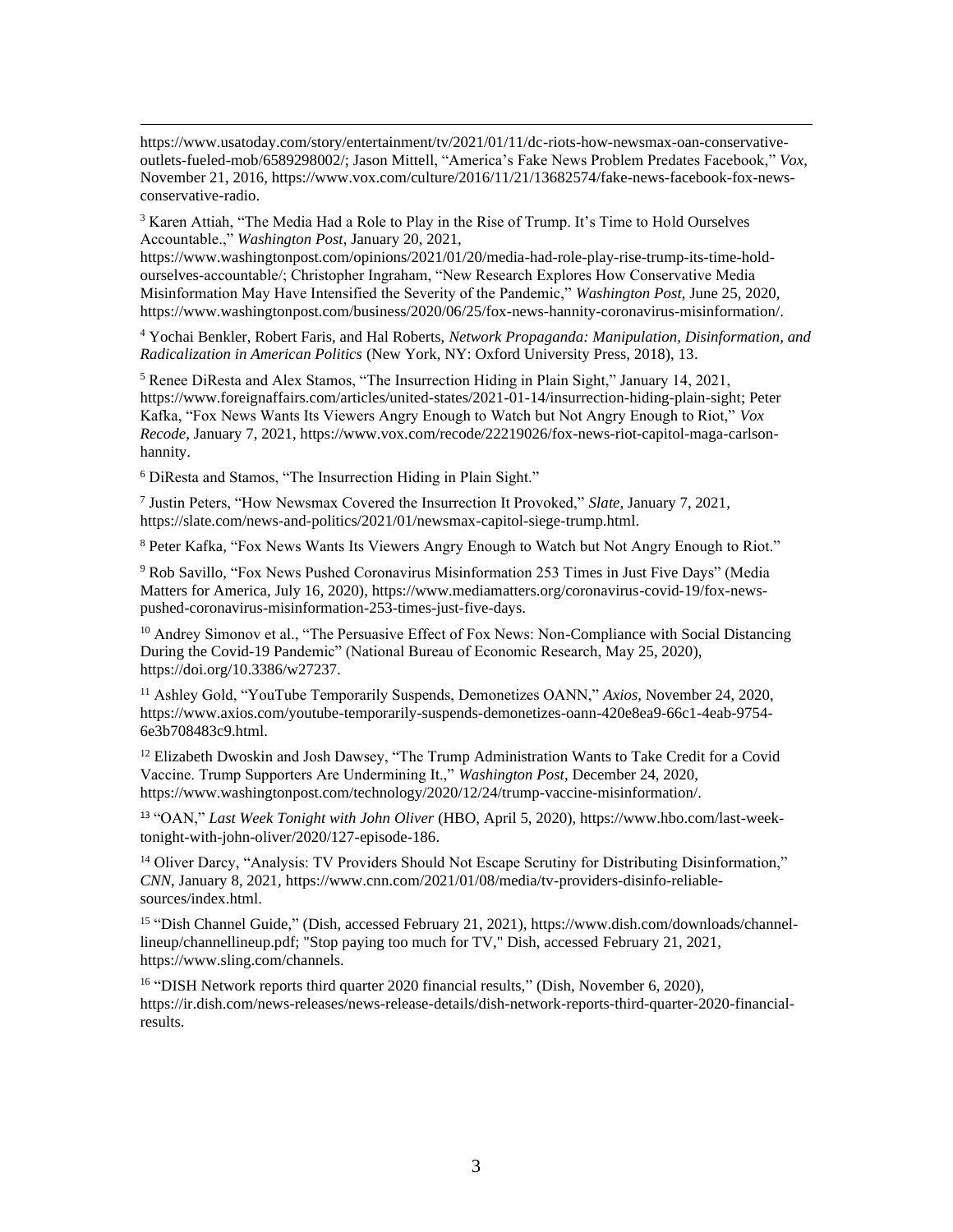February 22, 2021

Mr. Pat Esser, CEO and President Cox Communications , Inc. 6205-B Peachtree Dunwoody Road NE Atlanta, Georgia 30328

Dear Mr. Esser,

Our country's public discourse is plagued by misinformation, disinformation, conspiracy theories, and lies. These phenomena undergird the radicalization of seditious individuals who committed acts of insurrection on January  $6<sup>th</sup>$ , and it contributes to a growing distrust of public health measures necessary to crush the pandemic. We are concerned about the role Cox plays in disseminating misinformation to millions of its Cox Cable subscribers, and we write to you today to request additional information about what actions Cox is taking to address these issues.

Nearly half of Americans get their news primarily from  $TV<sup>1</sup>$  However, not all TV news sources are the same. Some purported news outlets have long been misinformation rumor mills and conspiracy theory hotbeds that produce content that leads to real harm. <sup>2</sup> Misinformation on TV has led to our current polluted information environment that radicalizes individuals to commit seditious acts and rejects public health best practices, among other issues in our public discourse.<sup>3</sup>

Experts have noted that the right-wing media ecosystem is "much more susceptible…to disinformation, lies, and half-truths."<sup>4</sup> Right-wing media outlets, like Newsmax, One America News Network (OANN), and Fox News all aired misinformation about the November 2020 elections.<sup>5</sup> For example, both Newsmax and OANN "ran incendiary reports" of false information following the elections and continue to support "an angry and dangerous subculture [that] will continue to operate semi-openly."<sup>6</sup> As a violent mob was breaching the doors of the Capitol, Newsmax's coverage called the scene a "sort of a romantic idea."<sup>7</sup> Fox News, meanwhile, has spent years spewing misinformation about American politics.<sup>8</sup>

These same networks also have been key vectors of spreading misinformation related to the pandemic. A media watchdog found over 250 cases of COVID-19 misinformation on Fox News in just one five-day period, 9 and economists demonstrated that Fox News had a demonstrable impact on non-compliance with public health guidelines.<sup>10</sup> One online platform suspended and demonetized OANN's channel online because it was spreading COVID-19 misinformation.<sup>11</sup> Newsmax has amplified allegations that members of the Chinese Communist Party helped to develop the COVID-19 vaccine.<sup>12</sup>

Sadly, these facts are not new. One popular television show aired a segment about OANN last April that included a dire warning: "the kind of misinformation [OANN] is spewing right now could end up getting people killed."<sup>13</sup>

Yet, to our knowledge, the cable, satellite, and over-the-top companies that disseminate these media outlets to American viewers have done nothing in response to the misinformation aired by these outlets. <sup>14</sup> Cox currently carries Fox News and Newsmax. <sup>15</sup> As a company that serves millions Americans,<sup>16</sup> Cox plays a major role in the spread of dangerous misinformation that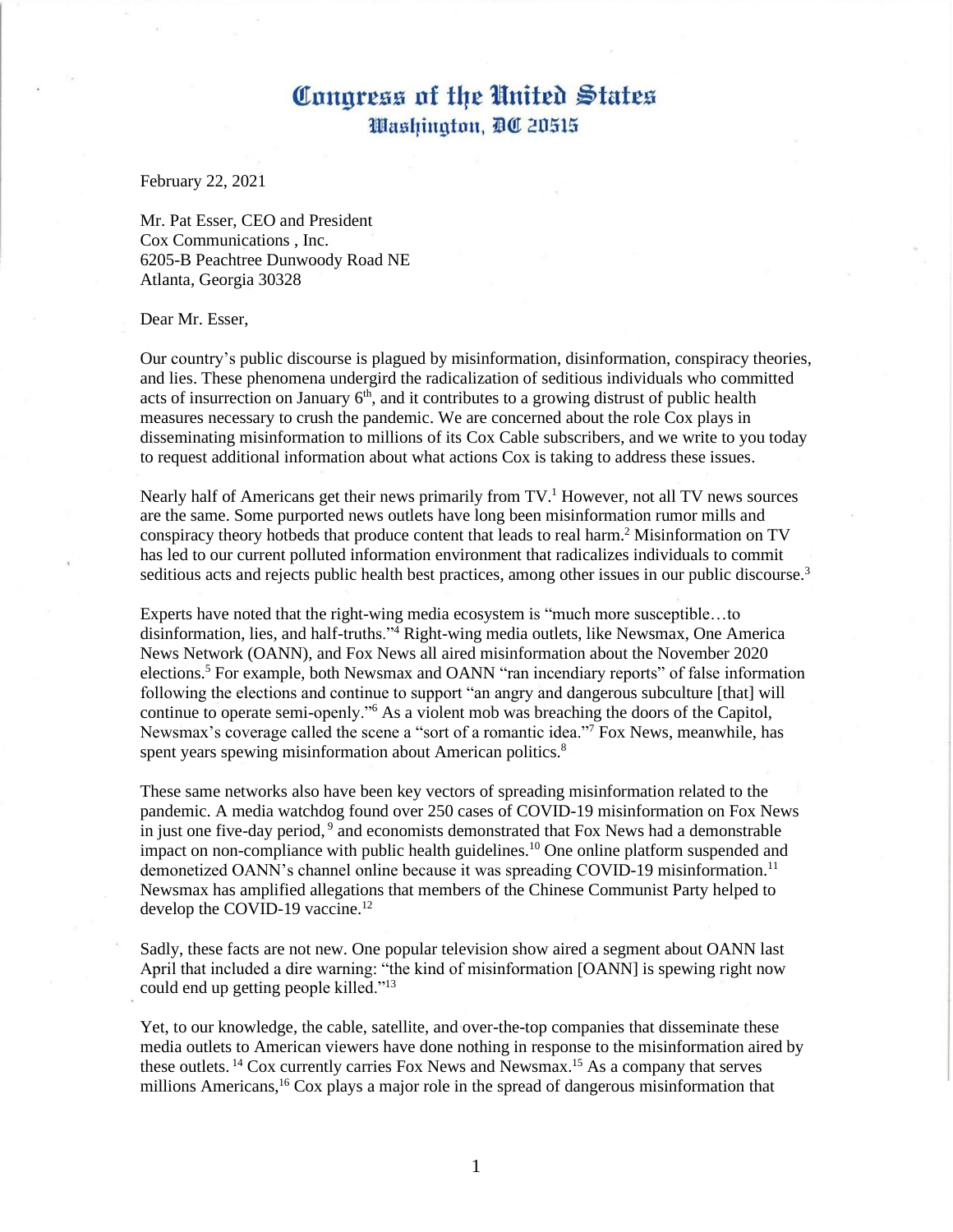enabled the insurrection of January  $6<sup>th</sup>$  and hinders our public health response to the current pandemic.

It is for these reasons we ask that you provide us with responses to the following questions about Cox's policies toward content carried on Cox Cable by March 8, 2021:

- 1. What moral or ethical principles (including those related to journalistic integrity, violence, medical information, and public health) do you apply in deciding which channels to carry or when to take adverse actions against a channel?
- 2. Do you require, through contracts or otherwise, that the channels you carry abide by any content guidelines? If so, please provide a copy of the guidelines.
- 3. How many of your subscribers tuned in to Fox News and Newsmax on Cox Cable for each of the four weeks preceding the November 3, 2020 elections and the January 6, 2021 attacks on the Capitol? Please specify the number of subscribers that tuned in to each channel.
- 4. What steps did you take prior to, on, and following the November 3, 2020 elections and the January 6, 2021 attacks to monitor, respond to, and reduce the spread of disinformation, including encouragement or incitement of violence by channels your company disseminates to millions of Americans? Please describe each step that you took and when it was taken.
- 5. Have you taken any adverse actions against a channel, including Fox News and Newsmax, for using your platform to disseminate disinformation related directly or indirectly to the November 3, 2020 elections, the January 6, 2021 Capitol insurrection, or COVID-19 misinformation? If yes, please describe each action, when it was taken, and the parties involved.
- 6. Have you ever taken any actions against a channel for using your platform to disseminate any disinformation? If yes, please describe each action and when it was taken.
- 7. Are you planning to continue carrying Fox News and Newsmax on Cox Cable both now and beyond any contract renewal date? If so, why?

 $MN \sim$ Anna G. Eshoo And Show<br>Anna G. Eshoo<br>Member of Congress

 $L_{\rm max}$  and the Jerry McNerney Member of Congress

<sup>&</sup>lt;sup>1</sup> Amy Mitchell et al., "Americans Who Mainly Get Their News on Social Media Are Less Engaged, Less Knowledgeable" (Pew Research Center, July 30, 2020), https://www.journalism.org/2020/07/30/americanswho-mainly-get-their-news-on-social-media-are-less-engaged-less-knowledgeable/.

<sup>&</sup>lt;sup>2</sup> Bill Keveney and Maria Puente, "How Conservative Media Stoked Baseless Election-Fraud Claims That Motivated DC Rioters," *USA Today*, January 11, 2021,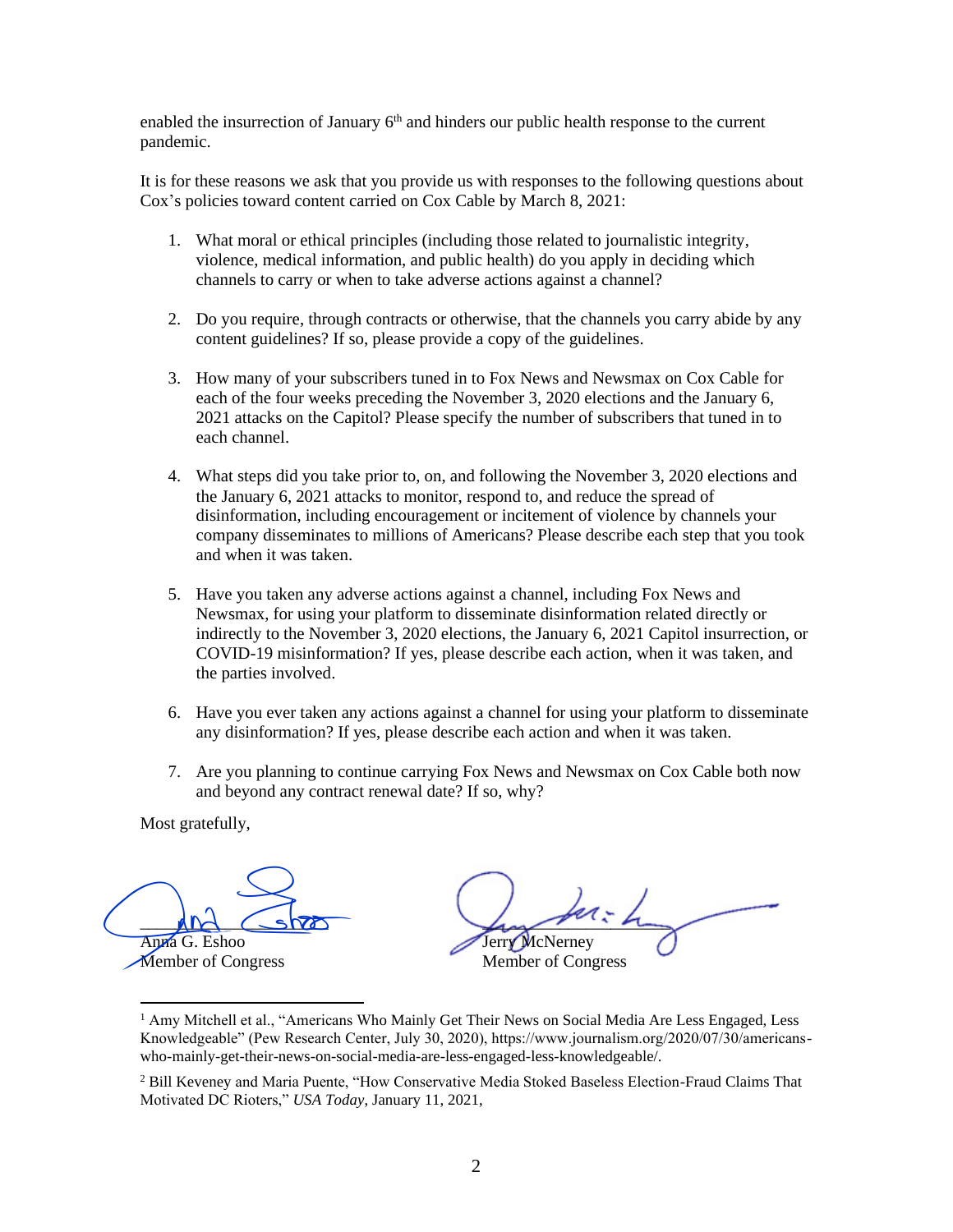$3$  Karen Attiah, "The Media Had a Role to Play in the Rise of Trump. It's Time to Hold Ourselves Accountable.," *Washington Post*, January 20, 2021,

https://www.washingtonpost.com/opinions/2021/01/20/media-had-role-play-rise-trump-its-time-holdourselves-accountable/; Christopher Ingraham, "New Research Explores How Conservative Media Misinformation May Have Intensified the Severity of the Pandemic," *Washington Post*, June 25, 2020, https://www.washingtonpost.com/business/2020/06/25/fox-news-hannity-coronavirus-misinformation/.

<sup>4</sup> Yochai Benkler, Robert Faris, and Hal Roberts, *Network Propaganda: Manipulation, Disinformation, and Radicalization in American Politics* (New York, NY: Oxford University Press, 2018), 13.

<sup>5</sup> Renee DiResta and Alex Stamos, "The Insurrection Hiding in Plain Sight," January 14, 2021, https://www.foreignaffairs.com/articles/united-states/2021-01-14/insurrection-hiding-plain-sight; Peter Kafka, "Fox News Wants Its Viewers Angry Enough to Watch but Not Angry Enough to Riot," *Vox Recode*, January 7, 2021, https://www.vox.com/recode/22219026/fox-news-riot-capitol-maga-carlsonhannity.

<sup>6</sup> DiResta and Stamos, "The Insurrection Hiding in Plain Sight."

7 Justin Peters, "How Newsmax Covered the Insurrection It Provoked," *Slate*, January 7, 2021, https://slate.com/news-and-politics/2021/01/newsmax-capitol-siege-trump.html.

<sup>8</sup> Peter Kafka, "Fox News Wants Its Viewers Angry Enough to Watch but Not Angry Enough to Riot."

<sup>9</sup> Rob Savillo, "Fox News Pushed Coronavirus Misinformation 253 Times in Just Five Days" (Media Matters for America, July 16, 2020), https://www.mediamatters.org/coronavirus-covid-19/fox-newspushed-coronavirus-misinformation-253-times-just-five-days.

<sup>10</sup> Andrey Simonov et al., "The Persuasive Effect of Fox News: Non-Compliance with Social Distancing During the Covid-19 Pandemic" (National Bureau of Economic Research, May 25, 2020), https://doi.org/10.3386/w27237.

<sup>11</sup> Ashley Gold, "YouTube Temporarily Suspends, Demonetizes OANN," *Axios*, November 24, 2020, https://www.axios.com/youtube-temporarily-suspends-demonetizes-oann-420e8ea9-66c1-4eab-9754- 6e3b708483c9.html.

<sup>12</sup> Elizabeth Dwoskin and Josh Dawsey, "The Trump Administration Wants to Take Credit for a Covid Vaccine. Trump Supporters Are Undermining It.," *Washington Post*, December 24, 2020, https://www.washingtonpost.com/technology/2020/12/24/trump-vaccine-misinformation/.

<sup>13</sup> "OAN," *Last Week Tonight with John Oliver* (HBO, April 5, 2020), https://www.hbo.com/last-weektonight-with-john-oliver/2020/127-episode-186.

<sup>14</sup> Oliver Darcy, "Analysis: TV Providers Should Not Escape Scrutiny for Distributing Disinformation," *CNN*, January 8, 2021, https://www.cnn.com/2021/01/08/media/tv-providers-disinfo-reliablesources/index.html.

<sup>15</sup> "Cox TV Channel Guide For Your Area," (Cox, accessed February 21, 2021), https://www.cox.com/residential/tv/channel-lineup.html.

<sup>16</sup> "Cox Communications Fact Sheet," (Cox, accessed February 19, 2021), https://newsroom.cox.com/company-overview.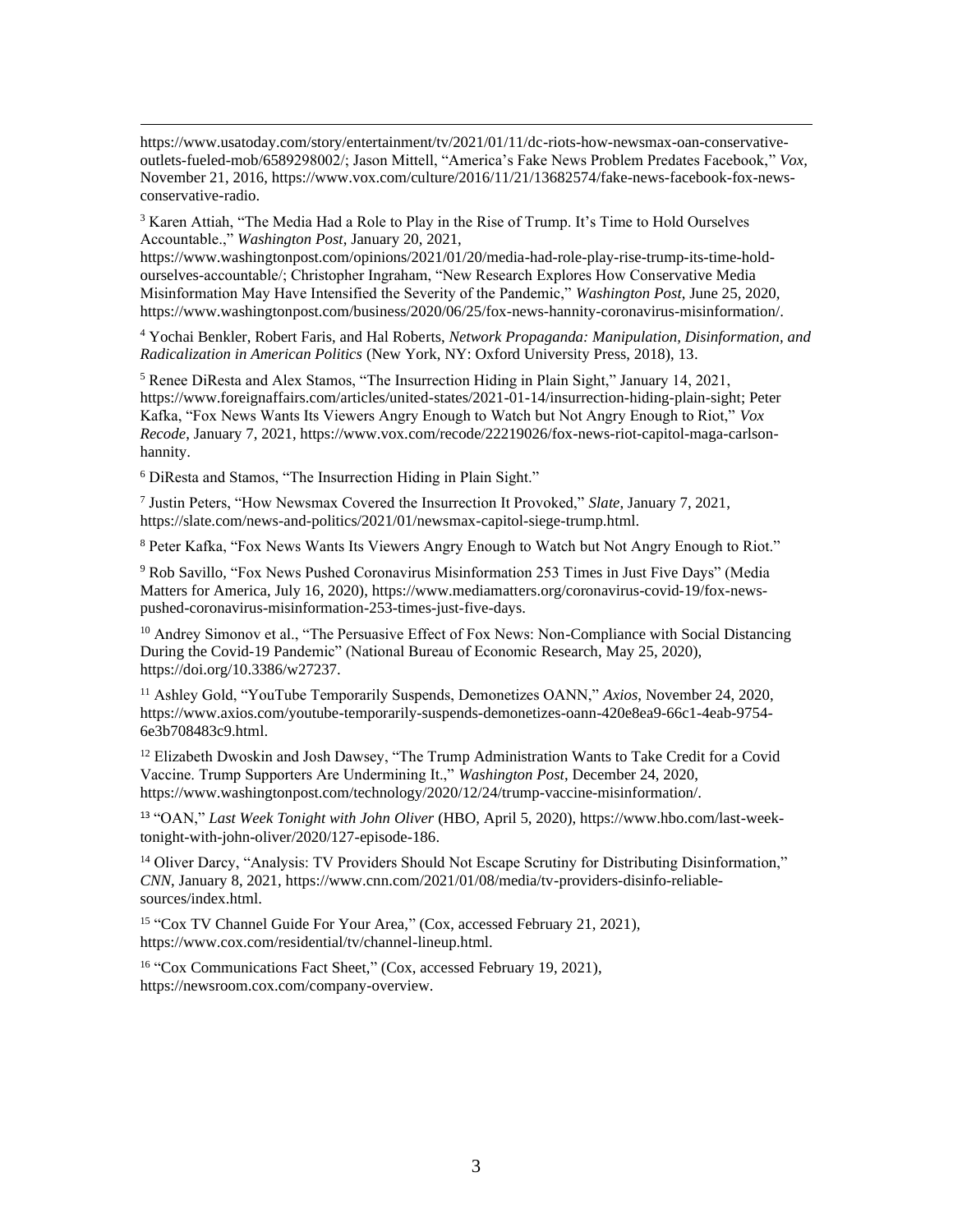February 22, 2021

Mr. Dexter Goei, CEO Altice USA One Court Square West Long Island City, New York 11101

Dear Mr. Goei,

Our country's public discourse is plagued by misinformation, disinformation, conspiracy theories, and lies. These phenomena undergird the radicalization of seditious individuals who committed acts of insurrection on January  $6<sup>th</sup>$ , and it contributes to a growing distrust of public health measures necessary to crush the pandemic. We are concerned about the role Altice plays in disseminating misinformation to millions of its Optimum and Suddenlink subscribers, and we write to you today to request additional information about what actions Altice is taking to address these issues.

Nearly half of Americans get their news primarily from  $TV<sup>1</sup>$  However, not all TV news sources are the same. Some purported news outlets have long been misinformation rumor mills and conspiracy theory hotbeds that produce content that leads to real harm. <sup>2</sup> Misinformation on TV has led to our current polluted information environment that radicalizes individuals to commit seditious acts and rejects public health best practices, among other issues in our public discourse.<sup>3</sup>

Experts have noted that the right-wing media ecosystem is "much more susceptible…to disinformation, lies, and half-truths."<sup>4</sup> Right-wing media outlets, like Newsmax, One America News Network (OANN), and Fox News all aired misinformation about the November 2020 elections.<sup>5</sup> For example, both Newsmax and OANN "ran incendiary reports" of false information following the elections and continue to support "an angry and dangerous subculture [that] will continue to operate semi-openly."<sup>6</sup> As a violent mob was breaching the doors of the Capitol, Newsmax's coverage called the scene a "sort of a romantic idea."<sup>7</sup> Fox News, meanwhile, has spent years spewing misinformation about American politics.<sup>8</sup>

These same networks also have been key vectors of spreading misinformation related to the pandemic. A media watchdog found over 250 cases of COVID-19 misinformation on Fox News in just one five-day period, 9 and economists demonstrated that Fox News had a demonstrable impact on non-compliance with public health guidelines.<sup>10</sup> One online platform suspended and demonetized OANN's channel online because it was spreading COVID-19 misinformation.<sup>11</sup> Newsmax has amplified allegations that members of the Chinese Communist Party helped to develop the COVID-19 vaccine.<sup>12</sup>

Sadly, these facts are not new. One popular television show aired a segment about OANN last April that included a dire warning: "the kind of misinformation [OANN] is spewing right now could end up getting people killed."<sup>13</sup>

Yet, to our knowledge, the cable, satellite, and over-the-top companies that disseminate these media outlets to American viewers have done nothing in response to the misinformation aired by these outlets.<sup>14</sup> Altice currently carries Fox News and Newsmax on Optimum and Suddenlink.<sup>15</sup> As a company that serves nearly 3 million Americans,<sup>16</sup> Altice plays a major role in the spread of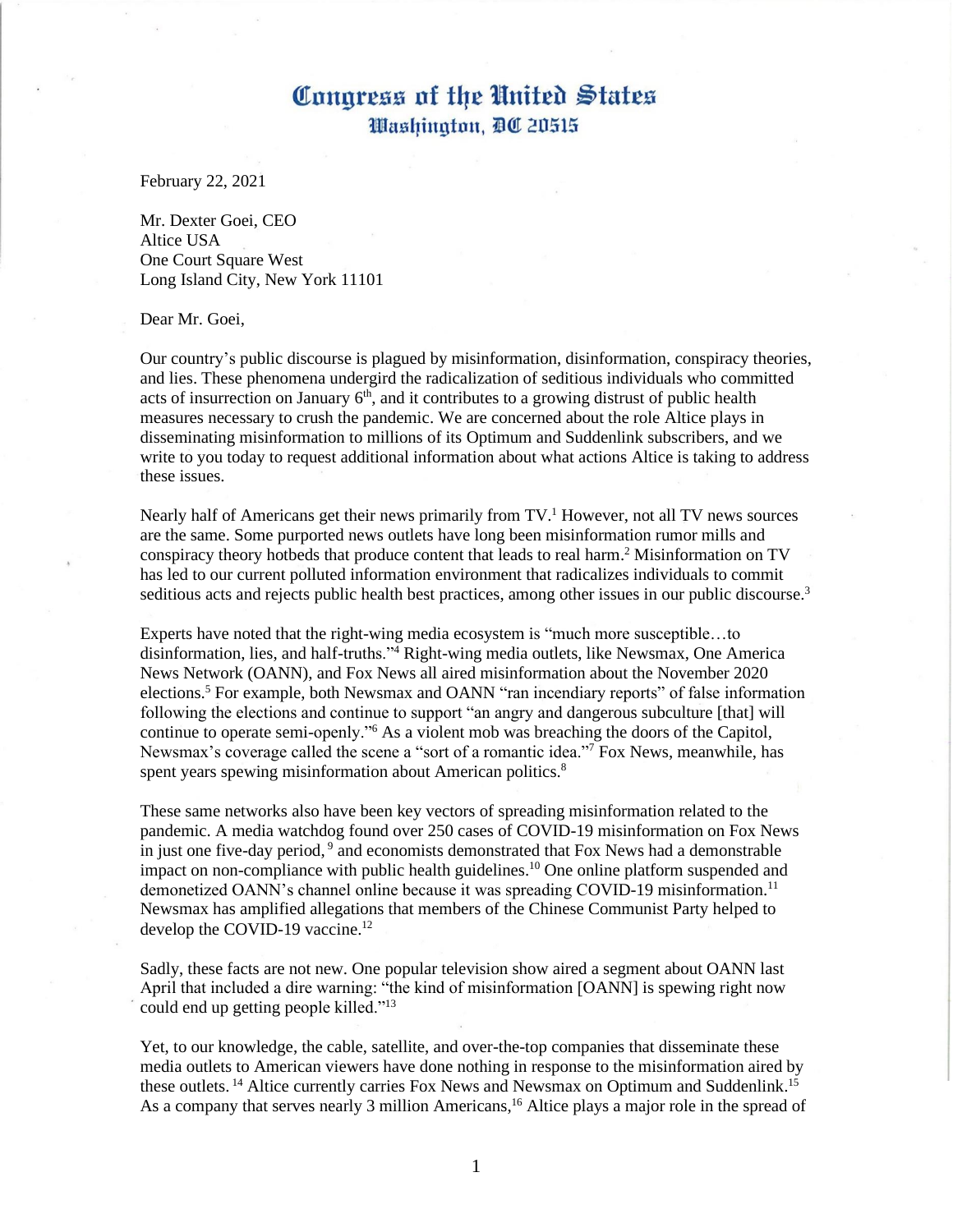dangerous misinformation that enabled the insurrection of January  $6<sup>th</sup>$  and hinders our public health response to the current pandemic.

It is for these reasons we ask that you provide us with responses to the following questions about Altice's policies toward content carried on Optimum and Suddenlink by March 8, 2021:

- 1. What moral or ethical principles (including those related to journalistic integrity, violence, medical information, and public health) do you apply in deciding which channels to carry or when to take adverse actions against a channel?
- 2. Do you require, through contracts or otherwise, that the channels you carry abide by any content guidelines? If so, please provide a copy of the guidelines.
- 3. How many of your subscribers tuned in to Fox News and Newsmax on Optimum and Suddenlink for each of the four weeks preceding the November 3, 2020 elections and the January 6, 2021 attacks on the Capitol? Please specify the number of subscribers that tuned in to each channel.
- 4. What steps did you take prior to, on, and following the November 3, 2020 elections and the January 6, 2021 attacks to monitor, respond to, and reduce the spread of disinformation, including encouragement or incitement of violence by channels your company disseminates to millions of Americans? Please describe each step that you took and when it was taken.
- 5. Have you taken any adverse actions against a channel, including Fox News and Newsmax, for using your platform to disseminate disinformation related directly or indirectly to the November 3, 2020 elections, the January 6, 2021 Capitol insurrection, or COVID-19 misinformation? If yes, please describe each action, when it was taken, and the parties involved.
- 6. Have you ever taken any actions against a channel for using your platform to disseminate any disinformation? If yes, please describe each action and when it was taken.
- 7. Are you planning to continue carrying Fox News and Newsmax on Optimum and Suddenlink both now and beyond any contract renewal date? If so, why?

 $MN \sim$ Anna G. Eshoo And Show<br>Anna G. Eshoo<br>Member of Congress

 $L_{\rm max}$  and the Jerry McNerney Member of Congress

<sup>&</sup>lt;sup>1</sup> Amy Mitchell et al., "Americans Who Mainly Get Their News on Social Media Are Less Engaged, Less Knowledgeable" (Pew Research Center, July 30, 2020), https://www.journalism.org/2020/07/30/americanswho-mainly-get-their-news-on-social-media-are-less-engaged-less-knowledgeable/.

<sup>&</sup>lt;sup>2</sup> Bill Keveney and Maria Puente, "How Conservative Media Stoked Baseless Election-Fraud Claims That Motivated DC Rioters," *USA Today*, January 11, 2021,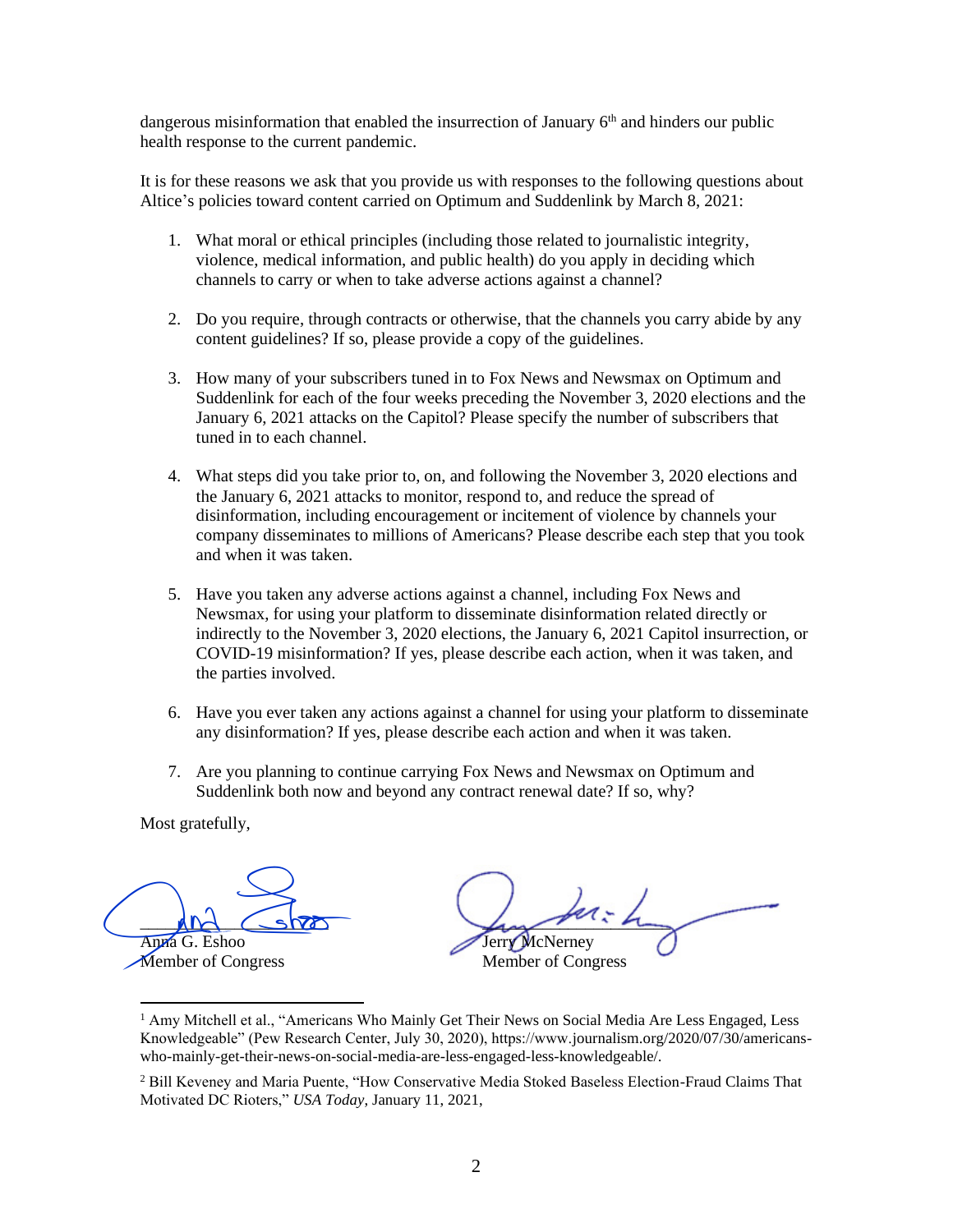$3$  Karen Attiah, "The Media Had a Role to Play in the Rise of Trump. It's Time to Hold Ourselves Accountable.," *Washington Post*, January 20, 2021,

https://www.washingtonpost.com/opinions/2021/01/20/media-had-role-play-rise-trump-its-time-holdourselves-accountable/; Christopher Ingraham, "New Research Explores How Conservative Media Misinformation May Have Intensified the Severity of the Pandemic," *Washington Post*, June 25, 2020, https://www.washingtonpost.com/business/2020/06/25/fox-news-hannity-coronavirus-misinformation/.

<sup>4</sup> Yochai Benkler, Robert Faris, and Hal Roberts, *Network Propaganda: Manipulation, Disinformation, and Radicalization in American Politics* (New York, NY: Oxford University Press, 2018), 13.

<sup>5</sup> Renee DiResta and Alex Stamos, "The Insurrection Hiding in Plain Sight," January 14, 2021, https://www.foreignaffairs.com/articles/united-states/2021-01-14/insurrection-hiding-plain-sight; Peter Kafka, "Fox News Wants Its Viewers Angry Enough to Watch but Not Angry Enough to Riot," *Vox Recode*, January 7, 2021, https://www.vox.com/recode/22219026/fox-news-riot-capitol-maga-carlsonhannity.

<sup>6</sup> DiResta and Stamos, "The Insurrection Hiding in Plain Sight."

7 Justin Peters, "How Newsmax Covered the Insurrection It Provoked," *Slate*, January 7, 2021, https://slate.com/news-and-politics/2021/01/newsmax-capitol-siege-trump.html.

<sup>8</sup> Peter Kafka, "Fox News Wants Its Viewers Angry Enough to Watch but Not Angry Enough to Riot."

<sup>9</sup> Rob Savillo, "Fox News Pushed Coronavirus Misinformation 253 Times in Just Five Days" (Media Matters for America, July 16, 2020), https://www.mediamatters.org/coronavirus-covid-19/fox-newspushed-coronavirus-misinformation-253-times-just-five-days.

<sup>10</sup> Andrey Simonov et al., "The Persuasive Effect of Fox News: Non-Compliance with Social Distancing During the Covid-19 Pandemic" (National Bureau of Economic Research, May 25, 2020), https://doi.org/10.3386/w27237.

<sup>11</sup> Ashley Gold, "YouTube Temporarily Suspends, Demonetizes OANN," *Axios*, November 24, 2020, https://www.axios.com/youtube-temporarily-suspends-demonetizes-oann-420e8ea9-66c1-4eab-9754- 6e3b708483c9.html.

<sup>12</sup> Elizabeth Dwoskin and Josh Dawsey, "The Trump Administration Wants to Take Credit for a Covid Vaccine. Trump Supporters Are Undermining It.," *Washington Post*, December 24, 2020, https://www.washingtonpost.com/technology/2020/12/24/trump-vaccine-misinformation/.

<sup>13</sup> "OAN," *Last Week Tonight with John Oliver* (HBO, April 5, 2020), https://www.hbo.com/last-weektonight-with-john-oliver/2020/127-episode-186.

<sup>14</sup> Oliver Darcy, "Analysis: TV Providers Should Not Escape Scrutiny for Distributing Disinformation," *CNN*, January 8, 2021, https://www.cnn.com/2021/01/08/media/tv-providers-disinfo-reliablesources/index.html.

<sup>15</sup> "Channel Guide Lineup," (Optimum, October 2020),

https://www.optimum.net/cdn/static.tvlistings.optimum.net/ool/static/prod/documents/channellistings/channel-lineup-Bayonne.pdf; "Internet & Cable TV," (Suddenlink, acessed February 21, 2021), https://www.suddenlink.com/tv.

<sup>16</sup> Altice USA, Inc., "Form 10-K (for the period ending December 31, 2020)," (Securities and Exchange Commission, February 12, 2021), 3, https://d18rn0p25nwr6d.cloudfront.net/CIK-0001702780/b070b9e3- 2e49-4c48-aa8a-281fd8467b31.pdf.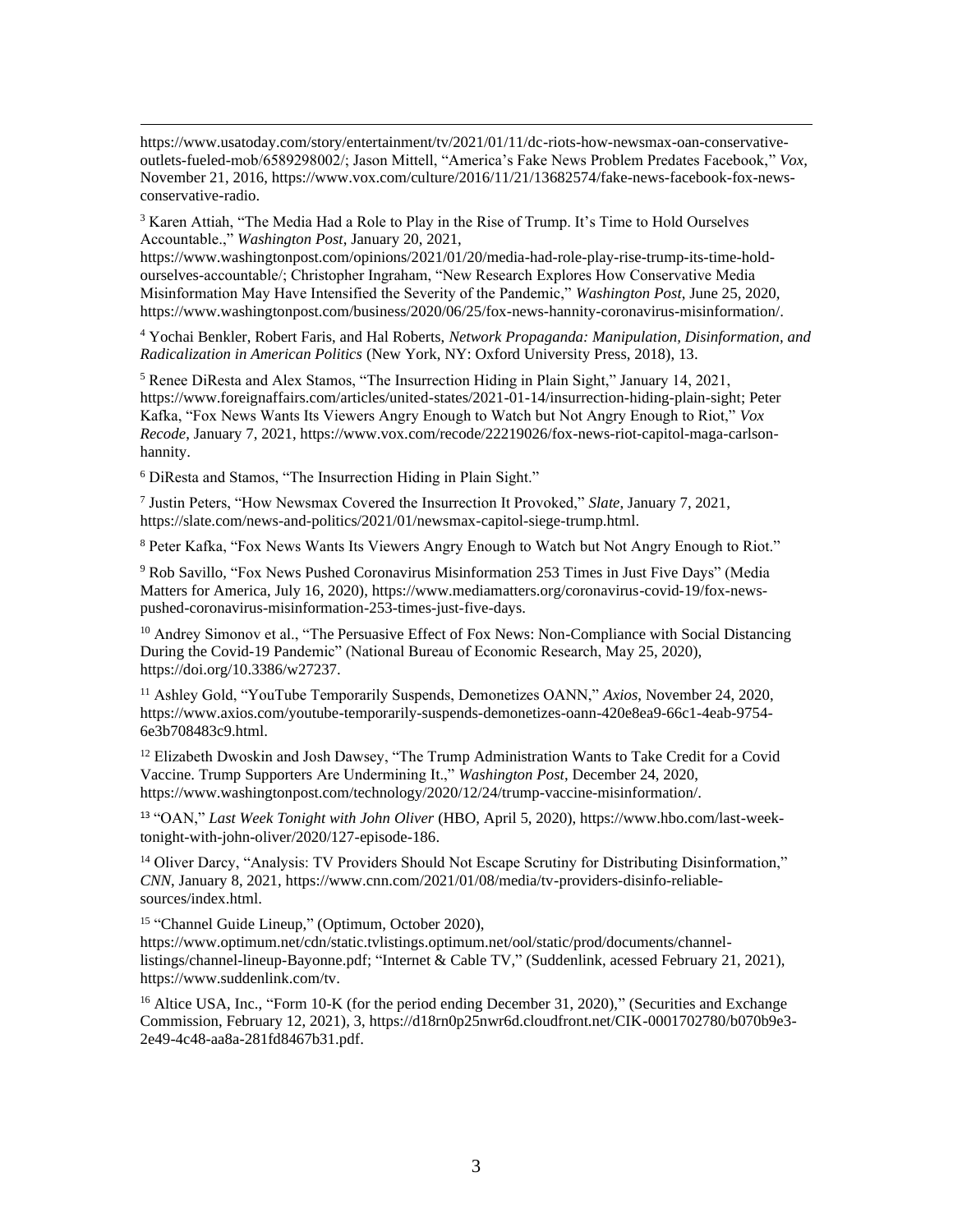February 22, 2021

Mr. Sundar Pichai, CEO Alphabet Inc. 1600 Amphitheater Parkway, Mountain View, California 94043

Dear Mr. Pichai,

Our country's public discourse is plagued by misinformation, disinformation, conspiracy theories, and lies. These phenomena undergird the radicalization of seditious individuals who committed acts of insurrection on January  $6<sup>th</sup>$ , and it contributes to a growing distrust of public health measures necessary to crush the pandemic. We are concerned about the role Alphabet plays in disseminating misinformation to millions of its YouTube TV subscribers and users who stream video using apps from the Google Play store, and we write to you today to request additional information about what actions Alphabet is taking to address these issues.

Nearly half of Americans get their news primarily from  $TV<sup>1</sup>$  However, not all TV news sources are the same. Some purported news outlets have long been misinformation rumor mills and conspiracy theory hotbeds that produce content that leads to real harm. <sup>2</sup> Misinformation on TV has led to our current polluted information environment that radicalizes individuals to commit seditious acts and rejects public health best practices, among other issues in our public discourse.<sup>3</sup>

Experts have noted that the right-wing media ecosystem is "much more susceptible…to disinformation, lies, and half-truths."<sup>4</sup> Right-wing media outlets, like Newsmax, One America News Network (OANN), and Fox News all aired misinformation about the November 2020 elections.<sup>5</sup> For example, both Newsmax and OANN "ran incendiary reports" of false information following the elections and continue to support "an angry and dangerous subculture [that] will continue to operate semi-openly."<sup>6</sup> As a violent mob was breaching the doors of the Capitol, Newsmax's coverage called the scene a "sort of a romantic idea."<sup>7</sup> Fox News, meanwhile, has spent years spewing misinformation about American politics.<sup>8</sup>

These same networks also have been key vectors of spreading misinformation related to the pandemic. A media watchdog found over 250 cases of COVID-19 misinformation on Fox News in just one five-day period, 9 and economists demonstrated that Fox News had a demonstrable impact on non-compliance with public health guidelines.<sup>10</sup> In fact, Alphabet suspended and demonetized OANN's YouTube channel because it was spreading COVID-19 misinformation, 11 though the same content can be viewed in the OANN app available via the Google Play Store.<sup>12</sup> Newsmax has amplified allegations that members of the Chinese Communist Party helped to develop the COVID-19 vaccine.<sup>13</sup>

Sadly, these facts are not new. One popular television show aired a segment about OANN last April that included a dire warning: "the kind of misinformation [OANN] is spewing right now could end up getting people killed."<sup>14</sup>

Yet, to our knowledge, the cable, satellite, and over-the-top companies that disseminate these media outlets to American viewers have done nothing in response to the misinformation aired by these outlets. <sup>15</sup> Alphabet currently carries Fox News on YouTube TV and hosts Fox News,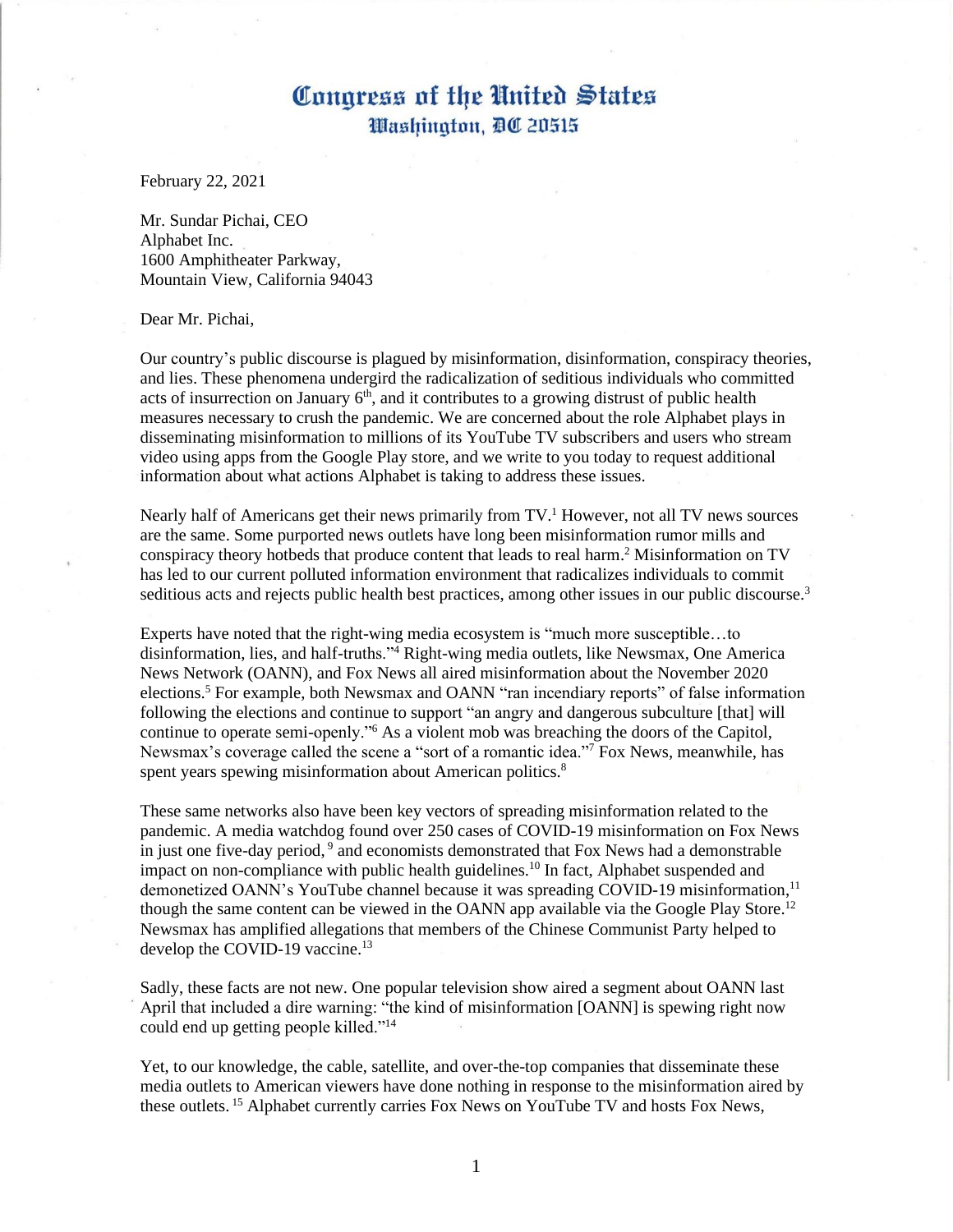Newsmax, and OANN apps in its Play Store.<sup>16</sup> As a company that serves millions of Americans,<sup>17</sup> Alphabet plays a major role in the spread of dangerous misinformation that enabled the insurrection of January  $6<sup>th</sup>$  and hinders our public health response to the current pandemic.

It is for these reasons we ask that you provide us with responses to the following questions about Alphabet's policies toward content carried on YouTube TV and in its Play Store by March 8, 2021:

- 1. What moral or ethical principles (including those related to journalistic integrity, violence, medical information, and public health) do you apply in deciding which channels to carry or when to take adverse actions against a channel?
- 2. Do you require, through contracts or otherwise, that the channels you carry abide by any content guidelines? If so, please provide a copy of the guidelines.
- 3. How many of your subscribers viewed Fox News on YouTube TV for each of the four weeks preceding the November 3, 2020 elections and the January 6, 2021 attacks on the Capitol? Please specify the number of subscribers that tuned in to each channel.
- 4. What steps did you take prior to, on, and following the November 3, 2020 elections and the January 6, 2021 attacks to monitor, respond to, and reduce the spread of disinformation, including encouragement or incitement of violence by channels your company disseminates to millions of Americans? Please describe each step that you took and when it was taken.
- 5. Have you taken any adverse actions against a channel, including Fox News, Newsmax, and OANN, for using your platform to disseminate disinformation related directly or indirectly to the November 3, 2020 elections, the January 6, 2021 Capitol insurrection, or COVID-19 misinformation? If yes, please describe each action, when it was taken, and the parties involved.
- 6. Have you ever taken any actions against a channel for using your platform to disseminate any disinformation? If yes, please describe each action and when it was taken.
- 7. Are you planning to continue carrying Fox News on YouTube TV both now and beyond any contract renewal date? Are you planning to continue carrying Fox News, Newsmax, and OANN apps in the Play Store? If so, why?

 $MN \sim$ Anna G. Eshoo

Member of Congress

 $L_{\rm max}$  and  $L_{\rm max}$ Jerry McNerney Member of Congress Anna G. Eshoo<br>
Member of Congress<br>
Member of Congress<br>
Anny Mitchell et al., "Americans Who Mainly Get Their News on Social Media Are Less Engaged, Less<br>
Knowledgeable" (Pew Research Center, July 30, 2020), https://www.jou

<sup>&</sup>lt;sup>1</sup> Amy Mitchell et al., "Americans Who Mainly Get Their News on Social Media Are Less Engaged, Less Knowledgeable" (Pew Research Center, July 30, 2020), https://www.journalism.org/2020/07/30/americanswho-mainly-get-their-news-on-social-media-are-less-engaged-less-knowledgeable/.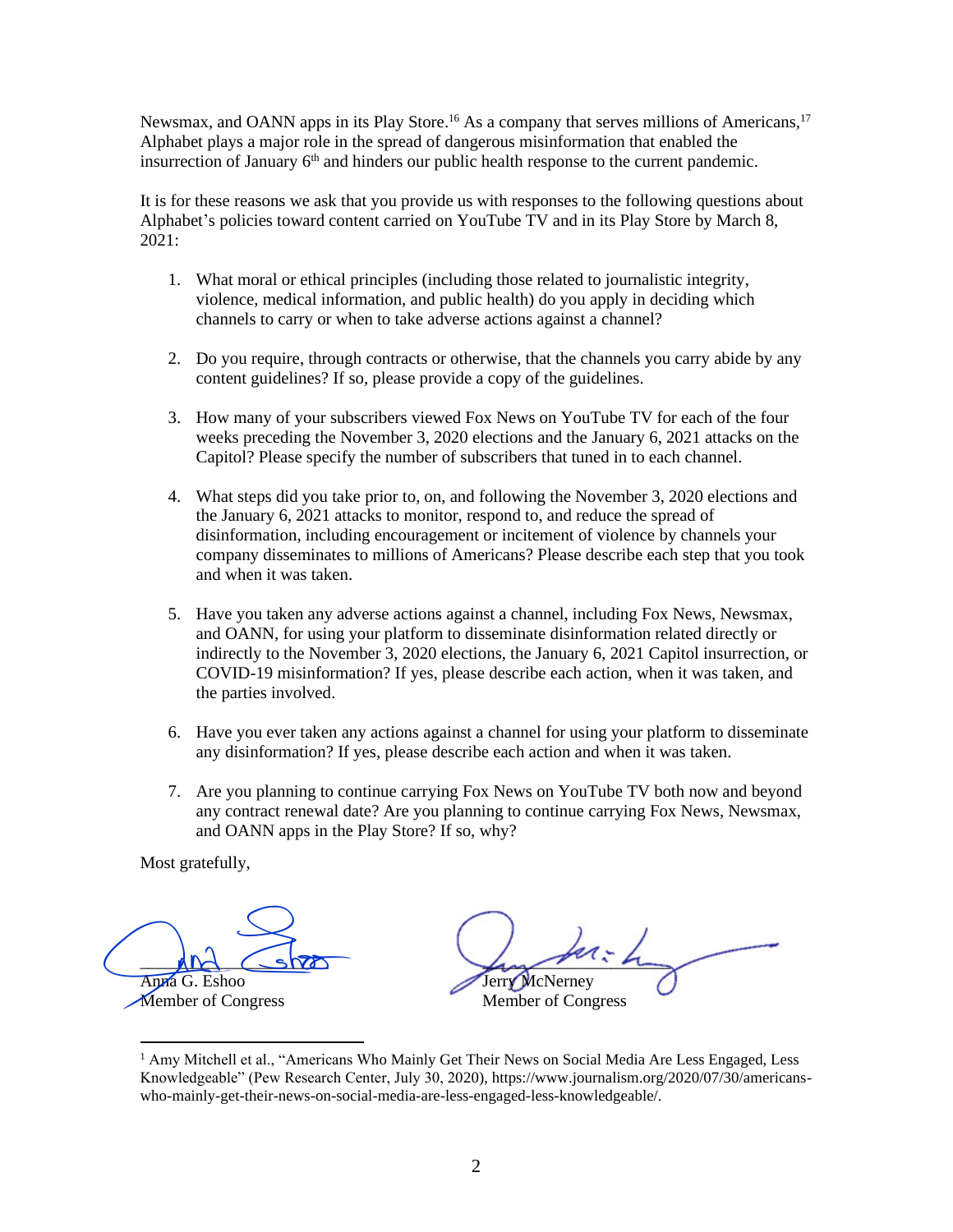<sup>2</sup> Bill Keveney and Maria Puente, "How Conservative Media Stoked Baseless Election-Fraud Claims That Motivated DC Rioters," *USA Today*, January 11, 2021,

https://www.usatoday.com/story/entertainment/tv/2021/01/11/dc-riots-how-newsmax-oan-conservativeoutlets-fueled-mob/6589298002/; Jason Mittell, "America's Fake News Problem Predates Facebook," *Vox*, November 21, 2016, https://www.vox.com/culture/2016/11/21/13682574/fake-news-facebook-fox-newsconservative-radio.

<sup>3</sup> Karen Attiah, "The Media Had a Role to Play in the Rise of Trump. It's Time to Hold Ourselves Accountable.," *Washington Post*, January 20, 2021,

https://www.washingtonpost.com/opinions/2021/01/20/media-had-role-play-rise-trump-its-time-holdourselves-accountable/; Christopher Ingraham, "New Research Explores How Conservative Media Misinformation May Have Intensified the Severity of the Pandemic," *Washington Post*, June 25, 2020, https://www.washingtonpost.com/business/2020/06/25/fox-news-hannity-coronavirus-misinformation/.

<sup>4</sup> Yochai Benkler, Robert Faris, and Hal Roberts, *Network Propaganda: Manipulation, Disinformation, and Radicalization in American Politics* (New York, NY: Oxford University Press, 2018), 13.

<sup>5</sup> Renee DiResta and Alex Stamos, "The Insurrection Hiding in Plain Sight," January 14, 2021, https://www.foreignaffairs.com/articles/united-states/2021-01-14/insurrection-hiding-plain-sight; Peter Kafka, "Fox News Wants Its Viewers Angry Enough to Watch but Not Angry Enough to Riot," *Vox Recode*, January 7, 2021, https://www.vox.com/recode/22219026/fox-news-riot-capitol-maga-carlsonhannity.

<sup>6</sup> DiResta and Stamos, "The Insurrection Hiding in Plain Sight."

7 Justin Peters, "How Newsmax Covered the Insurrection It Provoked," *Slate*, January 7, 2021, https://slate.com/news-and-politics/2021/01/newsmax-capitol-siege-trump.html.

<sup>8</sup> Peter Kafka, "Fox News Wants Its Viewers Angry Enough to Watch but Not Angry Enough to Riot."

<sup>9</sup> Rob Savillo, "Fox News Pushed Coronavirus Misinformation 253 Times in Just Five Days" (Media Matters for America, July 16, 2020), https://www.mediamatters.org/coronavirus-covid-19/fox-newspushed-coronavirus-misinformation-253-times-just-five-days.

<sup>10</sup> Andrey Simonov et al., "The Persuasive Effect of Fox News: Non-Compliance with Social Distancing During the Covid-19 Pandemic" (National Bureau of Economic Research, May 25, 2020), https://doi.org/10.3386/w27237.

<sup>11</sup> Ashley Gold, "YouTube Temporarily Suspends, Demonetizes OANN," *Axios*, November 24, 2020, https://www.axios.com/youtube-temporarily-suspends-demonetizes-oann-420e8ea9-66c1-4eab-9754- 6e3b708483c9.html.

<sup>12</sup> "OANN: Live Breaking News" (Google Play, accessed February 21, 2021), https://play.google.com/store/apps/details?id=me.oann.news.

<sup>13</sup> Elizabeth Dwoskin and Josh Dawsey, "The Trump Administration Wants to Take Credit for a Covid Vaccine. Trump Supporters Are Undermining It.," *Washington Post*, December 24, 2020, https://www.washingtonpost.com/technology/2020/12/24/trump-vaccine-misinformation/.

<sup>14</sup> "OAN," *Last Week Tonight with John Oliver* (HBO, April 5, 2020), https://www.hbo.com/last-weektonight-with-john-oliver/2020/127-episode-186.

<sup>15</sup> Oliver Darcy, "Analysis: TV Providers Should Not Escape Scrutiny for Distributing Disinformation," *CNN*, January 8, 2021, https://www.cnn.com/2021/01/08/media/tv-providers-disinfo-reliablesources/index.html.

<sup>16</sup> "Watch live TV from 85+ channels," (YouTube TV, accessed February 21, 2021), https://tv.youtube.com/welcome/; "Google Play App Store" (Alphabet, accessed February 21, 2021), https://play.google.com/store.

<sup>17</sup> Abner Li, "YouTube TV now has 3 million paid subscribers, 30M for Music/Premium," *9to5Google*, October 29, 2020, https://9to5google.com/2020/10/29/youtube-tv-subscribers.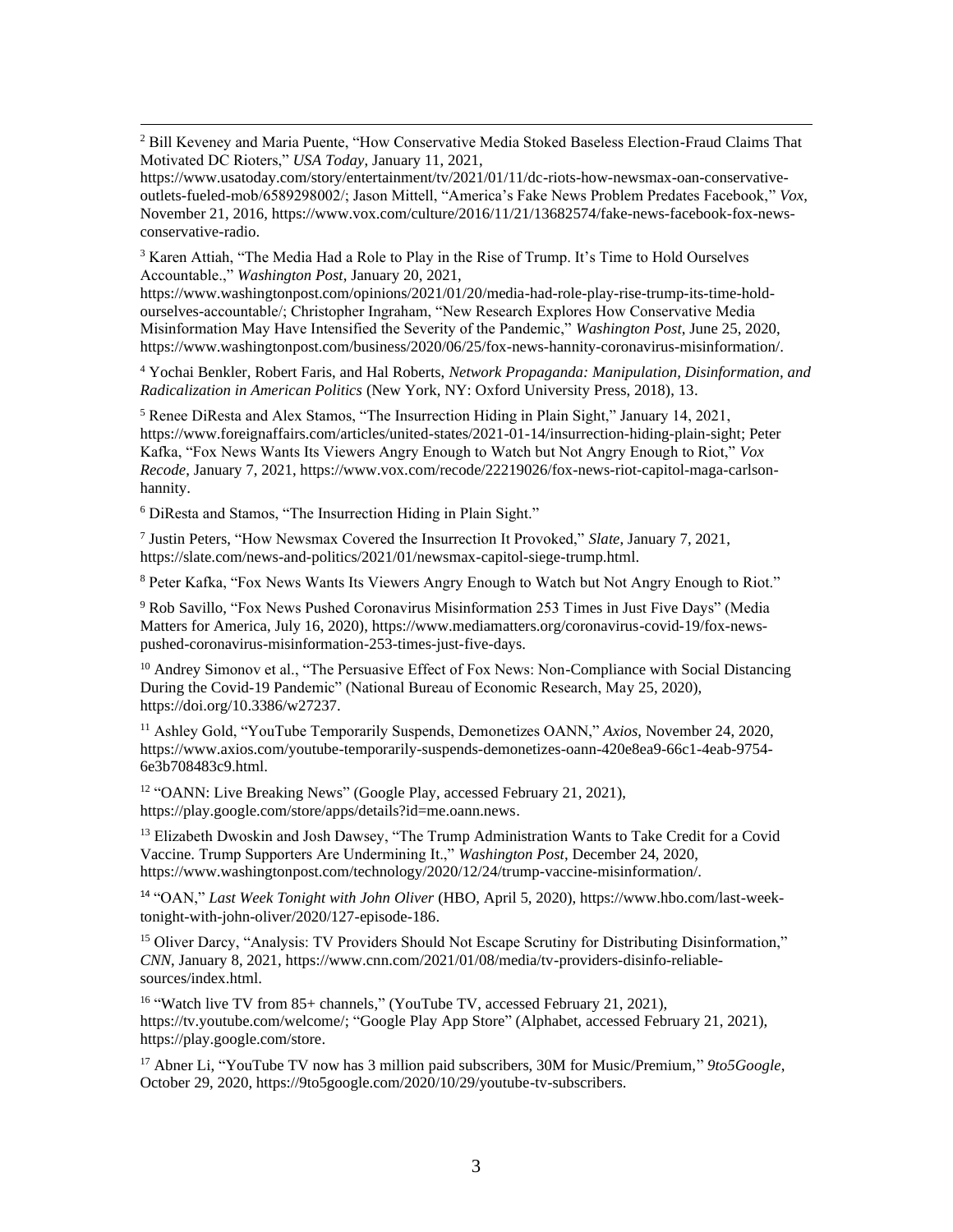February 22, 2021

Ms. Kelly Cambell, President Hulu, LLC 2500 Broadway 2nd Floor Santa Monica, California 90404

Dear Ms. Campbell,

Our country's public discourse is plagued by misinformation, disinformation, conspiracy theories, and lies. These phenomena undergird the radicalization of seditious individuals who committed acts of insurrection on January  $6<sup>th</sup>$ , and it contributes to a growing distrust of public health measures necessary to crush the pandemic. We are concerned about the role Hulu plays in disseminating misinformation to millions of its Hulu + Live TV subscribers, and we write to you today to request additional information about what actions Hulu is taking to address these issues.

Nearly half of Americans get their news primarily from  $TV<sup>1</sup>$  However, not all TV news sources are the same. Some purported news outlets have long been misinformation rumor mills and conspiracy theory hotbeds that produce content that leads to real harm. <sup>2</sup> Misinformation on TV has led to our current polluted information environment that radicalizes individuals to commit seditious acts and rejects public health best practices, among other issues in our public discourse.<sup>3</sup>

Experts have noted that the right-wing media ecosystem is "much more susceptible…to disinformation, lies, and half-truths."<sup>4</sup> Right-wing media outlets, like Newsmax, One America News Network (OANN), and Fox News all aired misinformation about the November 2020 elections.<sup>5</sup> For example, both Newsmax and OANN "ran incendiary reports" of false information following the elections and continue to support "an angry and dangerous subculture [that] will continue to operate semi-openly."<sup>6</sup> As a violent mob was breaching the doors of the Capitol, Newsmax's coverage called the scene a "sort of a romantic idea."<sup>7</sup> Fox News, meanwhile, has spent years spewing misinformation about American politics.<sup>8</sup>

These same networks also have been key vectors of spreading misinformation related to the pandemic. A media watchdog found over 250 cases of COVID-19 misinformation on Fox News in just one five-day period, 9 and economists demonstrated that Fox News had a demonstrable impact on non-compliance with public health guidelines.<sup>10</sup> One online platform suspended and demonetized OANN's channel online because it was spreading COVID-19 misinformation.<sup>11</sup> Newsmax has amplified allegations that members of the Chinese Communist Party helped to develop the COVID-19 vaccine.<sup>12</sup>

Sadly, these facts are not new. One popular television show aired a segment about OANN last April that included a dire warning: "the kind of misinformation [OANN] is spewing right now could end up getting people killed."<sup>13</sup>

Yet, to our knowledge, the cable, satellite, and over-the-top companies that disseminate these media outlets to American viewers have done nothing in response to the misinformation aired by these outlets.<sup>14</sup> Hulu currently carries Fox News on Hulu + Live TV.<sup>15</sup> As a company that serves 4 million Americans,<sup>16</sup> Hulu plays a major role in the spread of dangerous misinformation that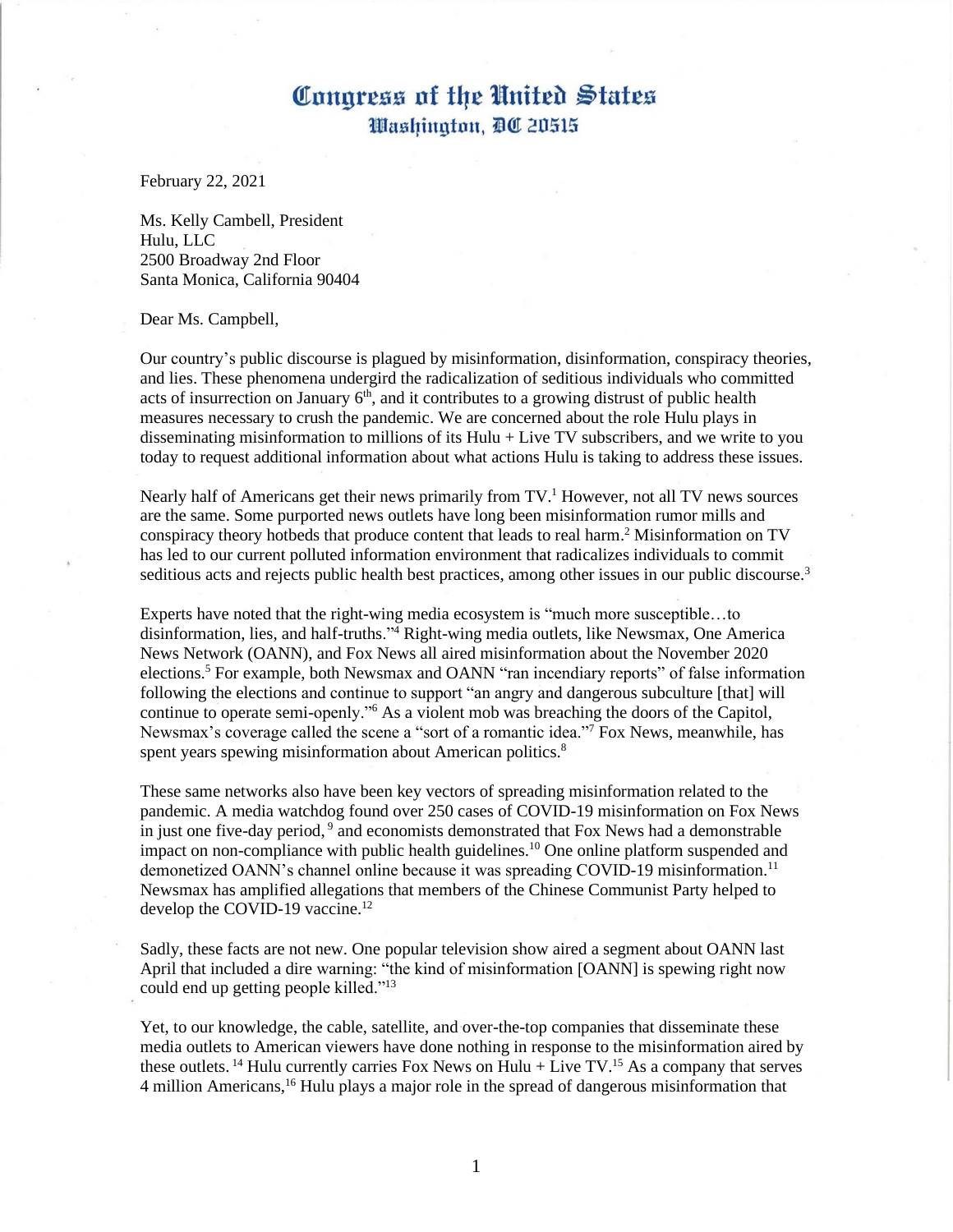enabled the insurrection of January  $6<sup>th</sup>$  and hinders our public health response to the current pandemic.

It is for these reasons we ask that you provide us with responses to the following questions about Hulu policies toward content carried on Hulu + Live TV by March 8, 2021:

- 1. What moral or ethical principles (including those related to journalistic integrity, violence, medical information, and public health) do you apply in deciding which channels to carry or when to take adverse actions against a channel?
- 2. Do you require, through contracts or otherwise, that the channels you carry abide by any content guidelines? If so, please provide a copy of the guidelines.
- 3. How many of your subscribers tuned in to Fox News on Hulu + Live TV for each of the four weeks preceding the November 3, 2020 elections and the January 6, 2021 attacks on the Capitol? Please specify the number of subscribers that tuned in to each channel.
- 4. What steps did you take prior to, on, and following the November 3, 2020 elections and the January 6, 2021 attacks to monitor, respond to, and reduce the spread of disinformation, including encouragement or incitement of violence by channels your company disseminates to millions of Americans? Please describe each step that you took and when it was taken.
- 5. Have you taken any adverse actions against a channel, including Fox News, for using your platform to disseminate disinformation related directly or indirectly to the November 3, 2020 elections, the January 6, 2021 Capitol insurrection, or COVID-19 misinformation? If yes, please describe each action, when it was taken, and the parties involved.
- 6. Have you ever taken any actions against a channel for using your platform to disseminate any disinformation? If yes, please describe each action and when it was taken.
- 7. Are you planning to continue carrying Fox News on Hulu + Live TV both now and beyond any contract renewal date? If so, why?

 $M \cap$   $\subset$   $\cap$ Anna G. Eshoo And Show<br>Anna G. Eshoo<br>Member of Congress

 $L$ Jerry McNerney Member of Congress

<sup>&</sup>lt;sup>1</sup> Amy Mitchell et al., "Americans Who Mainly Get Their News on Social Media Are Less Engaged, Less Knowledgeable" (Pew Research Center, July 30, 2020), https://www.journalism.org/2020/07/30/americanswho-mainly-get-their-news-on-social-media-are-less-engaged-less-knowledgeable/.

<sup>2</sup> Bill Keveney and Maria Puente, "How Conservative Media Stoked Baseless Election-Fraud Claims That Motivated DC Rioters," *USA Today*, January 11, 2021,

https://www.usatoday.com/story/entertainment/tv/2021/01/11/dc-riots-how-newsmax-oan-conservative-